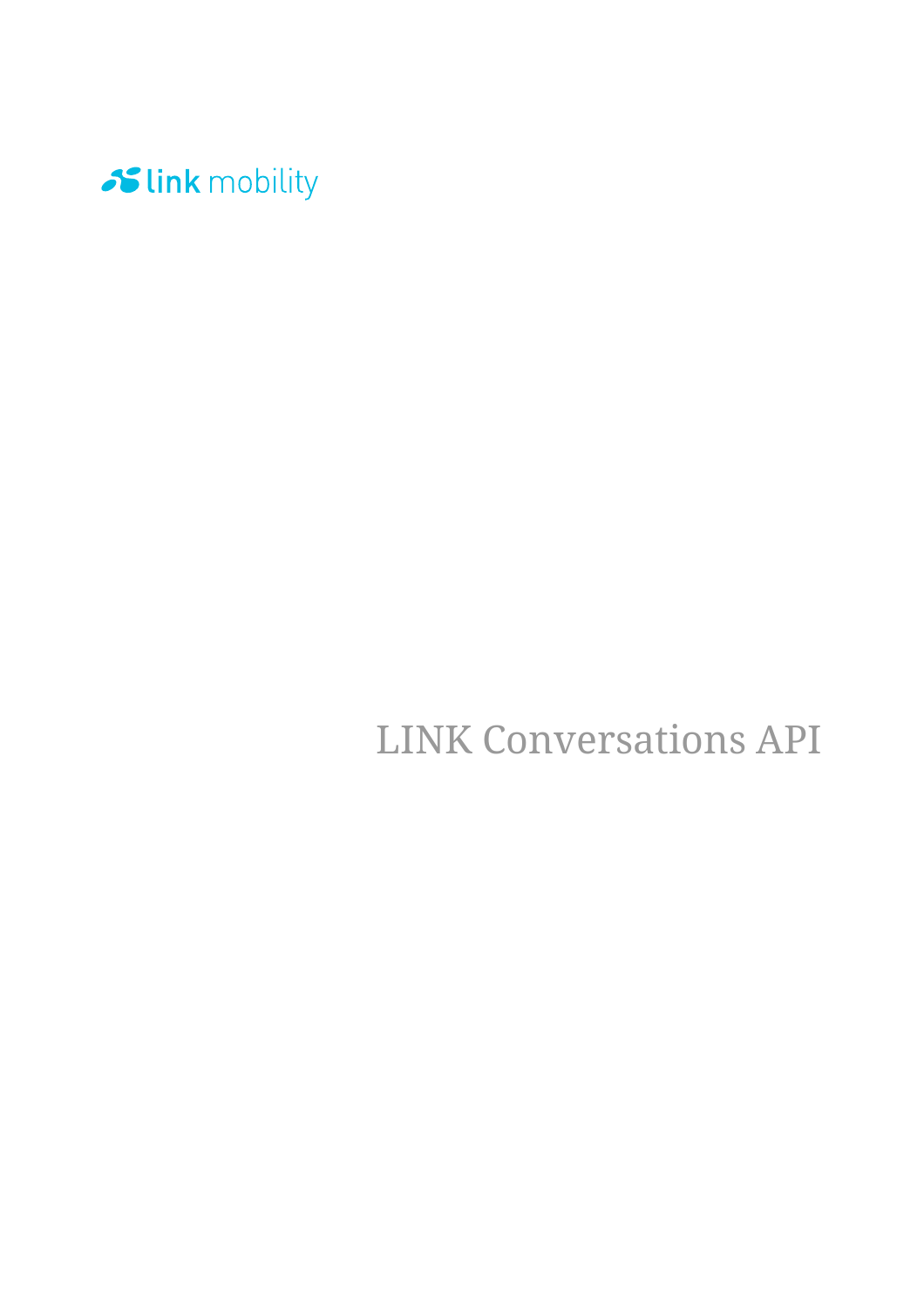# **Table of Contents**

| Fetches the conversation featureset depending on the customer's enabled channels 6 |  |
|------------------------------------------------------------------------------------|--|
|                                                                                    |  |
| Register media file URLs to be used within a conversation message.  8              |  |
|                                                                                    |  |
|                                                                                    |  |
|                                                                                    |  |
|                                                                                    |  |
|                                                                                    |  |
|                                                                                    |  |
|                                                                                    |  |
|                                                                                    |  |
|                                                                                    |  |
|                                                                                    |  |
|                                                                                    |  |
|                                                                                    |  |
|                                                                                    |  |
|                                                                                    |  |
|                                                                                    |  |
|                                                                                    |  |
|                                                                                    |  |
|                                                                                    |  |
|                                                                                    |  |
|                                                                                    |  |
|                                                                                    |  |
|                                                                                    |  |
|                                                                                    |  |
|                                                                                    |  |
|                                                                                    |  |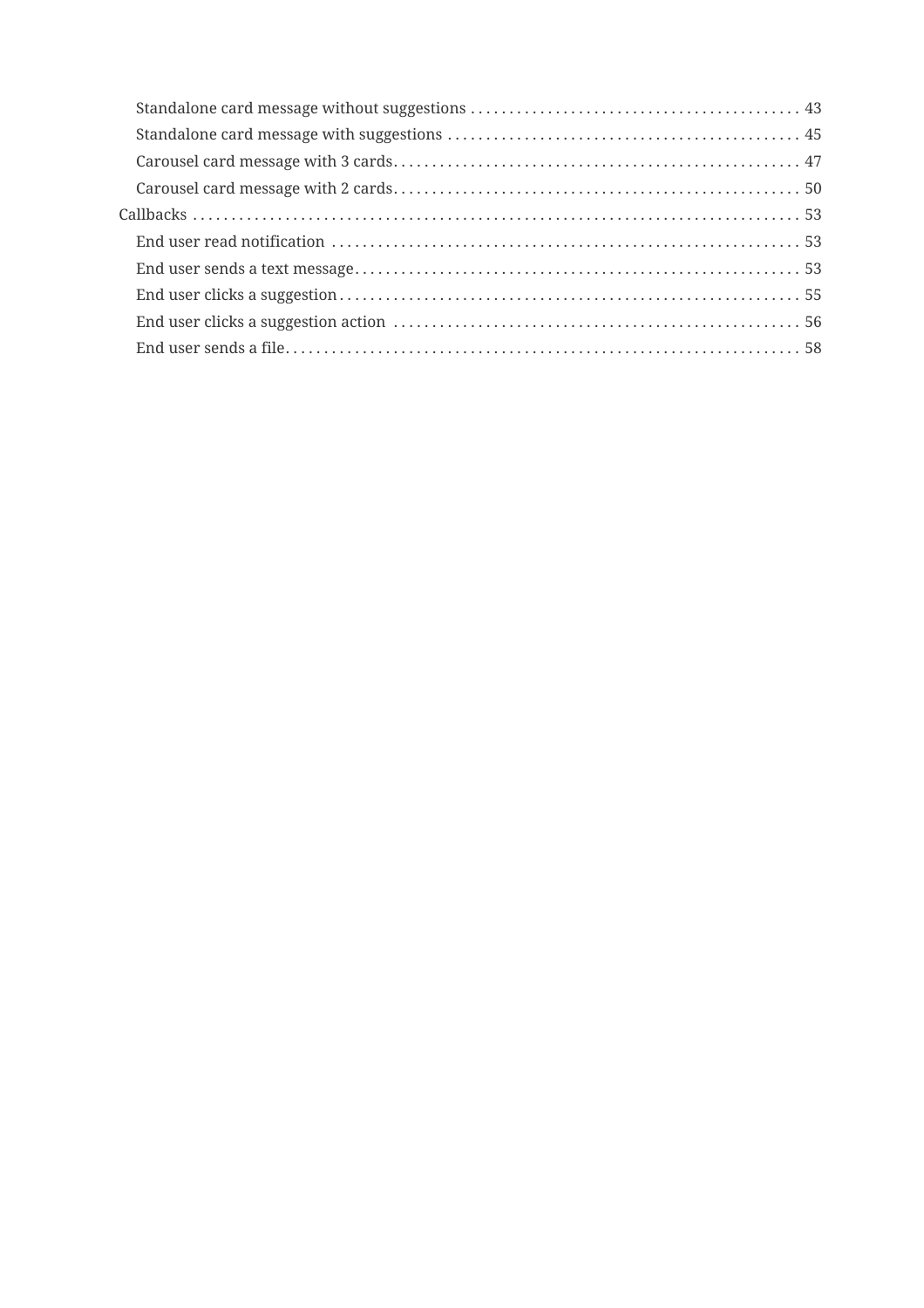# **LINK Conversations API**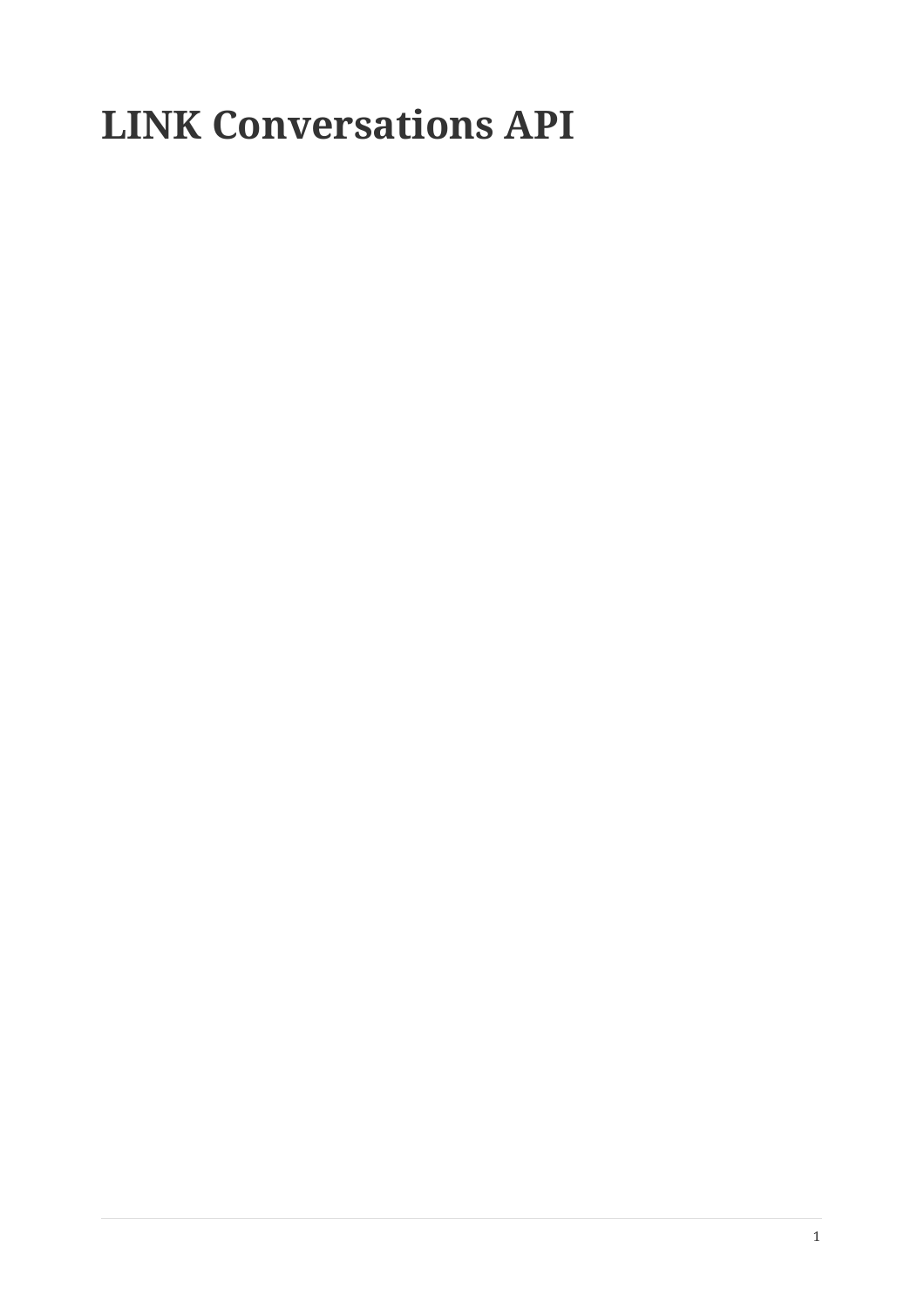# **Overview**

LINK Conversations API to drive conversations.

# **Version information**

*Version* : 2.0.2

# **URI scheme**

*Host* : api.conversationalmessaging.com *BasePath* : / *Schemes* : HTTPS

# **Tags**

- Administration
- Conversation
- Featureset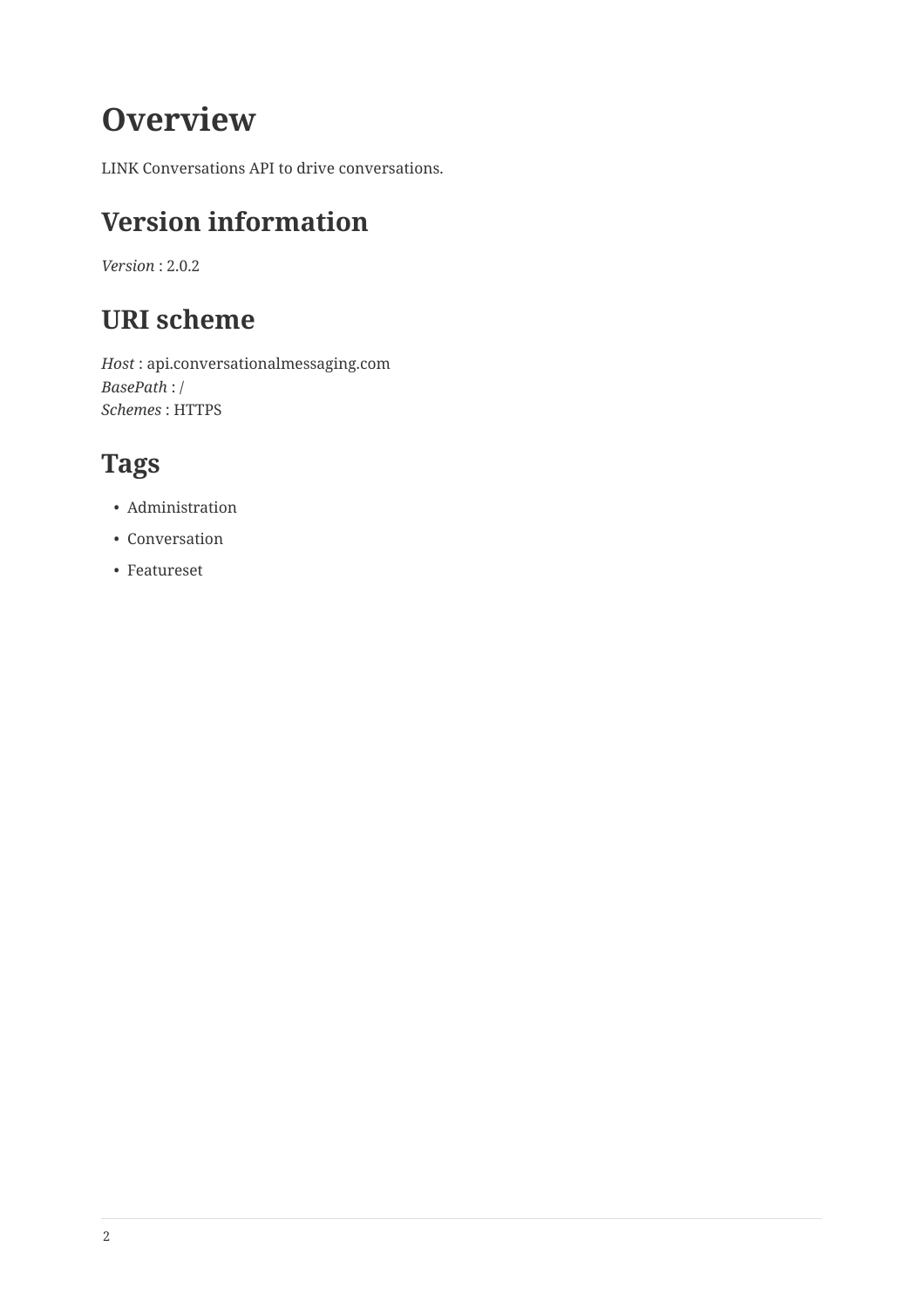# **Paths**

# **Requests a list with all existing settings for your account**

GET /gateway/lmc/v1/admin/settings

#### **Responses**

| <b>HTTP</b><br>Code | <b>Description</b>                                     | <b>Schema</b>                    |
|---------------------|--------------------------------------------------------|----------------------------------|
| 200                 | A list with all conversation settings for your account | ConversationSetti<br>ngs > array |

#### **Produces**

• application/json

### **Tags**

• Conversation

#### **Security**

| <b>Type</b> | <b>Name</b>       |
|-------------|-------------------|
| oauth2      | api_authorization |

### **Updates or creates settings for the given ID**

PUT /gateway/lmc/v1/admin/settings

#### **Parameters**

| <b>Type</b> | <b>Name</b>                                 | <b>Description</b>  | <b>Schema</b>               |
|-------------|---------------------------------------------|---------------------|-----------------------------|
| <b>Body</b> | <b>ConversationS</b><br>ettings<br>required | The settings object | <b>ConversationSettings</b> |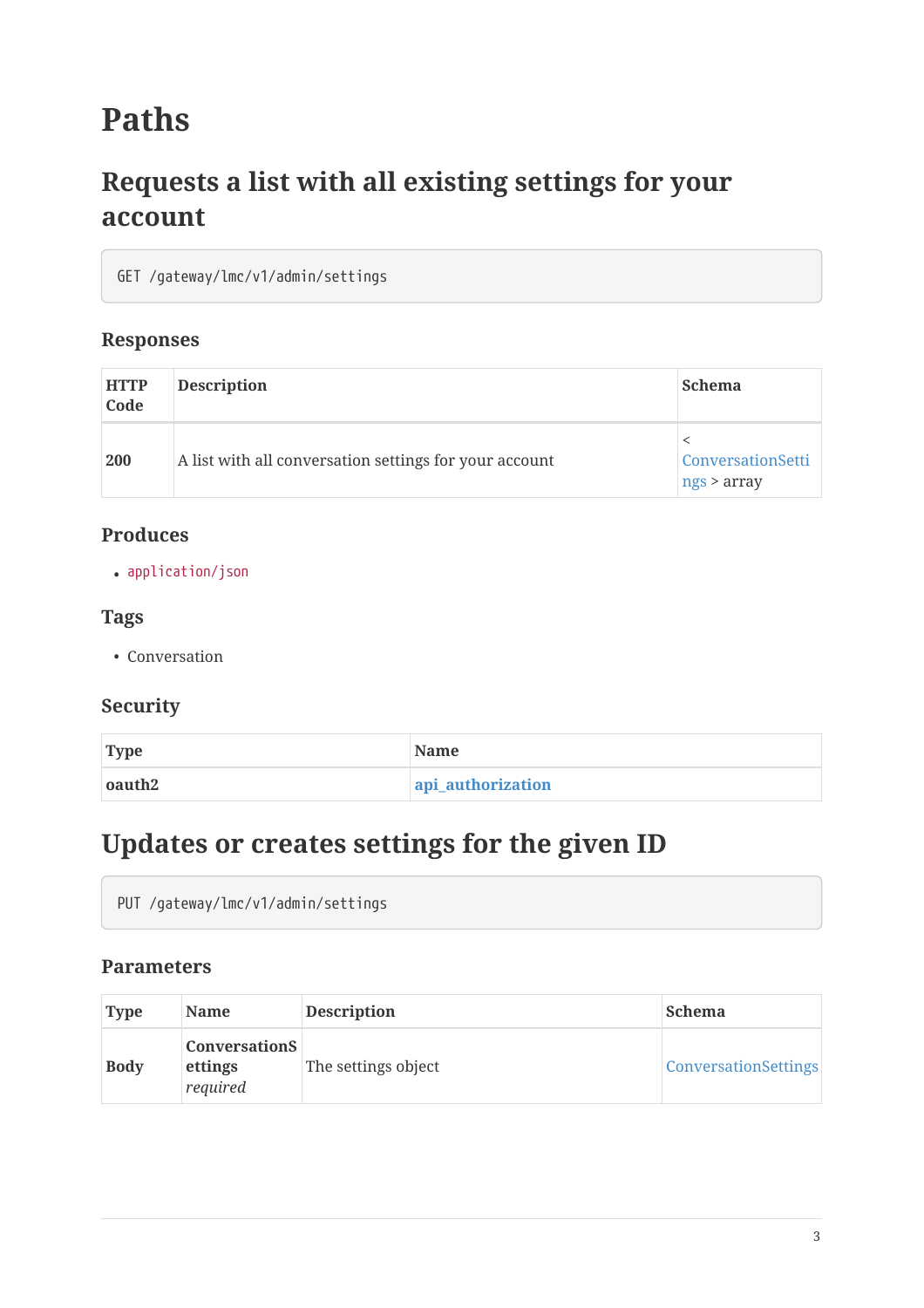### **Responses**

| <b>HTTP</b><br>Code | <b>Description</b>           | <b>Schema</b> |
|---------------------|------------------------------|---------------|
|                     | default successful operation | No Content    |

#### **Consumes**

• application/json

### **Tags**

• Conversation

### **Security**

| <b>Type</b> | <b>Name</b>       |
|-------------|-------------------|
| oauth2      | api_authorization |

# **Requests the settings for a given ID**

GET /gateway/lmc/v1/admin/settings/{settingsId}

#### **Parameters**

| <b>Type</b> | <b>Name</b>            | <b>Description</b>        | <b>Schema</b> |
|-------------|------------------------|---------------------------|---------------|
| Path        | settingsId<br>required | The UUID of the settings. | string (uuid) |

### **Responses**

| <b>HTTP</b><br>Code | <b>Description</b>                             | <b>Schema</b>            |
|---------------------|------------------------------------------------|--------------------------|
| <b>200</b>          | The configured settings for this conversation. | ConversationSetti<br>ngs |
| 422                 | Settings with the given ID couldn't be found   | ApiError                 |

### **Produces**

• application/json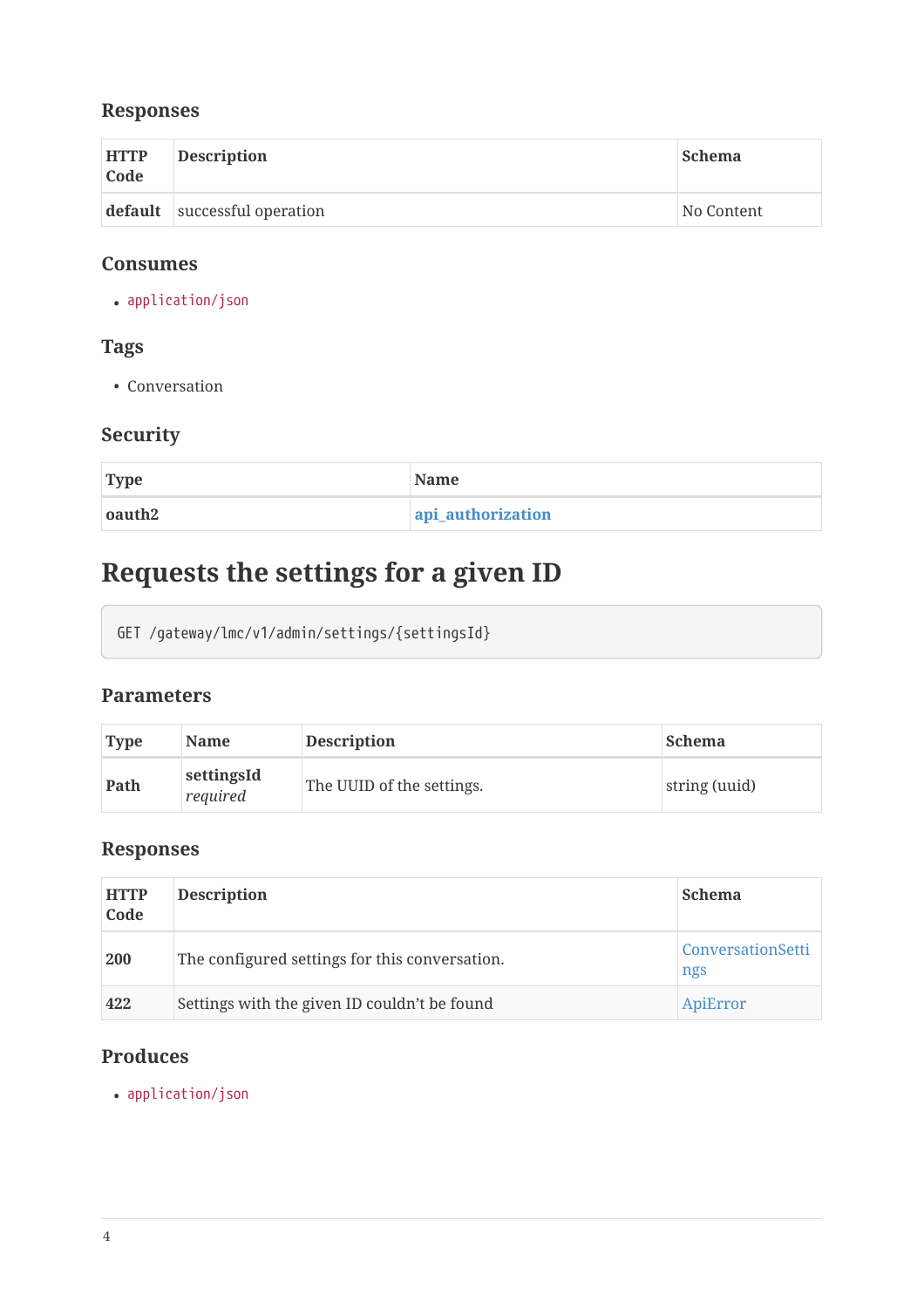### **Tags**

• Conversation

### **Security**

| <b>Type</b> | <b>Name</b>       |
|-------------|-------------------|
| oauth2      | api_authorization |

# **Deletes the settings object for a given ID**

```
DELETE /gateway/lmc/v1/admin/settings/{settingsId}
```
#### **Parameters**

| <b>Type</b> | <b>Name</b>            | <b>Description</b>        | <b>Schema</b> |
|-------------|------------------------|---------------------------|---------------|
| Path        | settingsId<br>required | The UUID of the settings. | string (uuid) |

### **Responses**

| <b>HTTP</b><br>Code | <b>Description</b>                           | <b>Schema</b>            |
|---------------------|----------------------------------------------|--------------------------|
| <b>200</b>          | successful operation                         | ConversationSetti<br>ngs |
| 422                 | Settings with the given ID couldn't be found | ApiError                 |

### **Produces**

• application/json

### **Tags**

• Conversation

### **Security**

| <b>Type</b> | <b>Name</b>       |
|-------------|-------------------|
| oauth2      | api_authorization |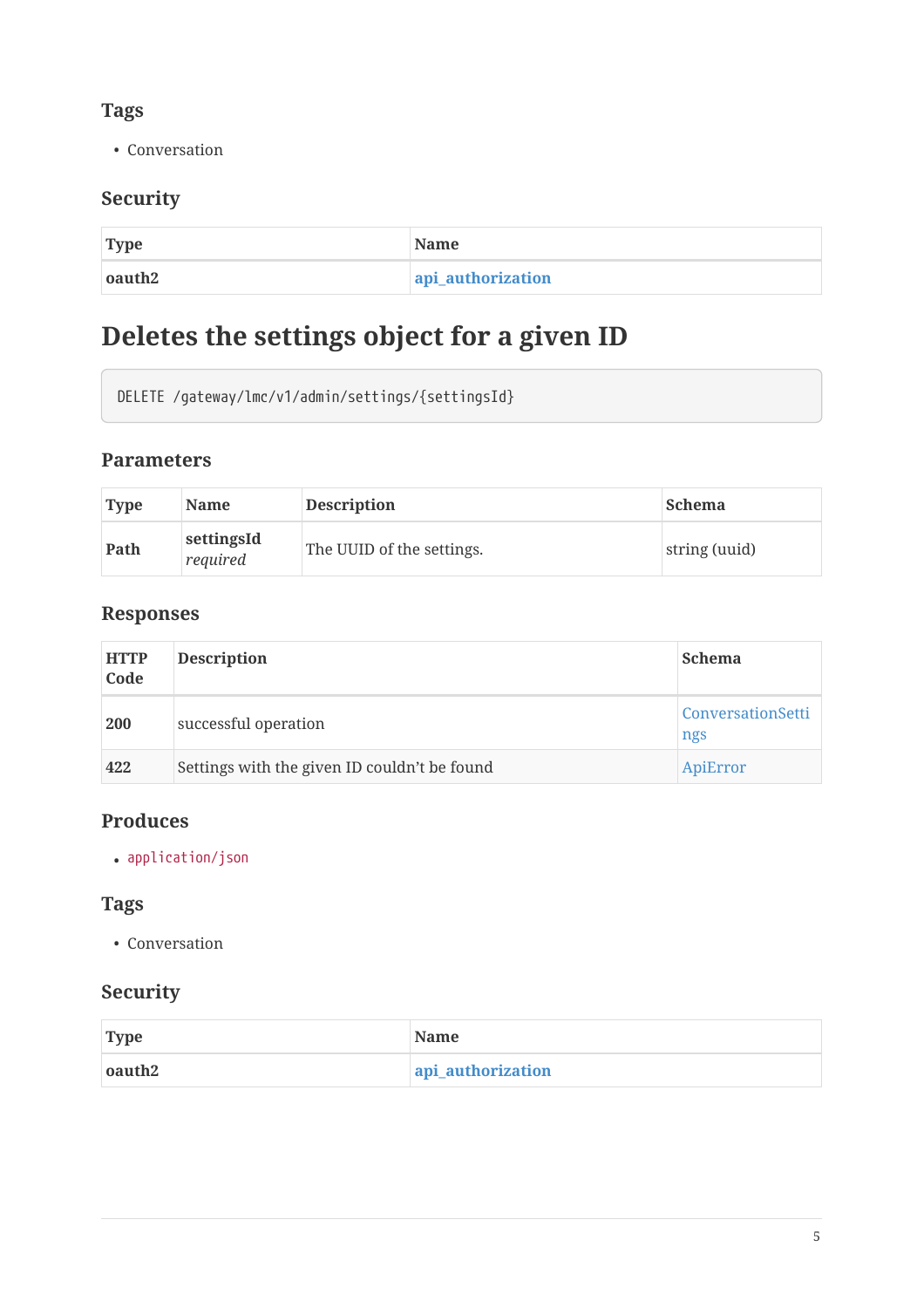# **Fetches the conversation featureset depending on the customer's enabled channels.**

GET /gateway/lmc/v1/featureset

### **Responses**

| <b>HTTP</b><br>Code | <b>Description</b>                                                                                | <b>Schema</b>            |
|---------------------|---------------------------------------------------------------------------------------------------|--------------------------|
| 200                 | successful operation                                                                              | <b>ChannelFeatureset</b> |
| 400                 | The JSON is wrongly encoded or the Conversational Platform is<br>currently experiencing problems. | ApiError                 |
| 401                 | The Bearer token is missing, expired or invalid. Please request a new<br>token.                   | ApiError                 |

### **Produces**

• application/json

#### **Tags**

• Featureset

### **Security**

| Type   | <b>Name</b>       |
|--------|-------------------|
| oauth2 | api_authorization |

### **Sends a conversation message to a MSISDN.**

POST /gateway/lmc/v1/phone/{msisdn}/conversationMessage

#### **Parameters**

| <b>Type</b> | <b>Name</b>           | <b>Description</b>                              | <b>Schema</b> |
|-------------|-----------------------|-------------------------------------------------|---------------|
| Path        | msisdn<br>required    | The MSISDN in the international format (E.164). | string        |
| Query       | messageId<br>required | The UUID of the message.                        | string (uuid) |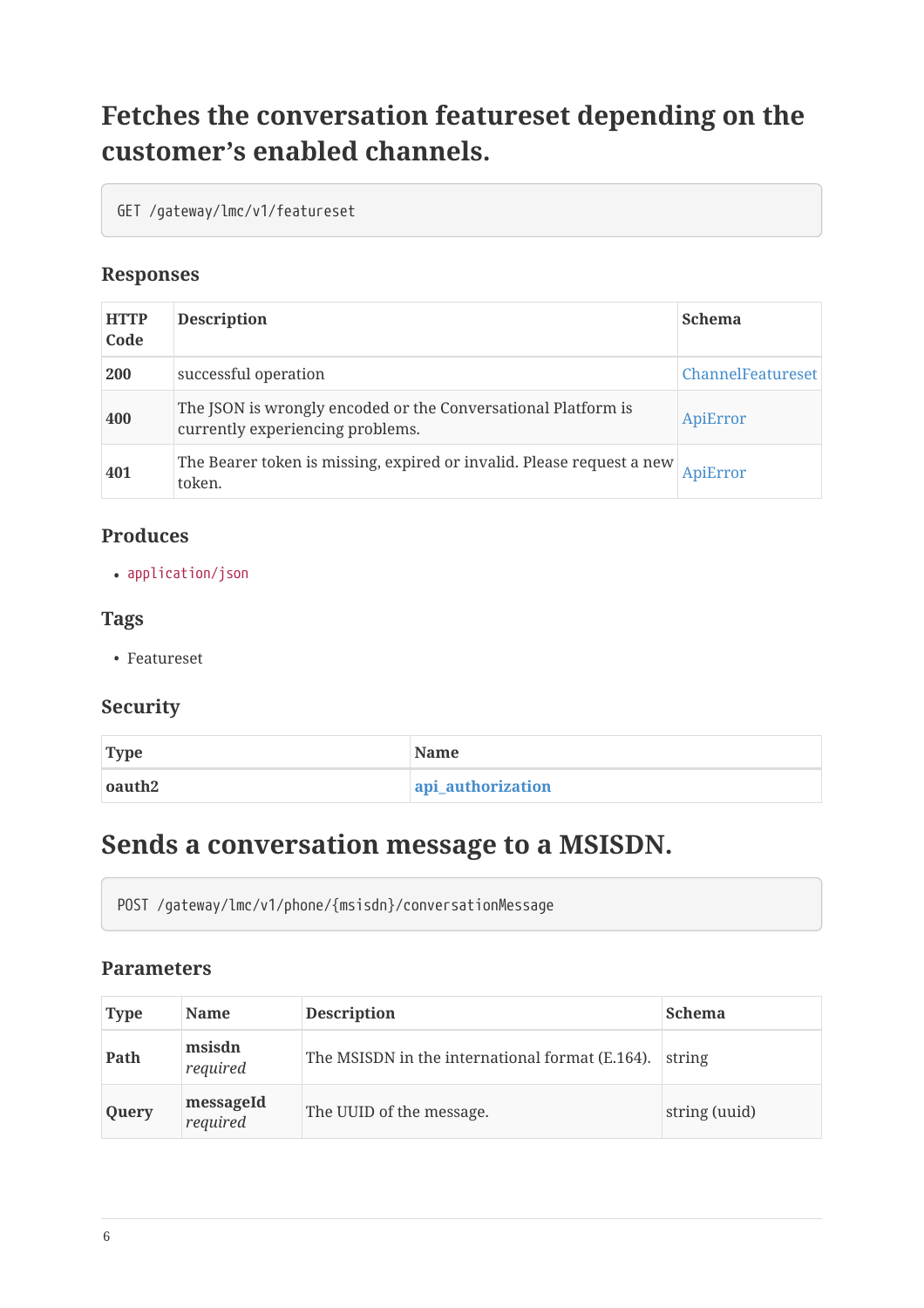| <b>Type</b> | <b>Name</b>                                | <b>Description</b>                                                                                                                                                                                                                                                                                                                                                                                                                | <b>Schema</b>           |
|-------------|--------------------------------------------|-----------------------------------------------------------------------------------------------------------------------------------------------------------------------------------------------------------------------------------------------------------------------------------------------------------------------------------------------------------------------------------------------------------------------------------|-------------------------|
| Query       | settingsId<br>optional                     | The UUID of the conversation settings to be.<br>applied. Please note that when the settings ID is<br>provided and the message triggers the sending<br>of the welcome message (in case the Web<br>Channel is used), then the welcome text<br>corresponding to this settings ID will be used. In<br>this case the language mechanism (selecting the<br>welcome message based on the MSISDN's<br>country prefix) will be overridden. | string (uuid)           |
| <b>Body</b> | conversation<br><b>Message</b><br>required | The conversation message.                                                                                                                                                                                                                                                                                                                                                                                                         | ConversationMessag<br>e |

### **Responses**

| <b>HTTP</b><br>Code | <b>Description</b>                                                                                | <b>Schema</b>                  |
|---------------------|---------------------------------------------------------------------------------------------------|--------------------------------|
| <b>200</b>          | successful operation                                                                              | <b>ConversationMess</b><br>age |
| 400                 | The JSON is wrongly encoded or the Conversational Platform is<br>currently experiencing problems. | ApiError                       |
| 401                 | The Bearer token is missing, expired or invalid. Please request a new<br>token.                   | ApiError                       |

### **Consumes**

• application/json

### **Produces**

• application/json

### **Tags**

• Conversation

### **Security**

| <b>Type</b> | <b>Name</b>       |
|-------------|-------------------|
| oauth2      | api_authorization |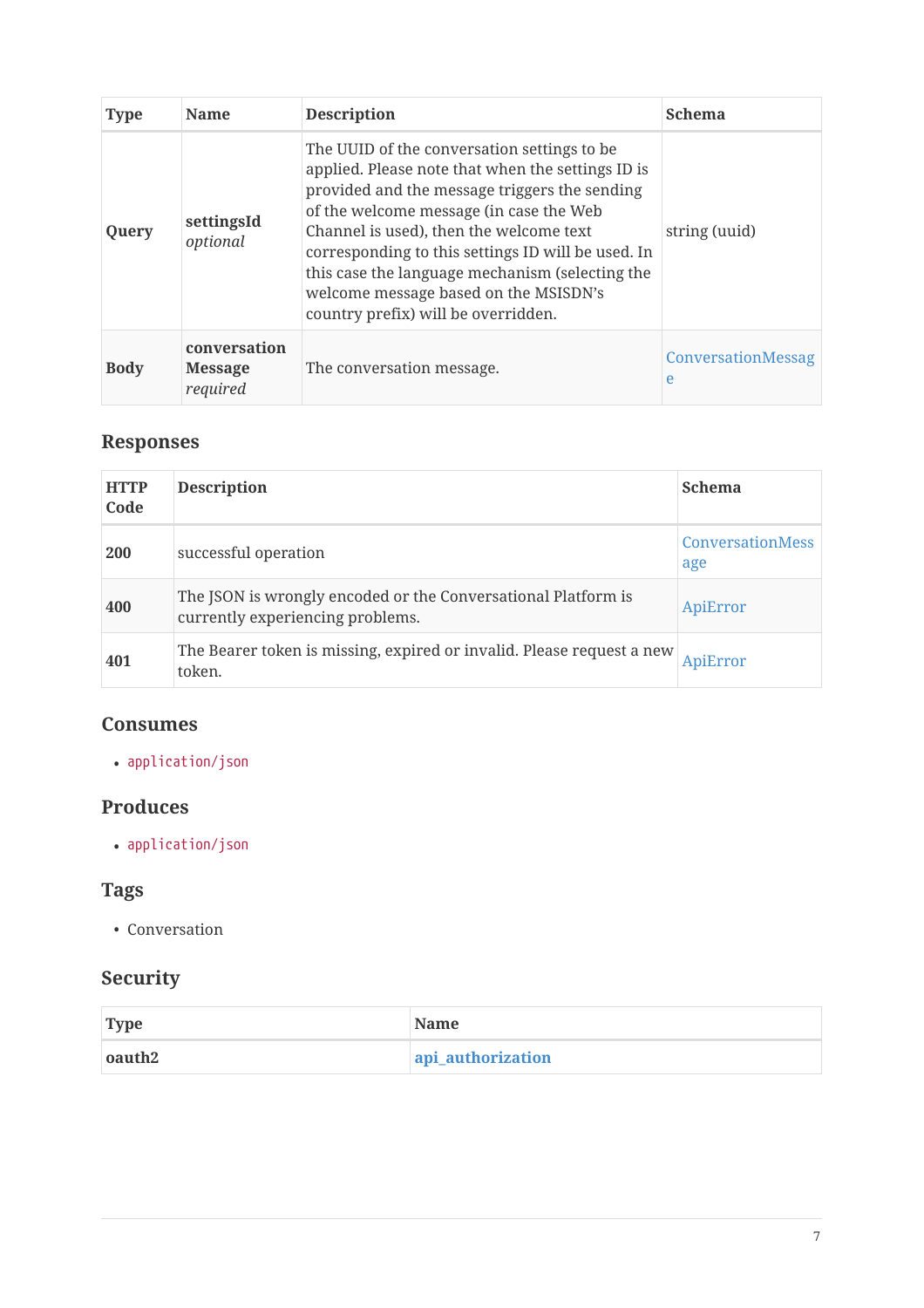# **Register media file URLs to be used within a conversation message.**

POST /gateway/lmc/v1/registerFile

### **Description**

At the moment only image, audio and video formats are supported. Document formats (e.g. PDF) are not yet supported. The concrete supported media formats might depend on the delivery channel. Please note, that all media must be served via HTTPS.

#### **Parameters**

| <b>Type</b> | <b>Name</b>              | <b>Description</b>              | <b>Schema</b> |
|-------------|--------------------------|---------------------------------|---------------|
| <b>Body</b> | registerFile<br>required | The register file request body. | RegisterFile  |

#### **Responses**

| <b>HTTP</b><br>Code | <b>Description</b>                                                                                | <b>Schema</b>            |
|---------------------|---------------------------------------------------------------------------------------------------|--------------------------|
| 200                 | successful operation                                                                              | RegisterFileRespo<br>nse |
| 400                 | The JSON is wrongly encoded or the Conversational Platform is<br>currently experiencing problems. | ApiError                 |
| 401                 | The Bearer token is missing, expired or invalid. Please request a new<br>token.                   | ApiError                 |

#### **Consumes**

• application/json

#### **Produces**

• application/json

#### **Tags**

• Conversation

#### **Security**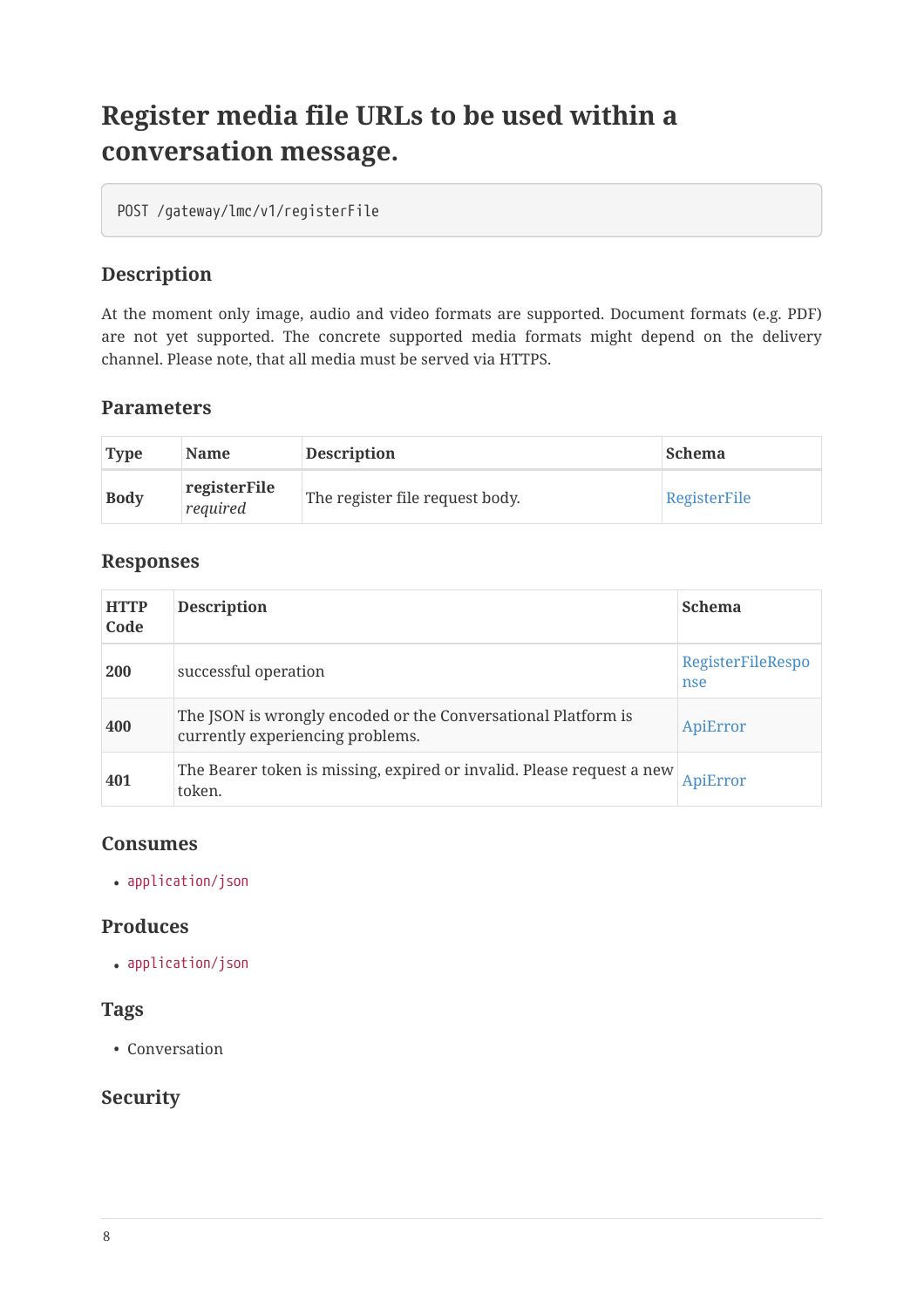| <b>Type</b> | <b>Name</b>       |
|-------------|-------------------|
| oauth2      | api_authorization |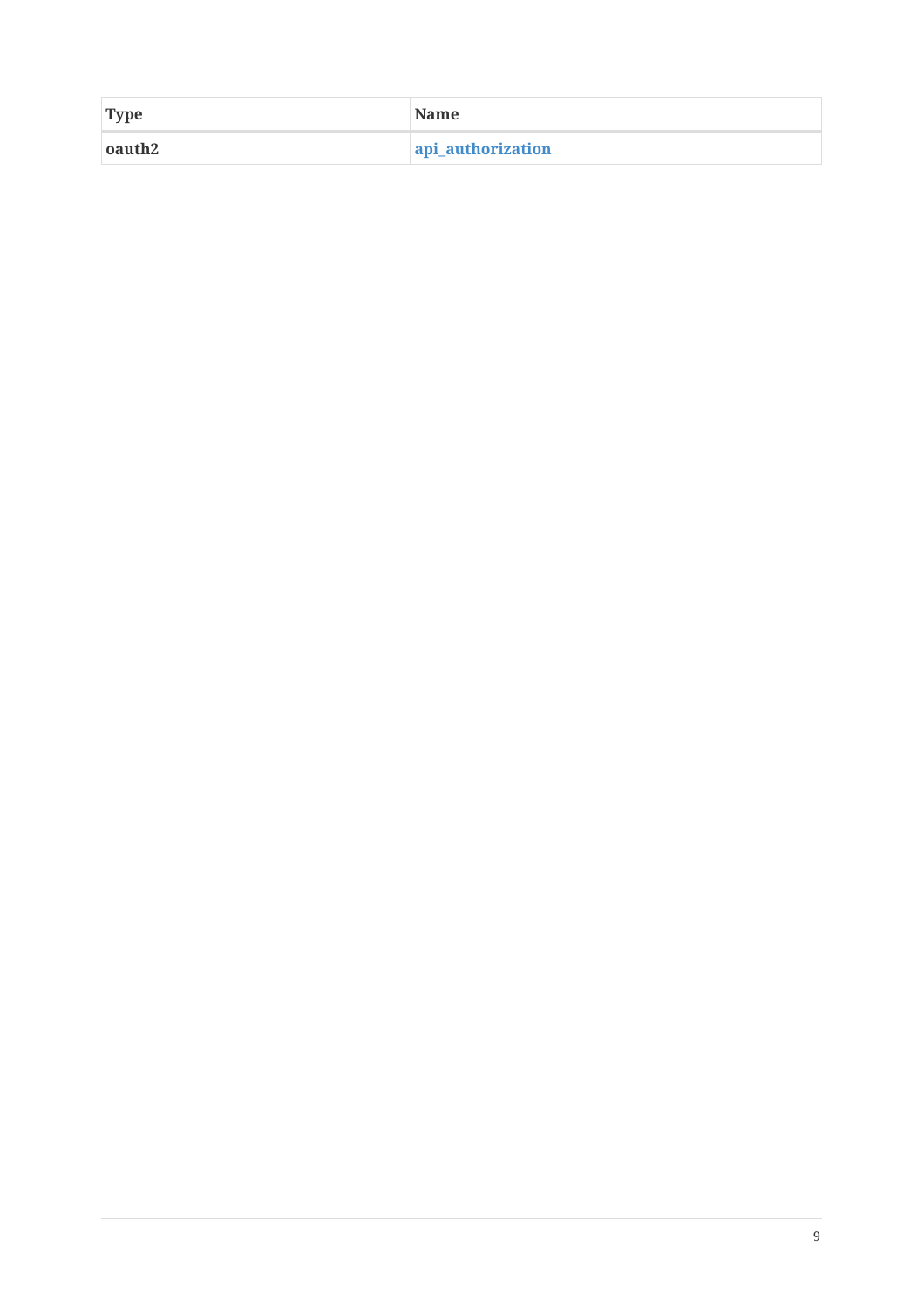# **Definitions**

# **ApiError**

| <b>Name</b>         | <b>Description</b>                                               | <b>Schema</b> |
|---------------------|------------------------------------------------------------------|---------------|
| error<br>optional   | The HTTP Status code as text<br>Example: "Unauthorized"          | string        |
| message<br>optional | The actual error message.<br>Example: "Missing or invalid token" | string        |
| status<br>optional  | This is the HTTP Status code<br>Example: "401"                   | string        |

## **CallAction**

| <b>Name</b>        | <b>Description</b>                                                         | <b>Schema</b> |
|--------------------|----------------------------------------------------------------------------|---------------|
| msisdn<br>required | The mobile phone number in E.164 format<br><b>Example: "+491711234567"</b> | string        |

# **CardContent**

| <b>Name</b>             | <b>Description</b>                                                                                                                                                                          | <b>Schema</b>        |
|-------------------------|---------------------------------------------------------------------------------------------------------------------------------------------------------------------------------------------|----------------------|
| cardMedia<br>optional   | Optional media to show                                                                                                                                                                      | CardMedia            |
| description<br>optional | Optional description of the card, up to 2000 characters<br><b>Example:</b> "Please also carry your valid passport / ID<br>card with you during the whole journey for proof of<br>identity." | string               |
| suggestions<br>optional | Optional list of suggestions to show within the card                                                                                                                                        | < Suggestion > array |
| title<br>optional       | Optional title of the card, up to 200 characters<br><b>Example: "Boarding Pass"</b>                                                                                                         | string               |

# **CardMedia**

| <b>Name</b>            | <b>Description</b>                                                | <b>Schema</b>                                    |
|------------------------|-------------------------------------------------------------------|--------------------------------------------------|
| cardHeight<br>required | The height of the media within the CardMedia<br>Example: "MEDIUM" | enum<br>(UNSPECIFIED,<br>SHORT, MEDIUM,<br>TALL) |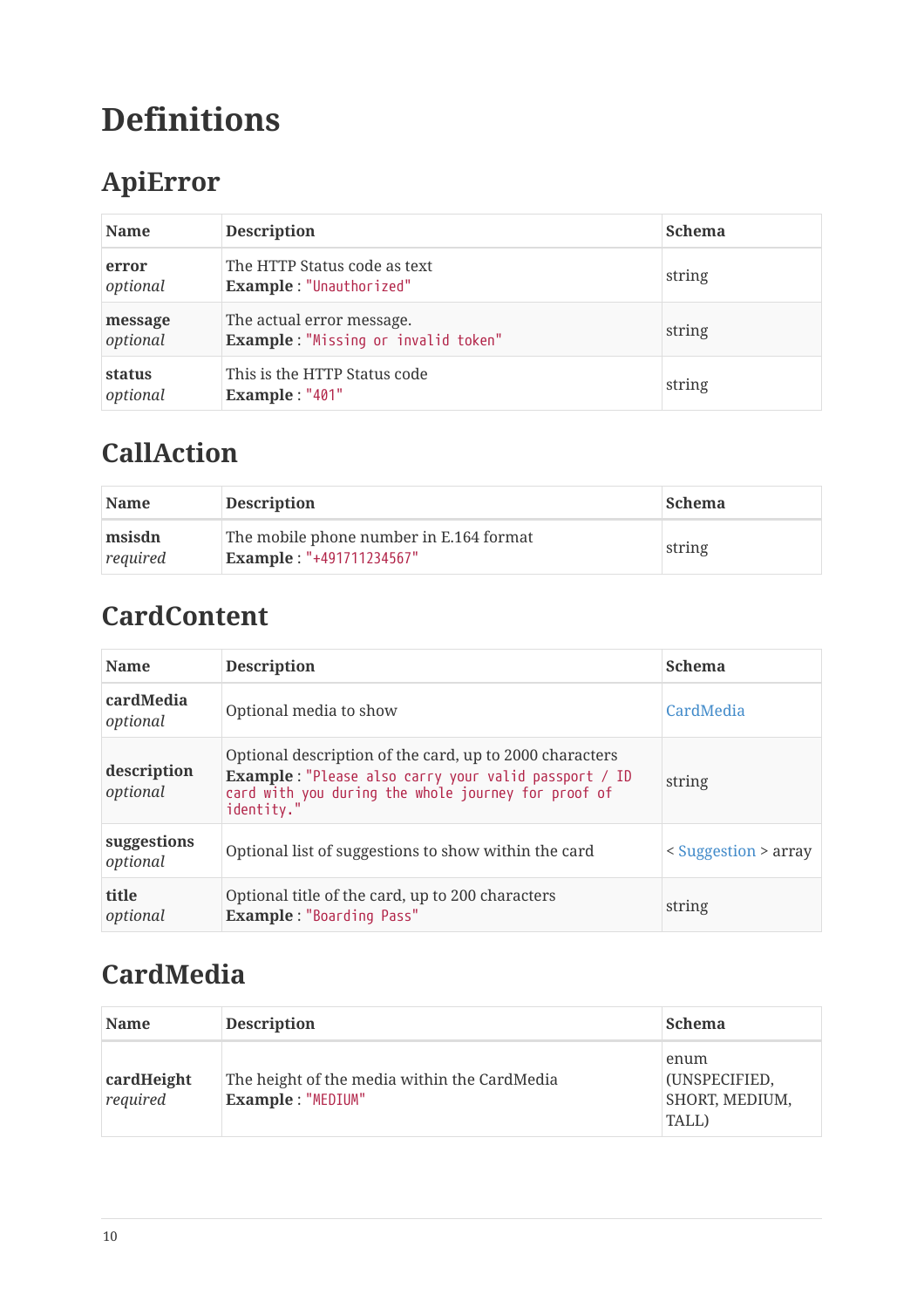| <b>Name</b>        | <b>Description</b>                                                                                                          | <b>Schema</b> |
|--------------------|-----------------------------------------------------------------------------------------------------------------------------|---------------|
| fileId<br>required | The id of the file registered beforehand with a register File<br>request<br>Example: "27fe4972-36d1-4b69-8d63-339c096d054e" | string        |

## **CarouselCard**

| <b>Name</b>                     | <b>Description</b>                                                                                                                | <b>Schema</b>                           |
|---------------------------------|-----------------------------------------------------------------------------------------------------------------------------------|-----------------------------------------|
| <b>cardContents</b><br>required | A list of card contents to be shown in the carousel. At least $2 <$ CardContent ><br>and not more than 10 cards must be provided. | array                                   |
| cardWidth<br>required           | The card width in the carousel<br>Example: "SMALL"                                                                                | enum<br>(UNSPECIFIED,<br>SMALL, MEDIUM) |

### **CarouselCardFeatureset**

| <b>Name</b>                           | <b>Description</b>                                            | <b>Schema</b>   |
|---------------------------------------|---------------------------------------------------------------|-----------------|
| maxCardNum<br>bers<br>optional        | The maximum amount of cards that a carousel card<br>supports. | integer (int32) |
| minCardNum<br><b>bers</b><br>optional | The minimum amount of cards that a carousel card<br>supports. | integer (int32) |

## **ChannelFeatureset**

Conversation featureset depending on the concrete channels enabled for a customer. This featureset can be used for validating conversation messages before sending them via the LINK Conversations API.

| <b>Name</b>                                   | <b>Description</b>                                                      | <b>Schema</b>              |
|-----------------------------------------------|-------------------------------------------------------------------------|----------------------------|
| carouselCardF<br>eatureset<br>required        | The carousel card feature set                                           | CarouselCardFeatur<br>eset |
| mediaMessage<br><b>Featureset</b><br>required | The media feature set                                                   | MediaMessageFeatu<br>reset |
| richCardEnabl<br>ed<br>optional               | Flag to indicate if rich cards are supported. Default value is<br>true. | <b>boolean</b>             |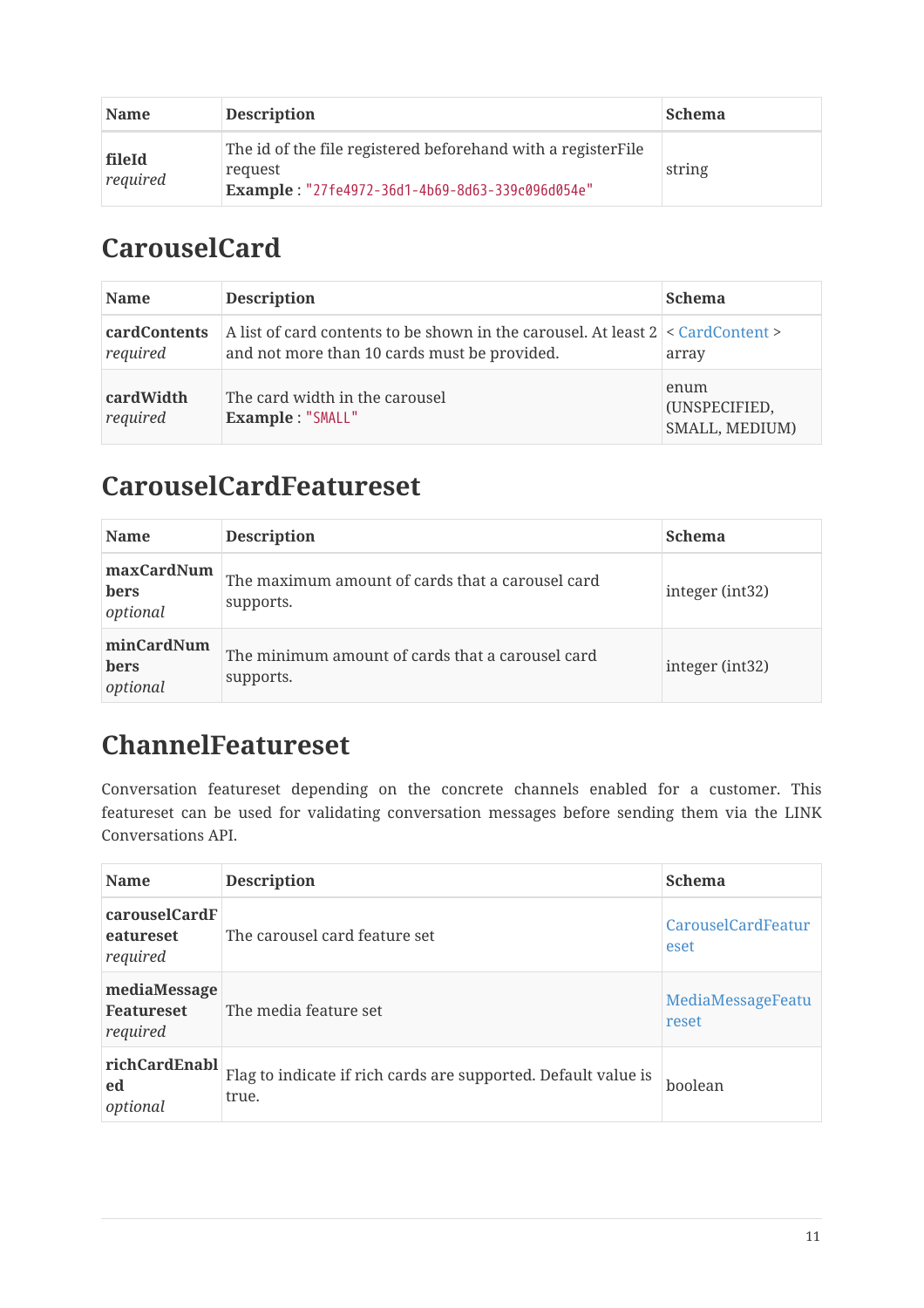| <b>Name</b>                           | <b>Description</b>                                                  | <b>Schema</b>                    |
|---------------------------------------|---------------------------------------------------------------------|----------------------------------|
| richCardFeatu<br>reset<br>optional    | The rich card feature set. Only set if rich cards are<br>supported. | <b>RichCardFeatureset</b>        |
| suggestionsFe<br>atureset<br>required | The suggestions feature set                                         | <b>SuggestionsFeatures</b><br>et |
| textMessageFe<br>atureset<br>required | The text message feature set                                        | TextMessageFeature<br>set        |

### **ConversationCard**

Exactly one of *carouselCard* and *standaloneCard* must be set, the other must not be provided

| <b>Name</b>                    | <b>Description</b> | <b>Schema</b>         |
|--------------------------------|--------------------|-----------------------|
| carouselCard<br>optional       | A CarouselCard     | CarouselCard          |
| standaloneCar<br>d<br>optional | A StandaloneCard   | <b>StandaloneCard</b> |

# **ConversationMessage**

| <b>Name</b>                       | <b>Description</b>                                                                                                                                                                                               | <b>Schema</b>         |
|-----------------------------------|------------------------------------------------------------------------------------------------------------------------------------------------------------------------------------------------------------------|-----------------------|
| error<br>optional                 | The error description if the message could not be<br>forwarded to the user.                                                                                                                                      | string                |
| messageConte<br>nt<br>required    | The content of the message.                                                                                                                                                                                      | <b>MessageContent</b> |
| sendTime<br>optional<br>read-only | A timestamp in RFC3339 UTC format ('2018-01-<br>02T13:01:23.056123456Z'). The time when the message is<br>submitted. Must not be included in the request. This field is<br>filled by the system in the response. | string                |

# **ConversationSettings**

| <b>Name</b>    | <b>Description</b>                                                        | <b>Schema</b> |
|----------------|---------------------------------------------------------------------------|---------------|
| id<br>required | The id of the settings<br>Example: "27fe4972-36d1-4b69-8d63-339c096d054e" | string (uuid) |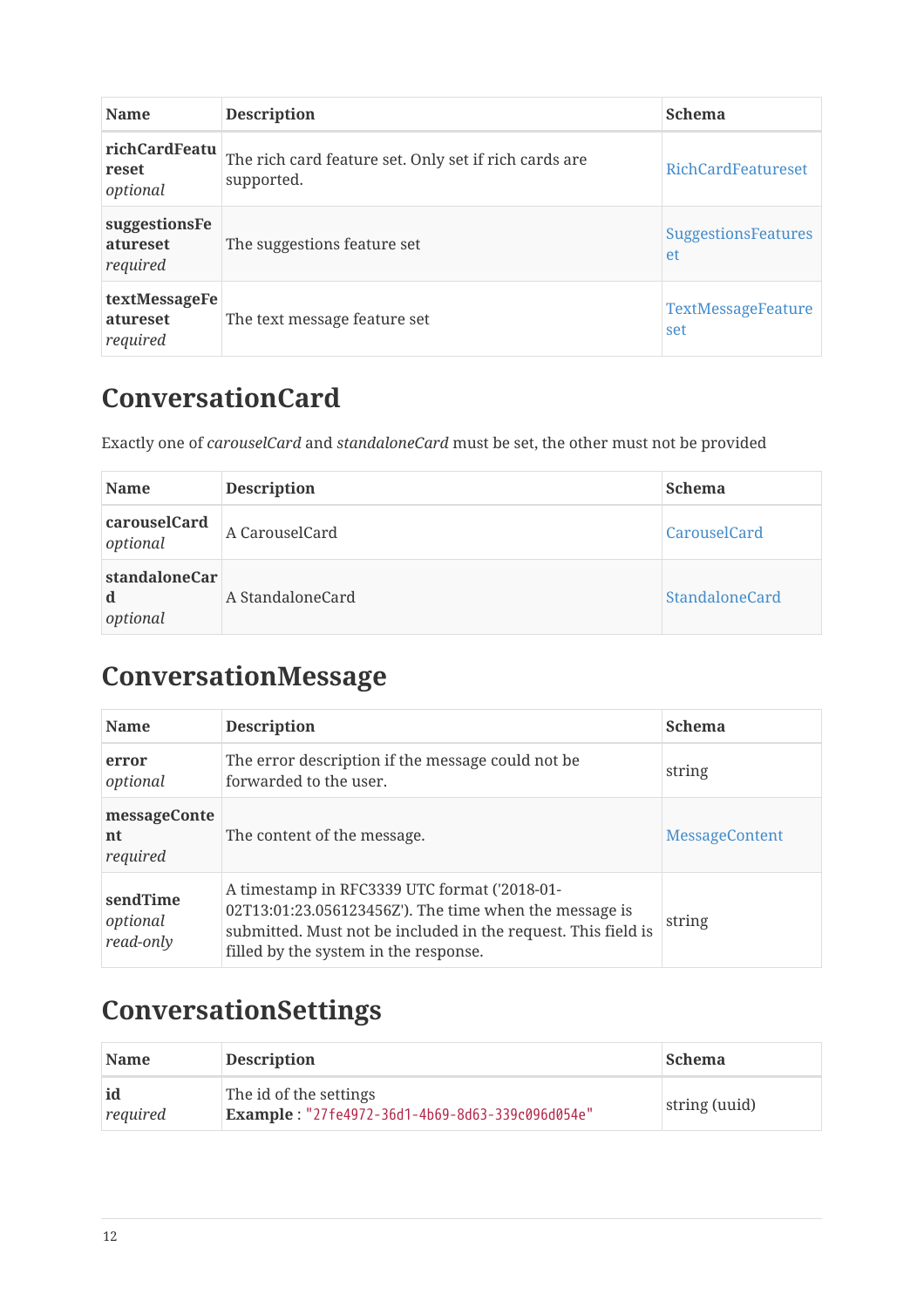| <b>Name</b>     | <b>Description</b>                                                                                                                                                           | <b>Schema</b> |
|-----------------|------------------------------------------------------------------------------------------------------------------------------------------------------------------------------|---------------|
| ate<br>required | $\vert$ webSmsTempl $\vert$ The template for the sms text.<br><b>Example: "LINK Mobility wants to chat with you. Tap</b><br>https://mydialog.me/[conversationKey] to start." | string        |

# **Coordinates**

| <b>Name</b>           | <b>Description</b>                                                                                         | <b>Schema</b>  |
|-----------------------|------------------------------------------------------------------------------------------------------------|----------------|
| latitude<br>required  | The latitude in degrees. Must be in the range from -90.0 to<br>90.0 degrees<br><b>Example: 53.542854</b>   | number (float) |
| longitude<br>required | The longitude in degrees. Must be in the range from -180.0<br>to 180.0 degrees<br><b>Example: 9.985211</b> | number (float) |

# **CreateCalendarEntryAction**

| <b>Name</b>             | <b>Description</b>                                                                                      | <b>Schema</b> |
|-------------------------|---------------------------------------------------------------------------------------------------------|---------------|
| description<br>required | The description of the event<br>Example: "Your flight to Hamburg"                                       | string        |
| endTime<br>required     | End time of the event. A timestamp in RFC3339 UTC format<br>Example: "2018-01-02T14:59:23.056123456Z"   | string        |
| startTime<br>required   | Start time of the event. A timestamp in RFC3339 UTC format<br>Example: "2018-01-02T13:00:23.056123456Z" | string        |
| title<br>required       | The title of the event<br>Example: "Flight"                                                             | string        |

# **MandatoryFieldsFeatureset**

| <b>Name</b>                            | <b>Description</b>                                           | <b>Schema</b>          |
|----------------------------------------|--------------------------------------------------------------|------------------------|
| minOneOfOpti<br>onalFields<br>optional | List of optional fields from which at least one must be set. | $\le$ string $>$ array |
| requiredField<br>optional              | List of required fields.                                     | $\le$ string $>$ array |

# **MediaFeatureset**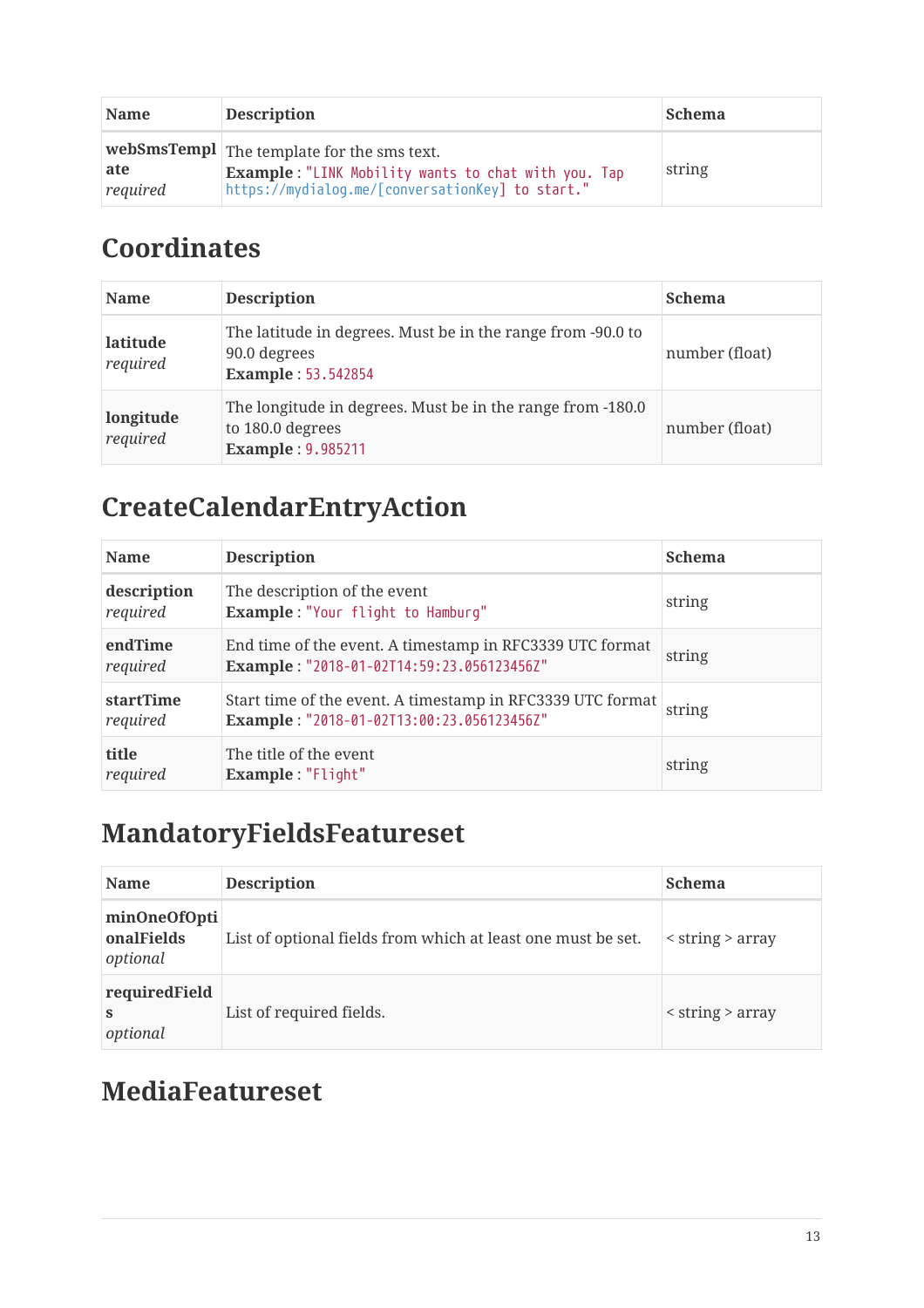| <b>Name</b>                                               | <b>Description</b>                                    | <b>Schema</b>                              |
|-----------------------------------------------------------|-------------------------------------------------------|--------------------------------------------|
| maxFileSizeIn<br><b>MB</b><br>optional                    | The maximum allowed size of a file to be transmitted. | integer (int32)                            |
| mediaTypes<br>optional                                    | The supported media types, e.g. image, video, audio.  | < enum (IMAGE,<br>VIDEO, AUDIO) ><br>array |
| mediaTypesRe<br>quiringThumb<br>nails<br>optional         | The supported media types that require a thumbnail.   | < enum (IMAGE,<br>VIDEO, AUDIO) ><br>array |
| mediaTypesSu<br>pportingThum<br><b>bnails</b><br>optional | The media types that can have a thumbnail.            | < enum (IMAGE,<br>VIDEO, AUDIO) ><br>array |
| thumbnailTyp<br>es<br>optional                            | The supported media types for the thumbnail.          | < enum (IMAGE,<br>VIDEO, AUDIO) ><br>array |

### **MediaMessageFeatureset**

| <b>Name</b>                                     | <b>Description</b>                                           | <b>Schema</b>                          |
|-------------------------------------------------|--------------------------------------------------------------|----------------------------------------|
| mediaFeature<br>set<br>required                 | Supported media features in a media message.                 | <b>MediaFeatureset</b>                 |
| suggestionsNu<br>mberFeatures<br>et<br>required | Maximum amount of suggestions allowed in a media<br>message. | SuggestionsNumber<br><b>Featureset</b> |

### **MessageContent**

Exactly one of *text*, *fileId*, and *conversationCard* must be set. The field *suggestions* can be set in a combination with any of *text*, *fileId*, and *conversationCard*. As the requirement states that exactly one of *text*, *fileId*, and *conversationCard* must be set, suggestions can be sent only in a combination with a plain text ( *text* ), media ( *fileId* ) or a conversation card ( *conversationCard* ).

| <b>Name</b>                      | <b>Description</b>         | <b>Schema</b>           |
|----------------------------------|----------------------------|-------------------------|
| conversationC<br>ard<br>optional | A single conversation card | <b>ConversationCard</b> |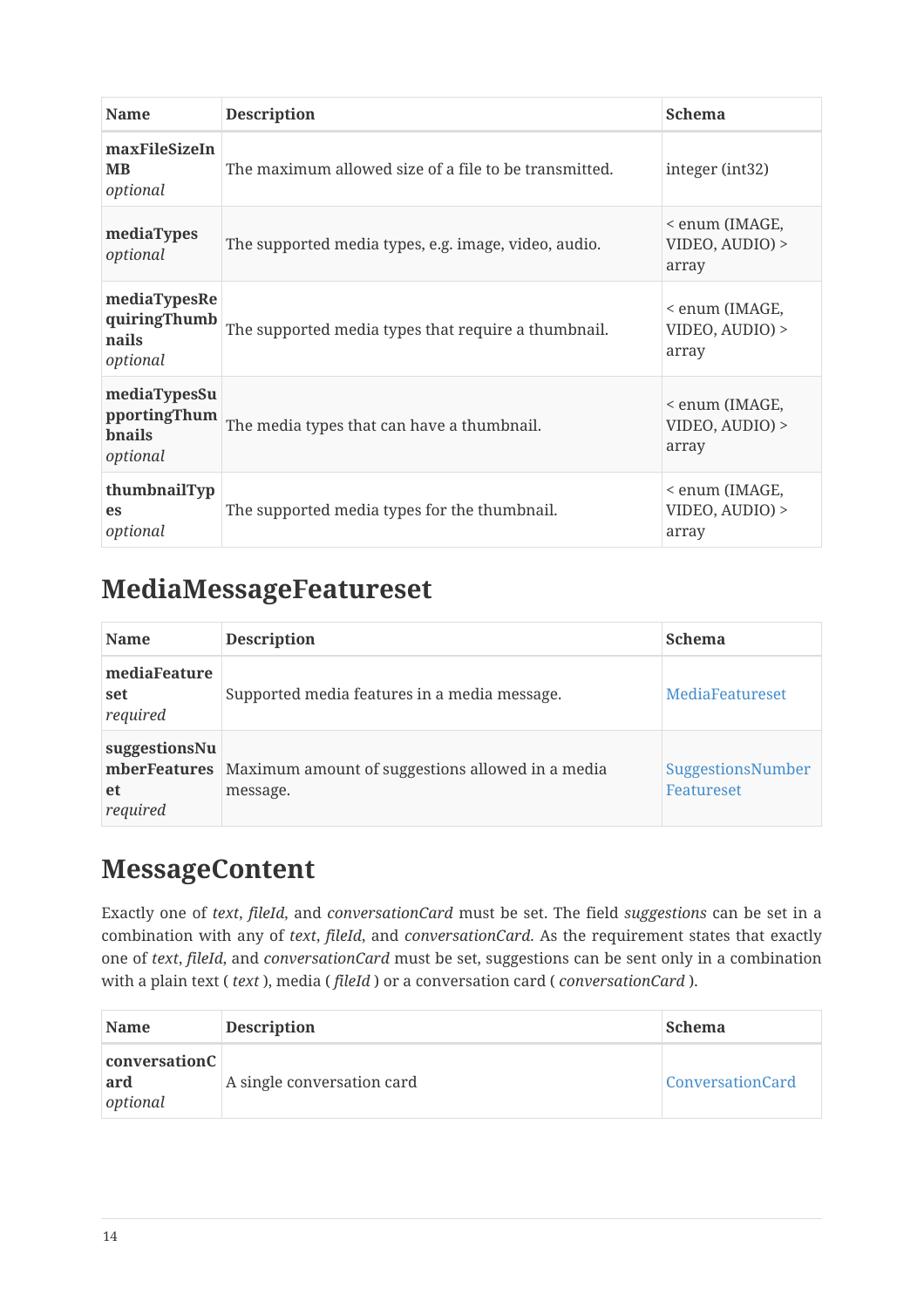| <b>Name</b>             | <b>Description</b>                                                                                                                 | <b>Schema</b>        |
|-------------------------|------------------------------------------------------------------------------------------------------------------------------------|----------------------|
| fileId<br>optional      | The id of the media file registered beforehand with the<br>registerFile request<br>Example: "27fe4972-36d1-4b69-8d63-339c096d054e" | string               |
| suggestions<br>optional | A list of suggestions. The maximum number of suggestions<br>allowed is 11.                                                         | < Suggestion > array |
| text<br>optional        | Text message (UTF-8)<br>Example: "Hello world!"                                                                                    | string               |

## **OpenUrlAction**

| <b>Name</b>     | <b>Description</b>                          | Schema |
|-----------------|---------------------------------------------|--------|
| url<br>required | A URL<br>Example: "https://linkmobility.de" | string |

# **RegisterFile**

The Web Client (Web Delivery Channel) supports storing of media files (only for images and thumbnails) locally at the customer's browser. This feature might be very useful if the images and/or the thumbnails should also be available offline. To enable this functionality the server hosting the media files must allow Cross-Origin Resource Sharing (CORS) for the domain of the Web Client **<https://conversationalmessaging.com>**. Only "small" images/thumbnails with size not exceeding a predefined threshold are locally stored. For the exact value of the threshold, please check your account's configuration.

| <b>Name</b>              | <b>Description</b>                                                                                                                           | <b>Schema</b> |
|--------------------------|----------------------------------------------------------------------------------------------------------------------------------------------|---------------|
| description<br>optional  | Description of the file content<br>Example: "Picture of the unicorn"                                                                         | string        |
| thumbnailUrl<br>optional | The URL of the thumbnail (applies for image and video<br>files). The protocol must be HTTPS.<br>Example: "https://your.domain/thumbnail.jpg" | string        |
| url<br>required          | The URL of the media file. The protocol must be HTTPS.<br>Example: "https://your.domain/file_name.jpg"                                       | string        |

# **RegisterFileResponse**

| <b>Name</b>        | <b>Description</b>                                                                     | <b>Schema</b> |
|--------------------|----------------------------------------------------------------------------------------|---------------|
| fileId<br>optional | The ID of the registered media file<br>Example: "27fe4972-36d1-4b69-8d63-339c096d054e" | string        |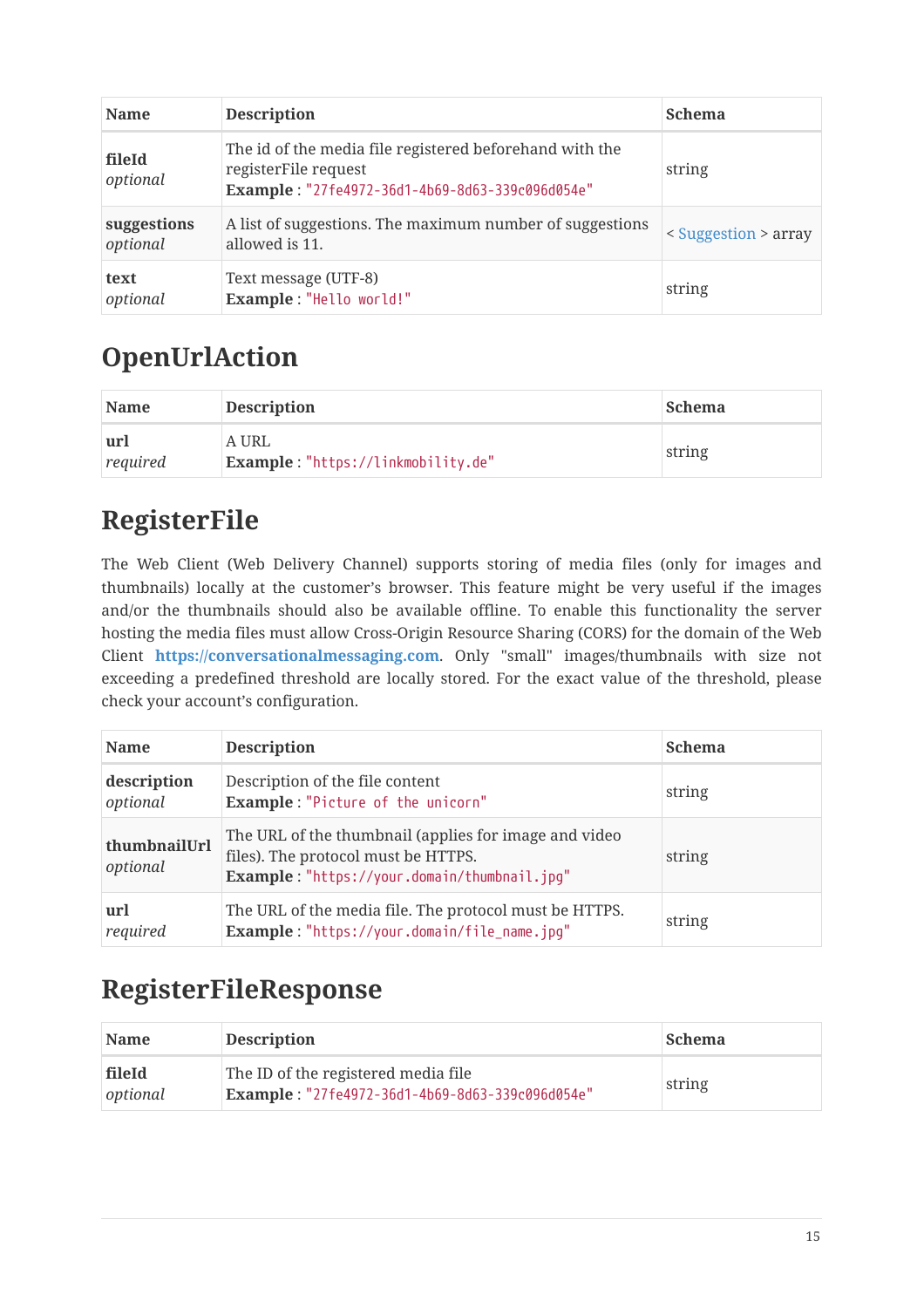# **RequestLocationAction**

The user can choose and share a location. This type has no content and should be empty

*Type* : object

# **RichCardFeatureset**

| <b>Name</b>                                               | <b>Description</b>                                      | <b>Schema</b>                          |
|-----------------------------------------------------------|---------------------------------------------------------|----------------------------------------|
| descriptionLe<br>ngth<br>optional                         | The maximum length allowed for the description.         | integer (int32)                        |
| mandatoryFie<br><b>ldsFeatureset</b><br>optional          | Mandatory fields for each rich card.                    | MandatoryFieldsFea<br>tureset          |
| mediaFeature<br>set<br>required                           | Supported media features in a rich card.                | <b>MediaFeatureset</b>                 |
| suggestionsNu<br>mberFeatures<br>etBelowCard<br>required  | The suggestions feature set allowed below a rich card.  | SuggestionsNumber<br><b>Featureset</b> |
| suggestionsNu<br>mberFeatures<br>etWithinCard<br>required | The suggestions feature set allowed within a rich card. | SuggestionsNumber<br><b>Featureset</b> |
| titleLength<br>optional                                   | The maximum length allowed for the title.               | integer (int32)                        |

# **ShowLocationAction**

| <b>Name</b>             | <b>Description</b>                                         | <b>Schema</b> |
|-------------------------|------------------------------------------------------------|---------------|
| coordinates<br>optional | Coordinates of the location                                | Coordinates   |
| label<br>optional       | The label of the pin on map<br>Example: "See you here"     | string        |
| query<br>optional       | The location search query<br>Example: "LINK Mobility GmbH" | string        |

# **StandaloneCard**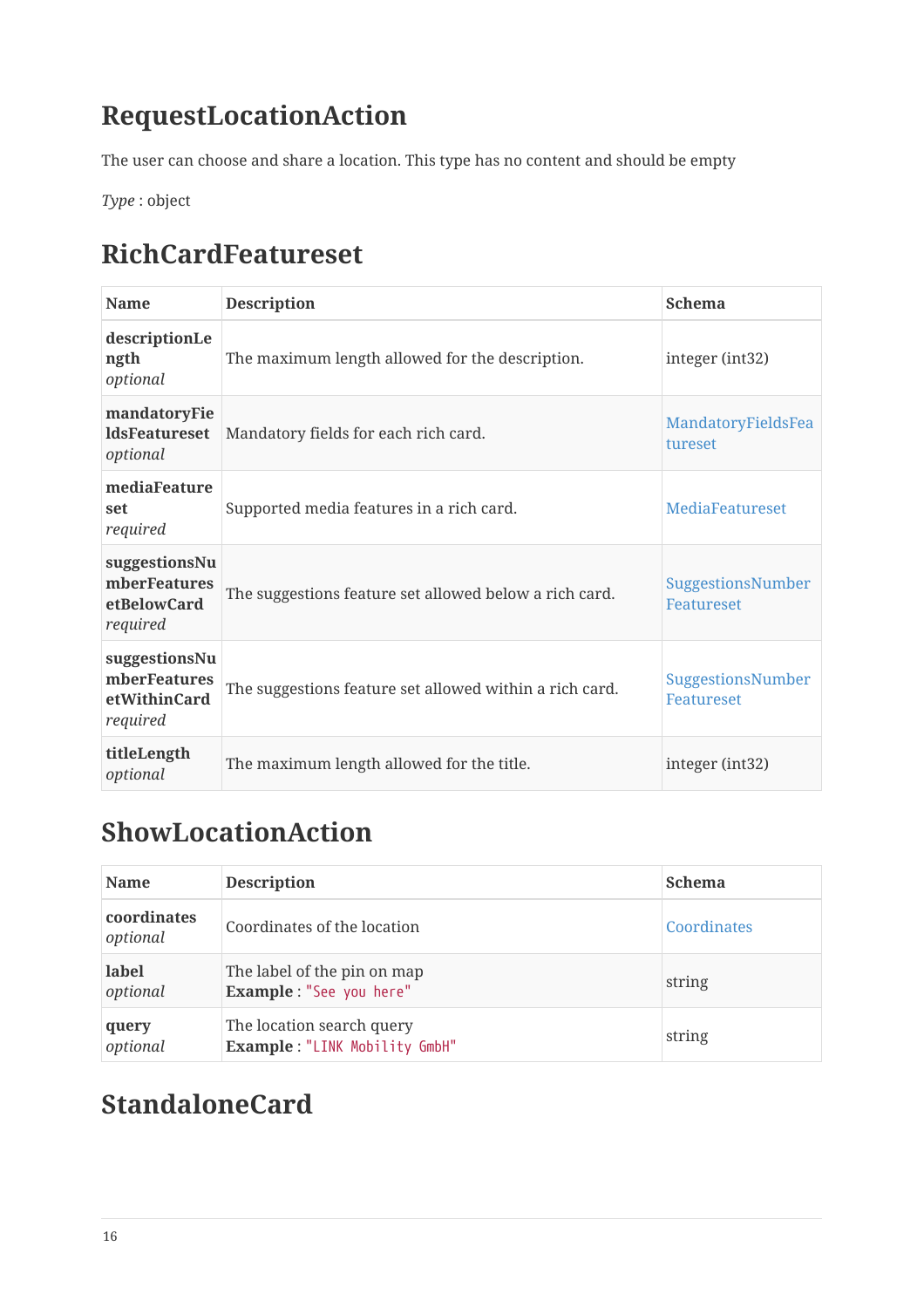| <b>Name</b>                        | <b>Description</b>                            | <b>Schema</b>                                             |
|------------------------------------|-----------------------------------------------|-----------------------------------------------------------|
| <b>cardContent</b><br>required     | The card content                              | <b>CardContent</b>                                        |
| cardOrientati<br>on<br>required    | The card orientation<br>Example: "HORIZONTAL" | enum<br>(UNSPECIFIED,<br>HORIZONTAL,<br><b>VERTICAL</b> ) |
| thumbnailAlig<br>nment<br>required | The thumbnail alignment<br>Example: "LEFT"    | enum<br>(UNSPECIFIED, LEFT,<br>RIGHT)                     |

# **Suggestion**

At most one of *callAction*, *showLocationAction*, *createCalendarEntryAction*, *openUrlAction*, and *requestLocationAction* can be set. The fields *text* and *callbackData* must be always provided.

| <b>Name</b>                               | <b>Description</b>                                                                                                                                                                 | <b>Schema</b>                        |
|-------------------------------------------|------------------------------------------------------------------------------------------------------------------------------------------------------------------------------------|--------------------------------------|
| callAction<br>optional                    | Suggestion to call a phone number                                                                                                                                                  | CallAction                           |
| callbackData<br>required                  | The callback data to be sent (to the configured callback<br>service) when the user clicks the suggestion<br>Example: "agree_callback_msg_b2e8c5f5-02ae-4c70-9ba5-<br>2098d418921c" | string                               |
| createCalenda<br>rEntryAction<br>optional | Suggestion to create a calendar entry                                                                                                                                              | CreateCalendarEntry<br>Action        |
| openUrlAction<br>optional                 | Suggestion to open a URL                                                                                                                                                           | OpenUrlAction                        |
| requestLocati<br>onAction<br>optional     | Suggestion to pick a location on the map                                                                                                                                           | RequestLocationActi<br><sub>on</sub> |
| showLocation<br><b>Action</b><br>optional | Suggestion to open a location on the map                                                                                                                                           | ShowLocationAction                   |
| text<br>required                          | The suggestion text<br>Example: "Agree"                                                                                                                                            | string                               |

### **SuggestionsFeatureset**

| <b>Name</b>                             | <b>Description</b>                                                | <b>Schema</b>       |
|-----------------------------------------|-------------------------------------------------------------------|---------------------|
| suggestionOpe<br>nUrlLength<br>optional | The maximum length allowed for the URL in the open URL<br>action. | $ $ integer (int32) |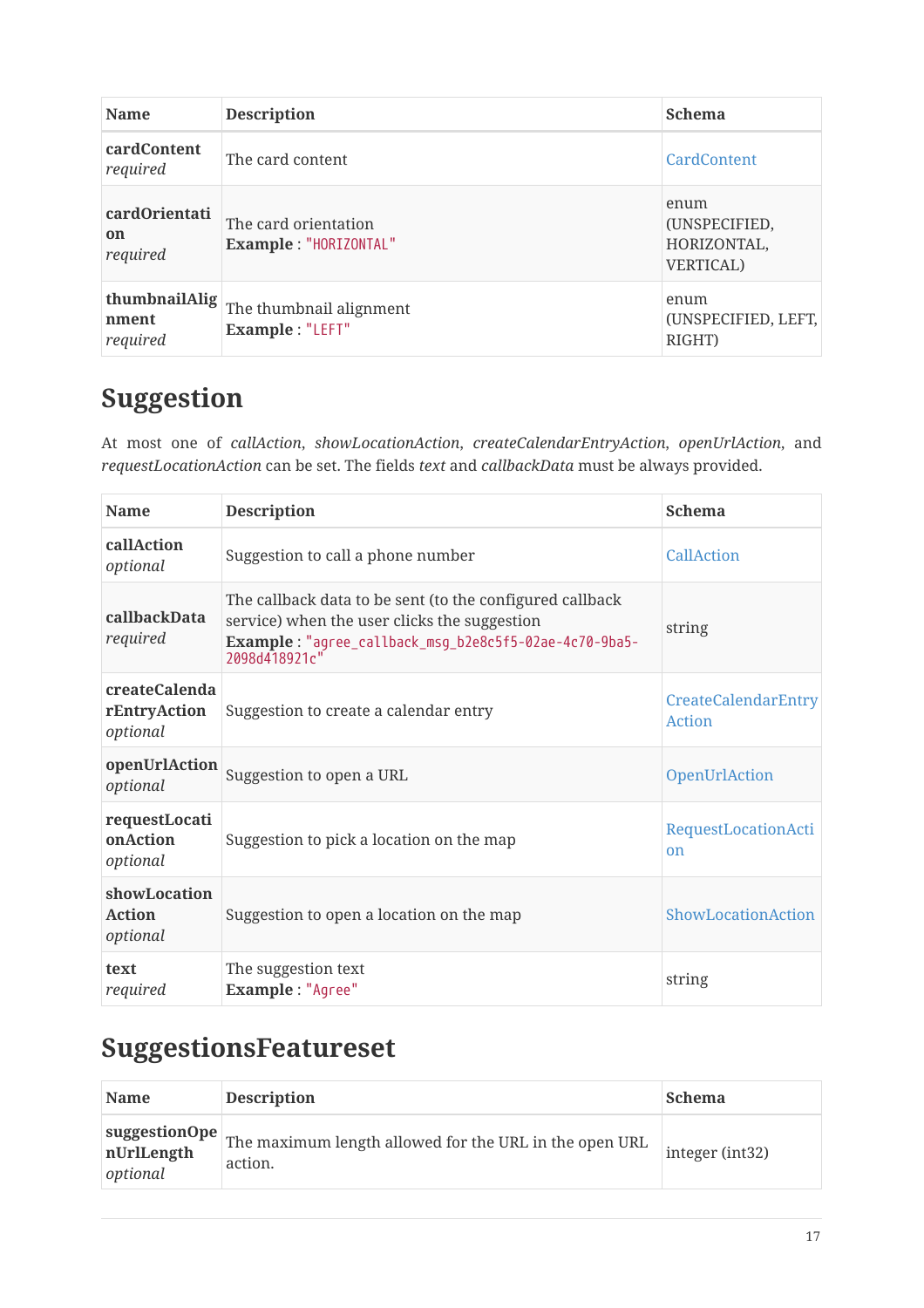| <b>Name</b>                             | <b>Description</b>                                     | <b>Schema</b>   |
|-----------------------------------------|--------------------------------------------------------|-----------------|
| suggestionPay<br>loadLength<br>optional | The maximum length allowed for the suggestion payload. | integer (int32) |
| suggestionTitl<br>eLength<br>optional   | The maximum length allowed for the suggestion title.   | integer (int32) |

# **SuggestionsNumberFeatureset**

| <b>Name</b>                          | <b>Description</b>                                                                                               | <b>Schema</b>   |
|--------------------------------------|------------------------------------------------------------------------------------------------------------------|-----------------|
| suggestedActi<br>ons<br>optional     | The maximum amount of suggested actions allowed.                                                                 | integer (int32) |
| textReplySugg<br>estions<br>optional | The maximum amount of suggested text replies allowed.                                                            | integer (int32) |
| totalSuggestio<br>ns<br>optional     | The maximum amount of suggestions regardless of the type<br>(i.e. suggested actions and suggested text replies). | integer (int32) |

# **TextMessageFeatureset**

| <b>Name</b>                                     | <b>Description</b>                                                          | <b>Schema</b>                          |
|-------------------------------------------------|-----------------------------------------------------------------------------|----------------------------------------|
| length<br>optional                              | Maximum length allowed for the text message if there are<br>no suggestions. | integer (int32)                        |
| lengthWithSu<br>ggestions<br>optional           | Maximum length allowed for the text message if there are<br>suggestions.    | integer (int32)                        |
| suggestionsNu<br>mberFeatures<br>et<br>required | Maximum amount of suggestions allowed with the text<br>message.             | SuggestionsNumber<br><b>Featureset</b> |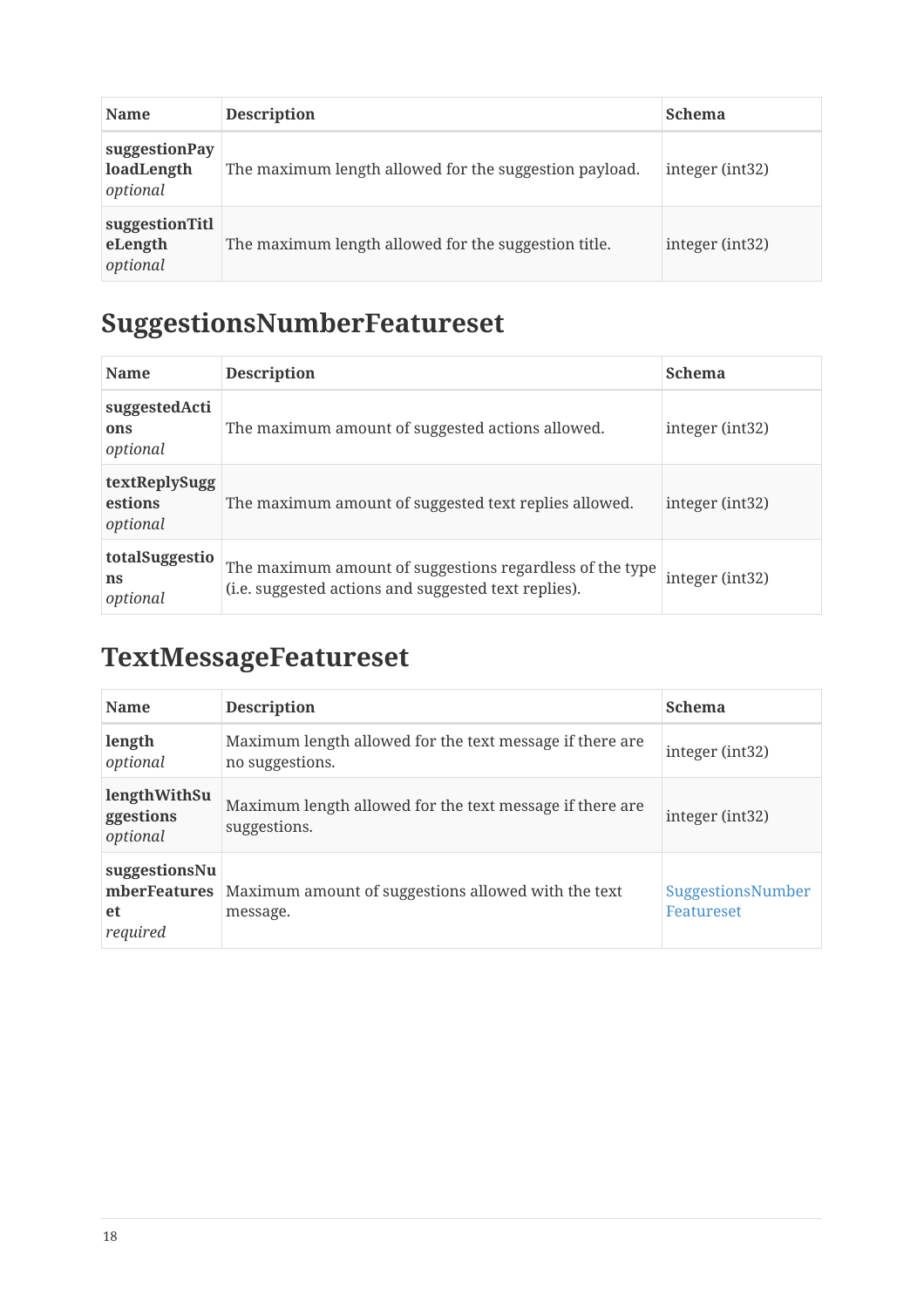# **Security**

# **api\_authorization**

Add an authorization header with the value 'Bearer <token>'.

#### *Type* : oauth2 *Flow* : clientCredentials *Token URL* : <https://auth.conversationalmessaging.com/auth/oauth2/token>

| <b>Name</b>                                                 | <b>Description</b>                |
|-------------------------------------------------------------|-----------------------------------|
| https://api.co<br>nversational<br>messaging.co<br>m/gateway | Access the LINK Conversations API |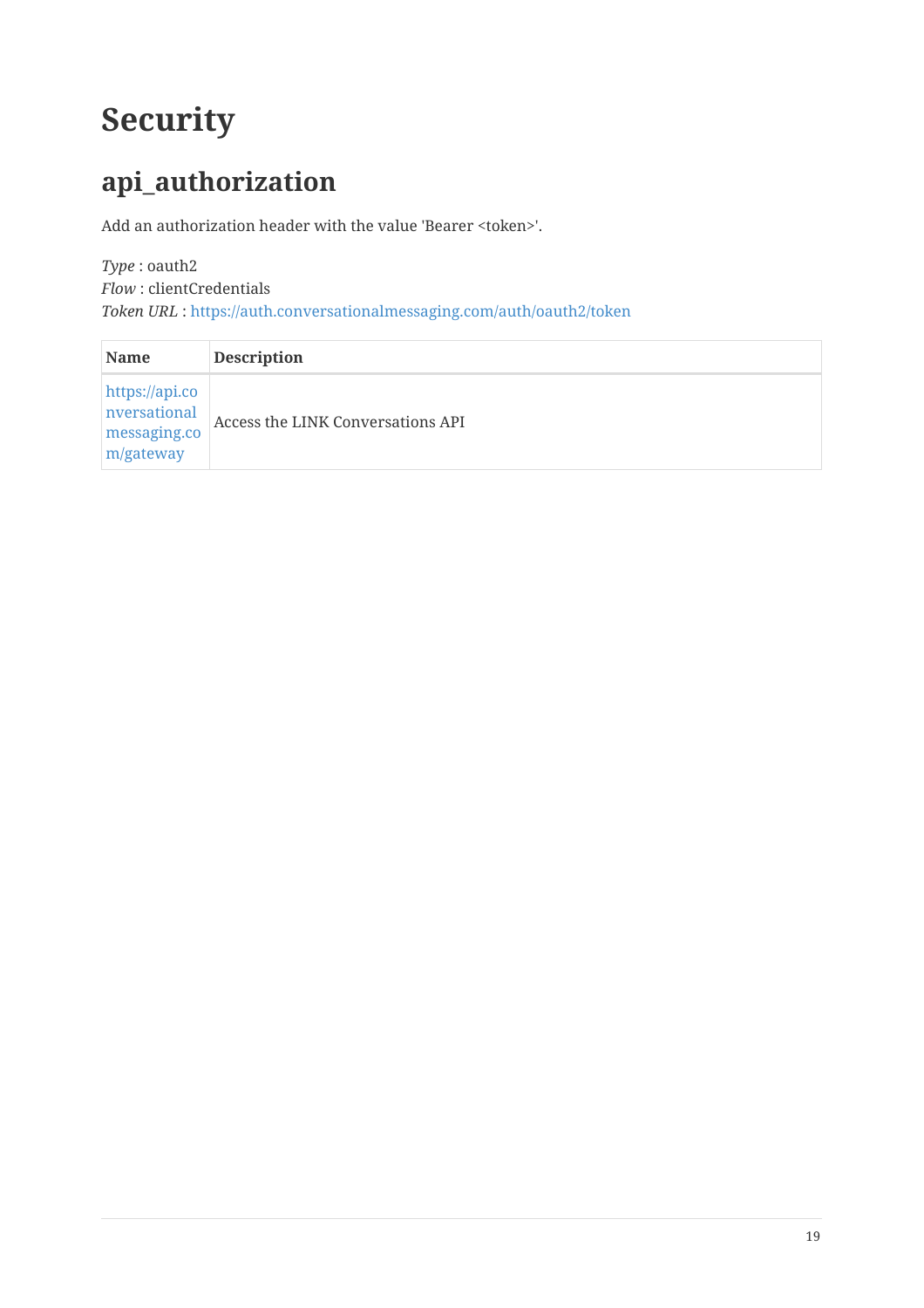# **LINK Conversations Authentication API**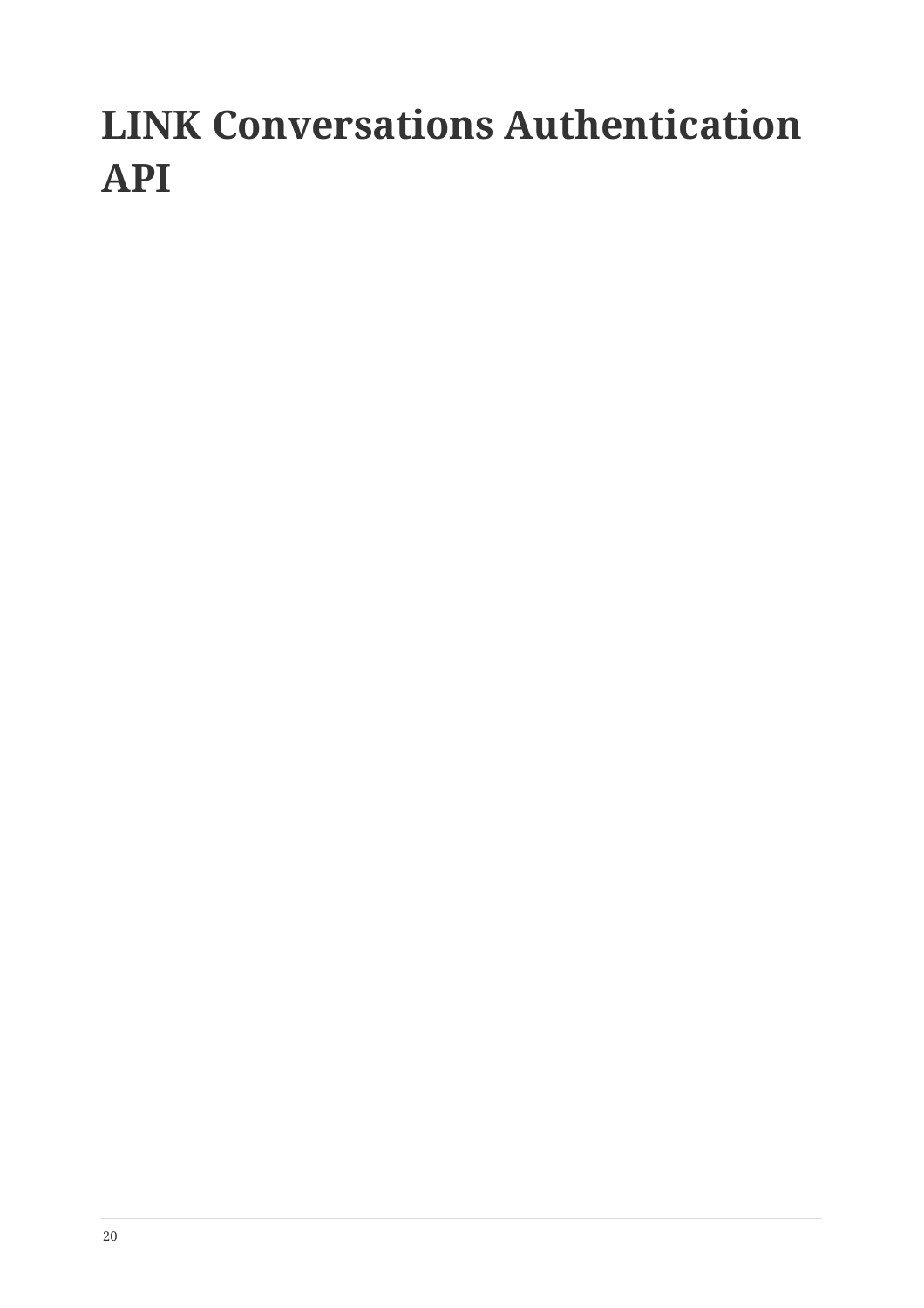# **Overview**

LINK Conversations Authentication API for the Gateway.

# **Version information**

*Version* : 2.0.2

# **URI scheme**

*Host* : auth.conversationalmessaging.com *BasePath* : / *Schemes* : HTTPS

# **Tags**

• Authentication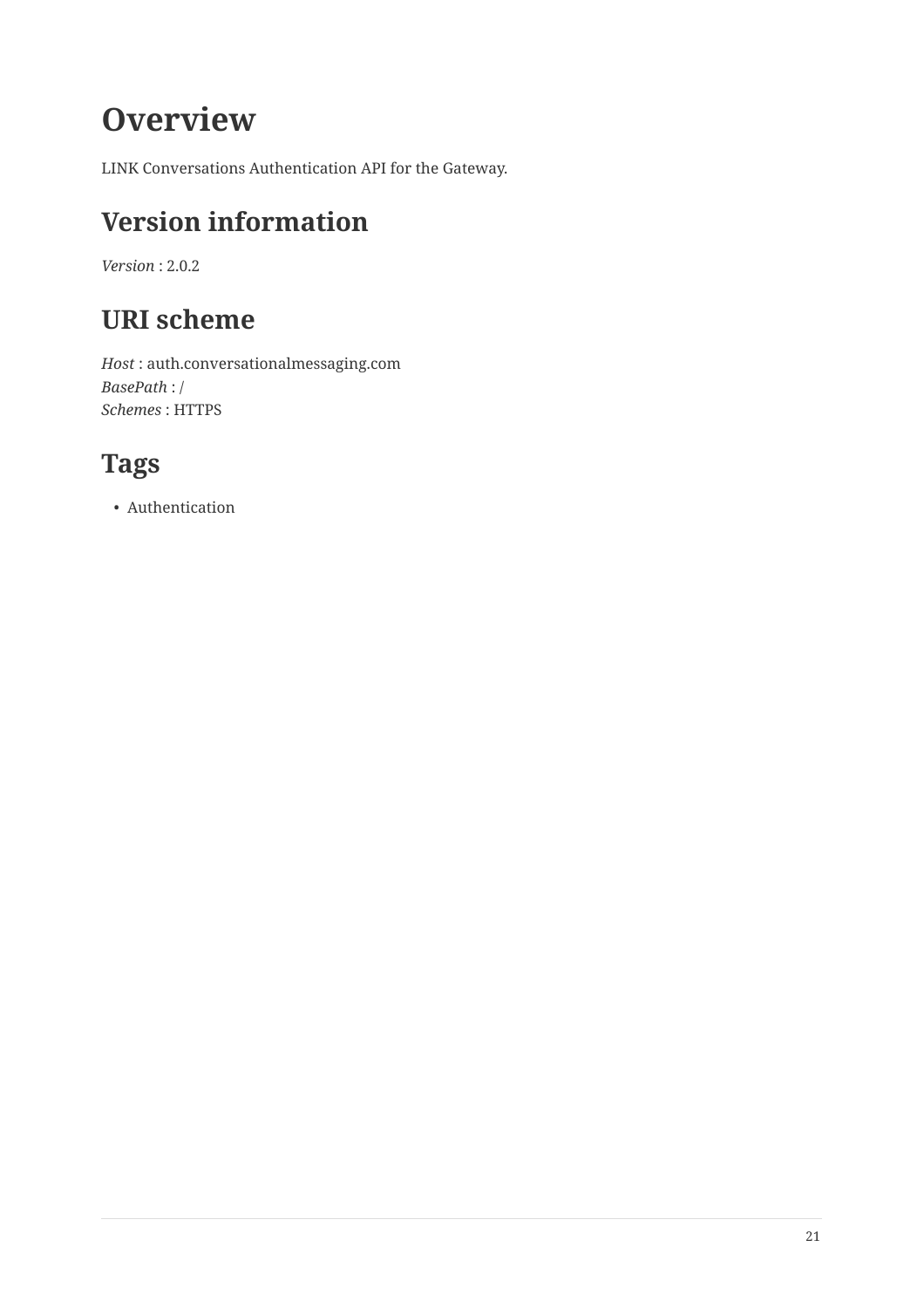# **Paths**

### **Requests a new access token.**

POST /auth/oauth2/token

### **Description**

The JSON Web Token standard (JWT) is used. If the request is successful (the authentication succeeds) a JWT access token is created and returned. The returned token is used in all consecutive requests to the LINK Conversations Platform by setting it in the Authorization header as follows: "Bearer <returned token>". More details can be found [here](https://developers.google.com/identity/protocols/OAuth2ServiceAccount) and [here](https://jwt.io/introduction/).

#### **Parameters**

| <b>Type</b> | <b>Name</b>            | <b>Description</b>                                                                                                                                                                                                                                                                                                                     | <b>Schema</b> | <b>Default</b>                                                        |
|-------------|------------------------|----------------------------------------------------------------------------------------------------------------------------------------------------------------------------------------------------------------------------------------------------------------------------------------------------------------------------------------|---------------|-----------------------------------------------------------------------|
| Query       | assertion<br>required  | The signed JWT request. The <i>Issuer</i> (iss)<br>claim is required and must be filled with<br>the customer ID. The customer ID is<br>generated by LINK Mobility and it is<br>provided per email. The Audience (aud) and<br>Subject (sub) claims are ignored by the<br>platform. See also the 'Examples' section for<br>more details. | string        |                                                                       |
| Query       | grant_type<br>required | Always 'urn:ietf:params:oauth:grant-<br>type:jwt-bearer'.                                                                                                                                                                                                                                                                              | string        | "urn:iet<br>f:params<br>:oauth:g<br>$rant -$<br>type: jwt<br>-bearer" |

#### **Responses**

| <b>HTTP</b><br>Code | <b>Description</b>                                                                                            | <b>Schema</b> |
|---------------------|---------------------------------------------------------------------------------------------------------------|---------------|
| <b>200</b>          | successful operation                                                                                          | TokenResponse |
| 400                 | The JWT request data is wrongly encoded or the Conversational<br>Platform is currently experiencing problems. | ApiError      |
| 403                 | Account not found.                                                                                            | No Content    |

#### **Consumes**

• application/x-www-form-urlencoded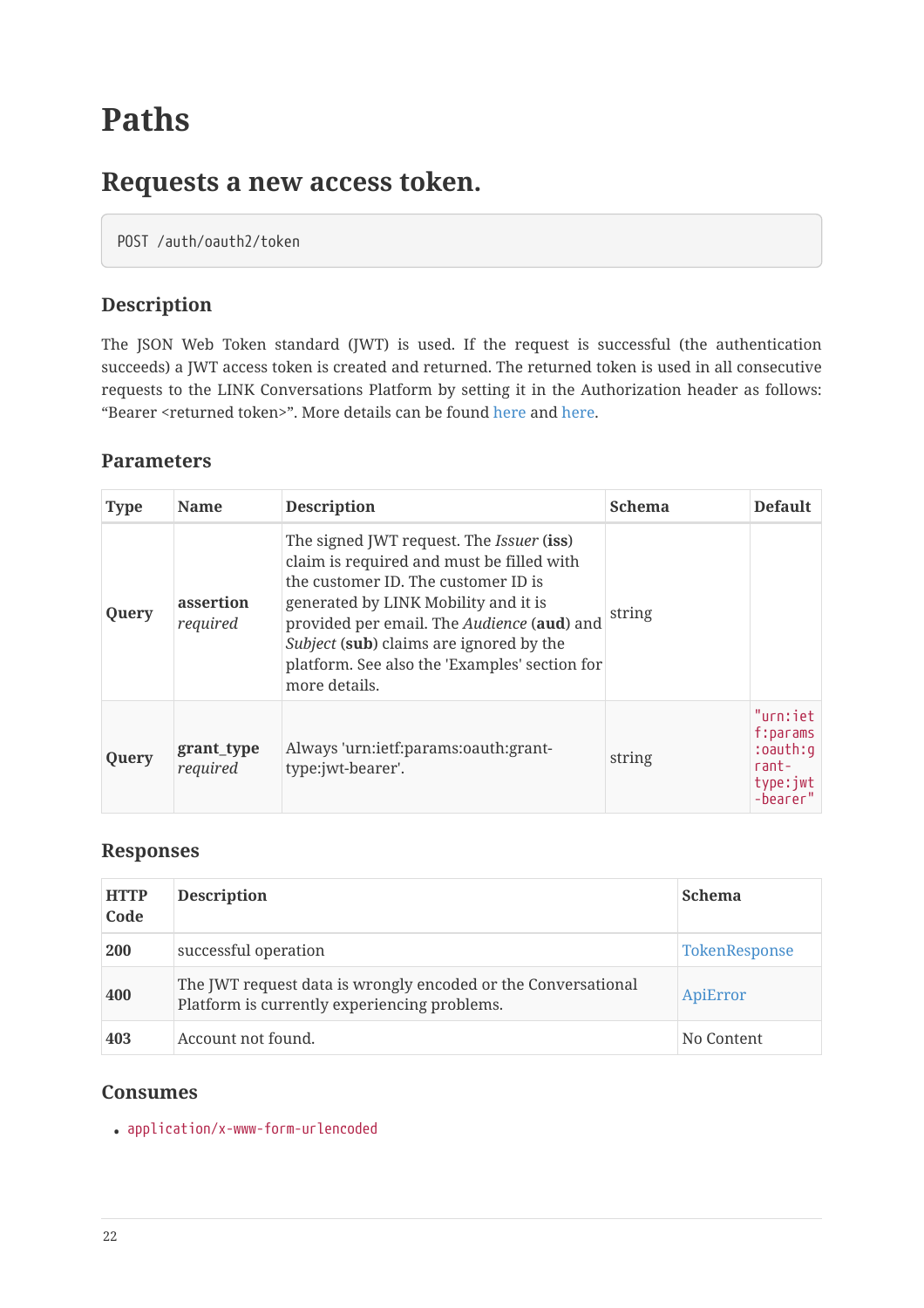### **Produces**

• application/json

### **Tags**

• Authentication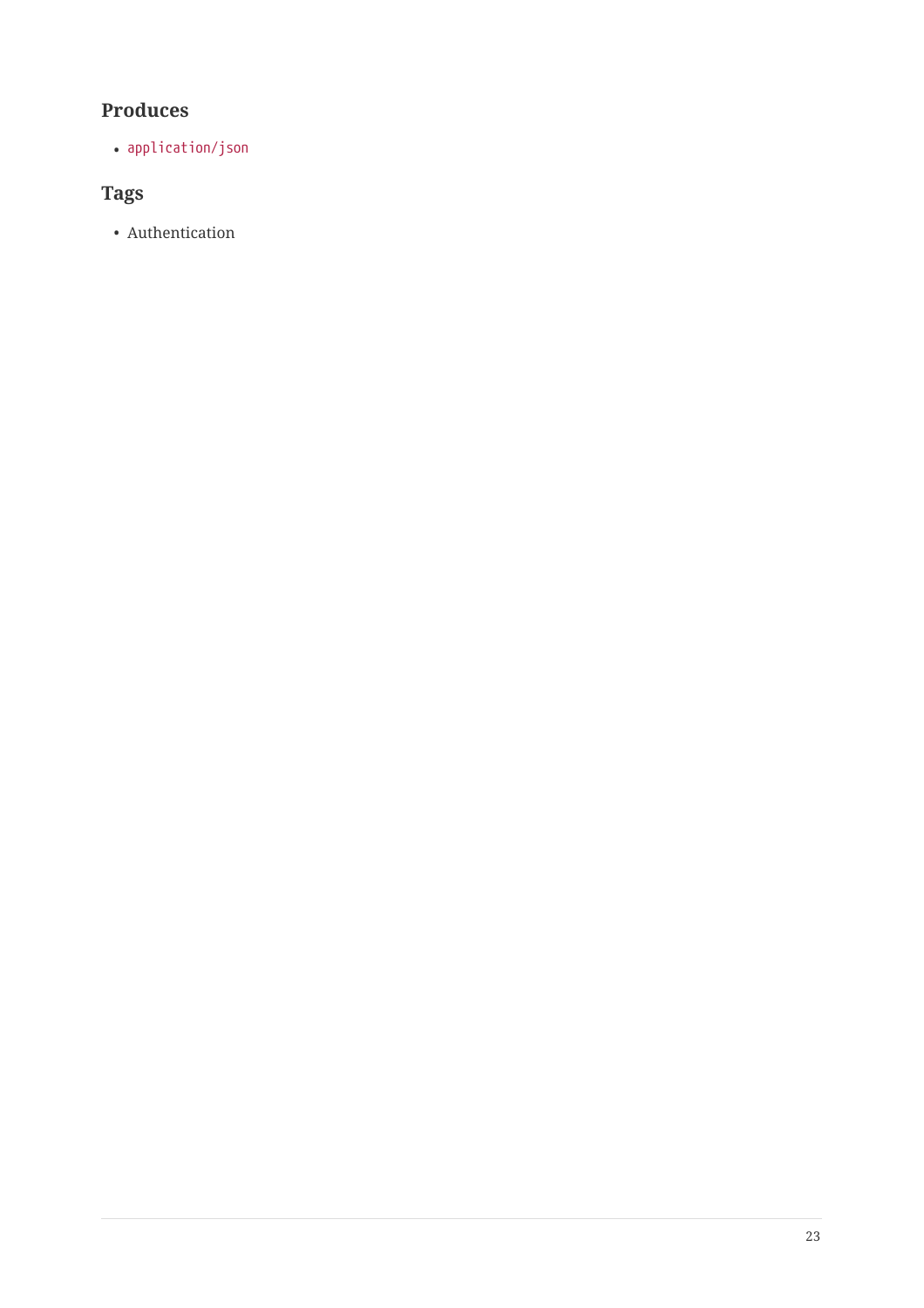# **Definitions**

# **ApiError**

| <b>Name</b>         | <b>Description</b>                                               | <b>Schema</b> |
|---------------------|------------------------------------------------------------------|---------------|
| error<br>optional   | The HTTP Status code as text<br>Example: "Unauthorized"          | string        |
| message<br>optional | The actual error message.<br>Example: "Missing or invalid token" | string        |
| status<br>optional  | This is the HTTP Status code<br>Example: "401"                   | string        |

# **TokenResponse**

| <b>Name</b>                           | <b>Description</b>                                                                                                 | <b>Schema</b>   |
|---------------------------------------|--------------------------------------------------------------------------------------------------------------------|-----------------|
| access_token<br>required<br>read-only | The signed JWT access token which needs to be provided in<br>the Authorization header for all subsequent requests. | string          |
| expires_in<br>required<br>read-only   | The validity of the JWT access token in seconds.                                                                   | integer (int64) |
| token_type<br>required<br>read-only   | The type of the JWT access token which is always 'Bearer'.<br>Example: "Bearer"                                    | string          |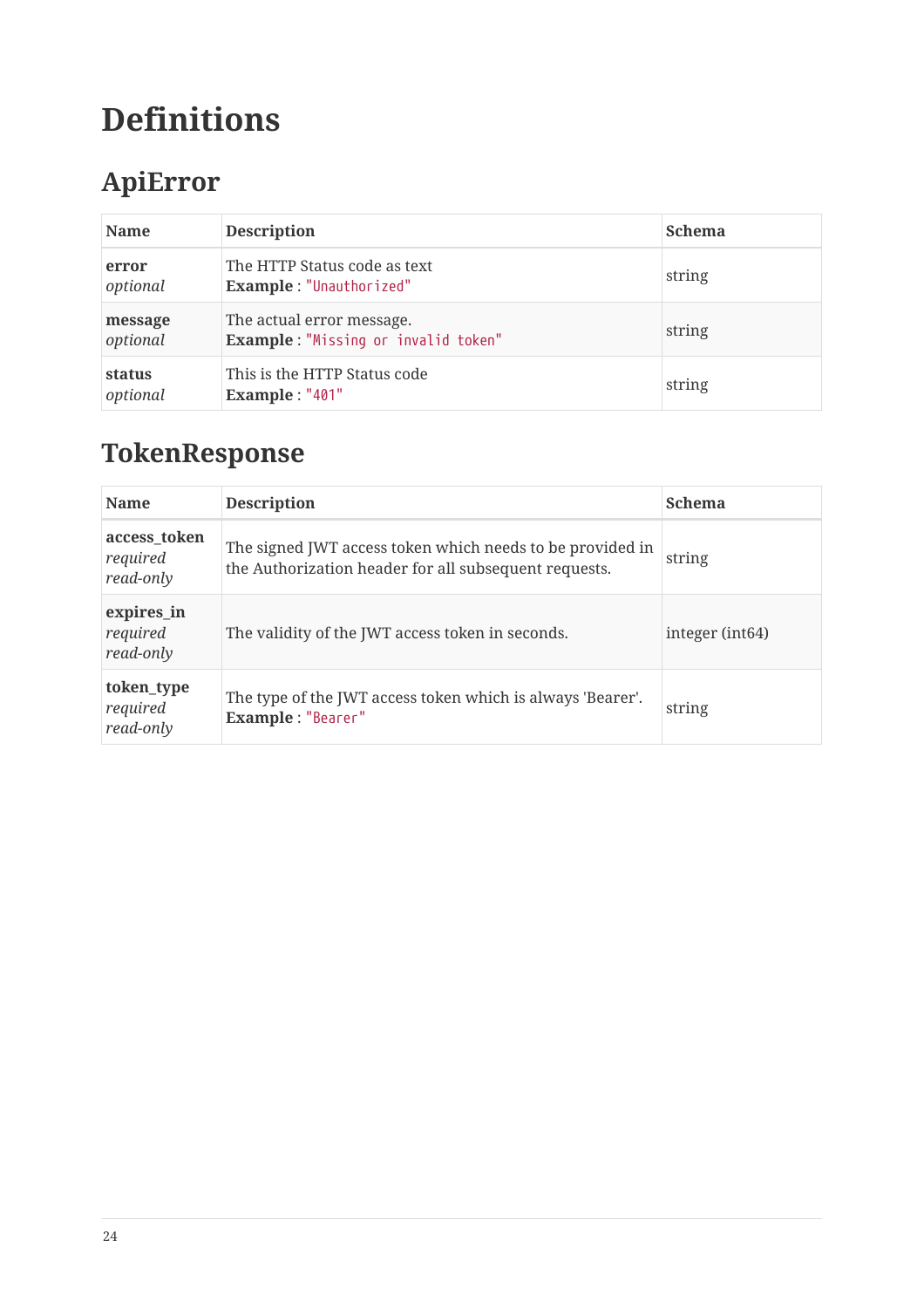# **LINK Conversations Callbacks**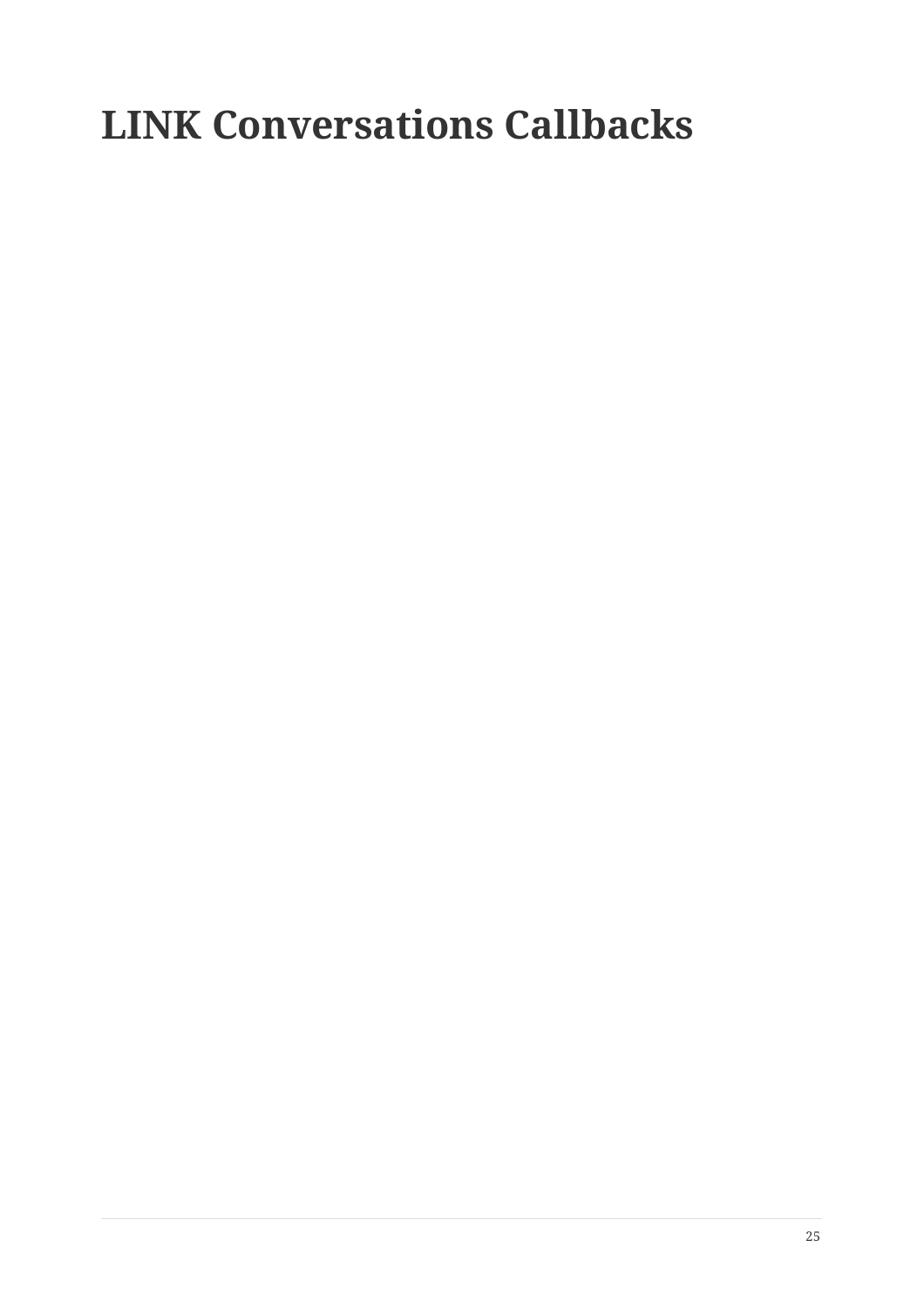# **Overview**

This section describes the callback request from the LINK Conversations Platform.

You need to provide a publicly accessible server to receive the callback events from the LINK Conversations Platform like delivery notifications, user messages and so on. The URL of the server will be requested and configured during the account registration process.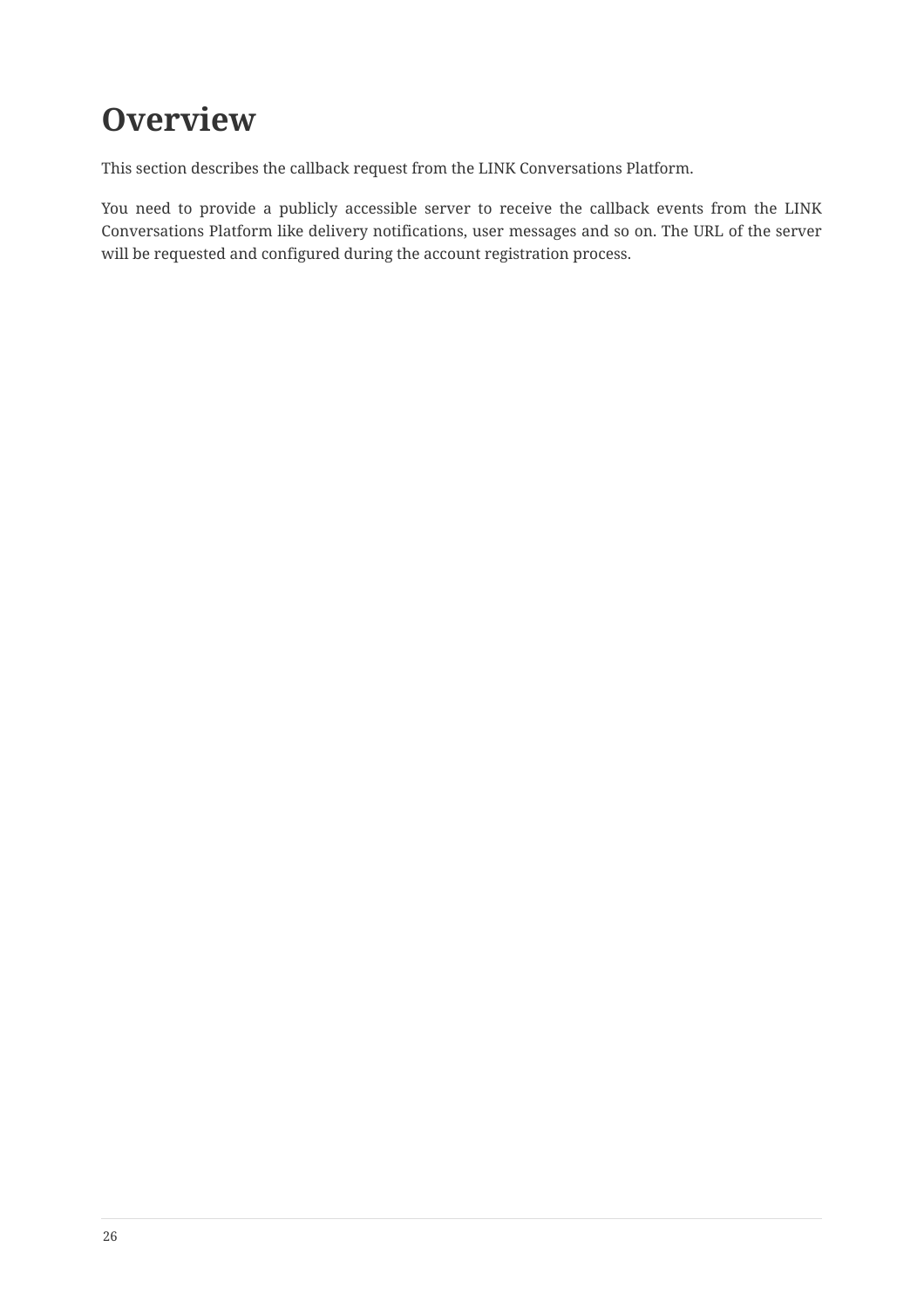# **Definitions**

## **CallbackAttributes**

| <b>Name</b>              | <b>Description</b>                                             | <b>Schema</b>                                             |
|--------------------------|----------------------------------------------------------------|-----------------------------------------------------------|
| event_type               | The type of event.                                             | enum (DELIVERED,                                          |
| optional                 | Example: "DELIVERED"                                           | READ, IS_TYPING)                                          |
| message_type<br>optional | The type of message.<br>Example: "SUGGESTION_RESPONSE"         | enum (TEXT,<br><b>SUGGESTION RESPO</b><br>NSE, USER FILE) |
| type                     | The type of the request. Either 'message', 'event' or 'error'. | enum (message,                                            |
| required                 | Example: "message"                                             | event, error)                                             |

### **CallbackMessage**

| <b>Name</b>                          | <b>Description</b>                                                                                                                                           | <b>Schema</b>             |
|--------------------------------------|--------------------------------------------------------------------------------------------------------------------------------------------------------------|---------------------------|
| <i>attributes</i><br>optional        | Attributes describing the callback type.                                                                                                                     | <b>CallbackAttributes</b> |
| data<br>optional                     | The message content as base 64 encoded string. It contains<br>either the user messages (UserMessage), user events<br>(UserEvent) or user errors (UserError). | string                    |
| messageId<br>optional                | The callback message id.                                                                                                                                     | string                    |
| publishTime<br>optional<br>read-only | A timestamp in RFC3339 UTC format ('2018-01-<br>02T13:01:23.056123456Z'). The time when the message was<br>sent or the event has occurred.                   | string                    |

### **CallbackRequest**

| <b>Name</b>         | <b>Description</b>    | <b>Schema</b>   |
|---------------------|-----------------------|-----------------|
| message<br>optional | The callback message. | CallbackMessage |

# **FileInfo**

Provides meta data about a file submitted by the user. The actual file content will be sent as stream via a multipart request along with the corresponding (CallbackMessage) containing this meta data.

| <b>Name</b>          | <b>Description</b>    | <b>Schema</b> |
|----------------------|-----------------------|---------------|
| fileName<br>optional | The name of the file. | string        |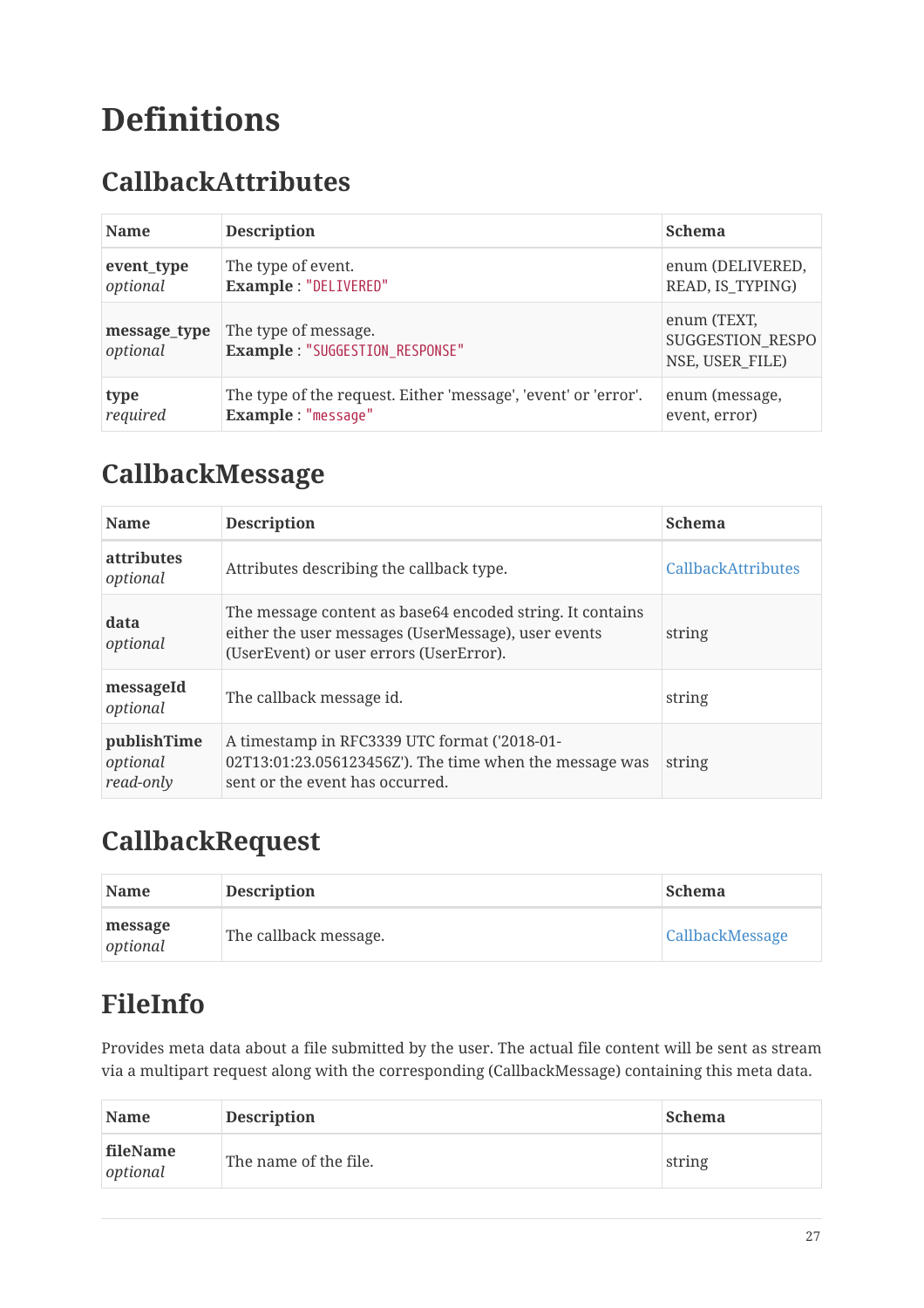| <b>Name</b>               | <b>Description</b>                                 | <b>Schema</b>                                                                                                                                     |
|---------------------------|----------------------------------------------------|---------------------------------------------------------------------------------------------------------------------------------------------------|
| fileSizeBytes<br>optional | The file size measured in bytes.                   | integer (int32)                                                                                                                                   |
| mimeType<br>optional      | The mime type of the file.<br>Example: "image/png" | enum (image/jpeg,<br>image/jpg, image/gif,<br>image/png,<br>video/h263,<br>video/m4v,<br>video/mp4,<br>video/mpeg,<br>video/mpeg4,<br>video/webm) |

# **LatLng**

Represents a location by its latitude and longitude values.

| <b>Name</b>           | <b>Description</b>    | <b>Schema</b>  |
|-----------------------|-----------------------|----------------|
| latitude<br>optional  | Latitude in degrees.  | number (float) |
| longitude<br>optional | Longitude in degrees. | number (float) |

# **SuggestedReply**

| <b>Name</b>              | <b>Description</b>                   | <b>Schema</b> |
|--------------------------|--------------------------------------|---------------|
| postbackData<br>optional | The callback data of the suggestion. | string        |
| text<br>optional         | The text of the suggestion.          | string        |

## **UserError**

Describes an error that occurred while communicating with the user.

| <b>Name</b>           | <b>Description</b>                                | <b>Schema</b>                                                                  |
|-----------------------|---------------------------------------------------|--------------------------------------------------------------------------------|
| errorCode<br>optional | The error code to detect the concrete error case. | enum<br>(USER FILE UPLOA<br>D ERROR,<br>NO CHANNEL AVAI<br><b>LABLE ERROR)</b> |
| errorMsg<br>optional  | Description of the error.                         | string                                                                         |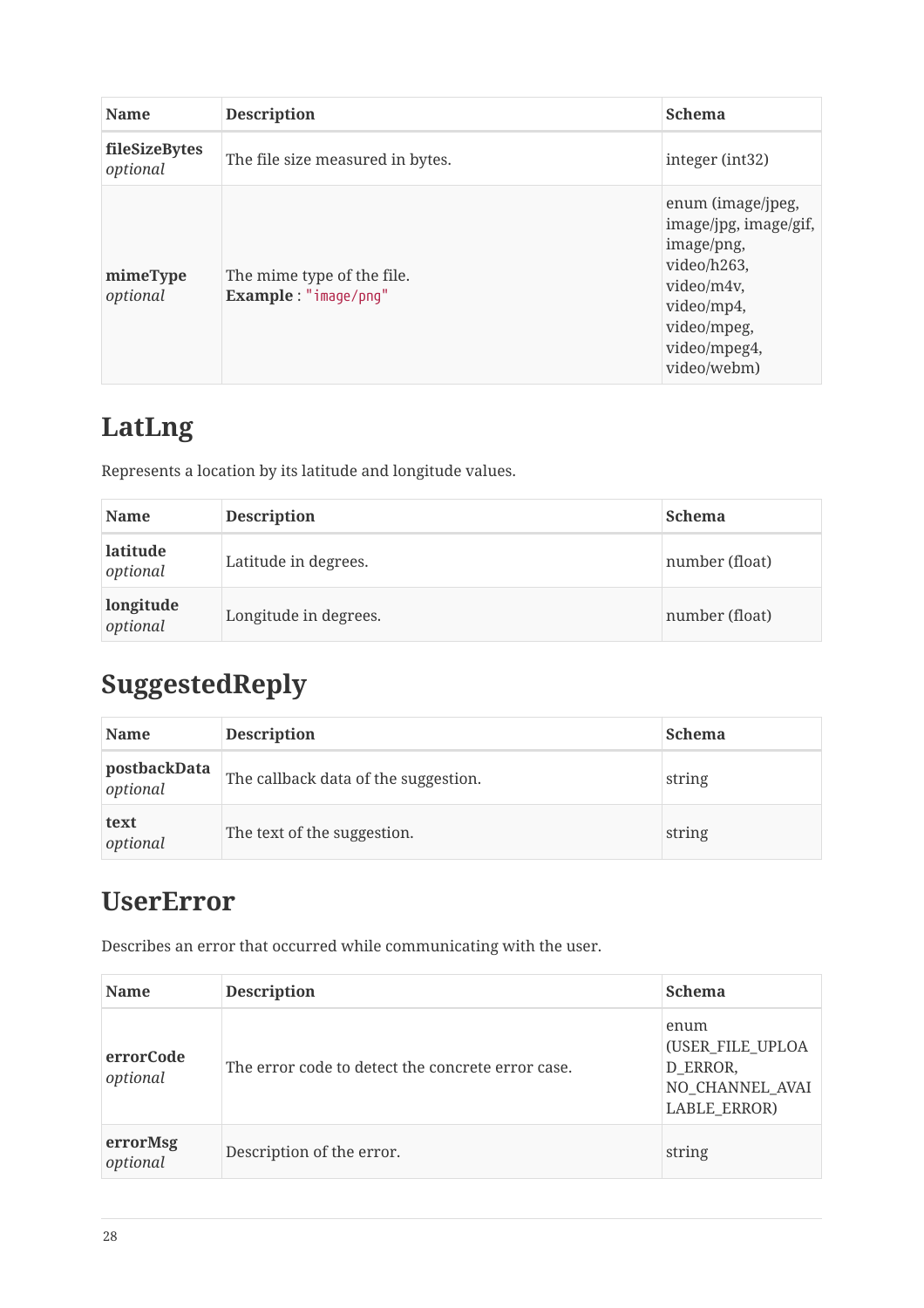| <b>Name</b>                       | <b>Description</b>                                                                                             | <b>Schema</b> |
|-----------------------------------|----------------------------------------------------------------------------------------------------------------|---------------|
| sendTime<br>optional              | A timestamp in RFC3339 UTC format ('2018-01-<br>02T13:01:23.056123456Z'). The time when the event<br>occurred. | string        |
| senderPhoneN<br>umber<br>optional | The user's phone number (MSISDN) in international format<br>$(E.164)$ .                                        | string        |

## **UserEvent**

| <b>Name</b>                       | <b>Description</b>                                                                                             | <b>Schema</b>                                                          |
|-----------------------------------|----------------------------------------------------------------------------------------------------------------|------------------------------------------------------------------------|
| eventId<br>optional               | The ID of the event.                                                                                           | string                                                                 |
| eventType<br>optional             | The event type.                                                                                                | enum<br>(EVENT_TYPE_UNSP<br>ECIFIED,<br>DELIVERED,<br>IS TYPING, READ) |
| messageId<br>optional             | The ID of the message to which this event relates.                                                             | string                                                                 |
| sendTime<br>optional              | A timestamp in RFC3339 UTC format ('2018-01-<br>02T13:01:23.056123456Z'). The time when the event<br>occurred. | string                                                                 |
| senderPhoneN<br>umber<br>optional | The user's phone number (MSISDN) in international format<br>$(E.164)$ .                                        | string                                                                 |

# **UserFile**

| <b>Name</b>          | <b>Description</b>                | <b>Schema</b>                                                   |
|----------------------|-----------------------------------|-----------------------------------------------------------------|
| category<br>optional | The type of the user file.        | enum<br>(FILE_CATEGORY_U<br>NSPECIFIED, IMAGE,<br>VIDEO, AUDIO) |
| payload<br>optional  | The actual user file information. | FileInfo                                                        |

# **UserMessage**

Exactly one of text, location, and suggestionResponse must be set, the others must nost be provided.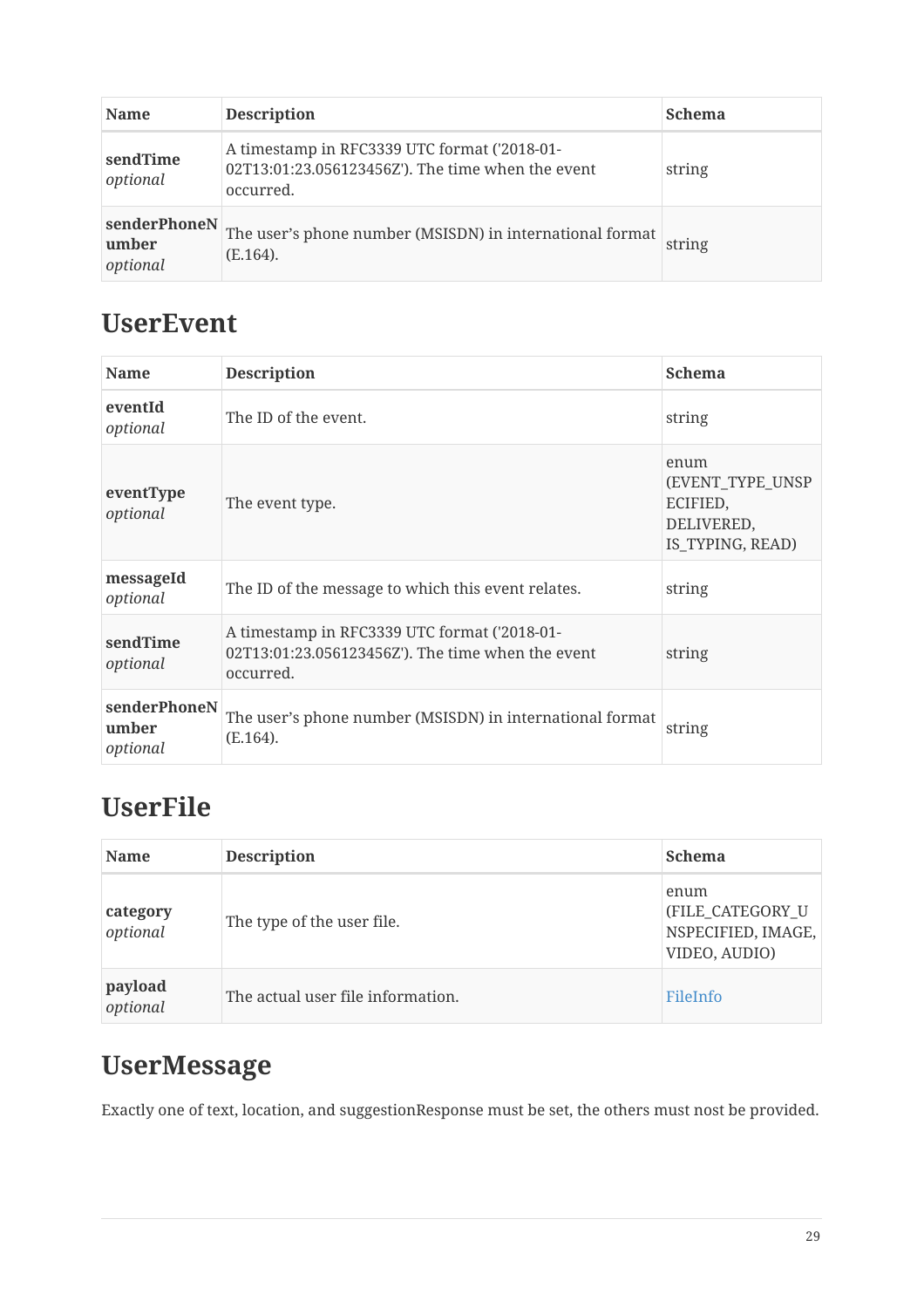| <b>Name</b>                        | <b>Description</b>                                                                                               | <b>Schema</b>               |
|------------------------------------|------------------------------------------------------------------------------------------------------------------|-----------------------------|
| location<br>optional               | The coordinates sent by the user.                                                                                | LatLng                      |
| messageId<br>optional              | The message ID.                                                                                                  | string                      |
| sendTime<br>optional               | A timestamp in RFC3339 UTC format ('2018-01-<br>02T13:01:23.056123456Z'). The time when the message was<br>sent. | integer (int <sub>64)</sub> |
| senderPhoneN<br>umber<br>optional  | The user's phone number (MSISDN) in international format<br>(E.164).                                             | string                      |
| suggestionRes<br>ponse<br>optional | The suggestion response.                                                                                         | SuggestedReply              |
| text<br>optional                   | The message text.                                                                                                | string                      |
| userFile<br>optional               | A file submitted by the user.                                                                                    | <b>UserFile</b>             |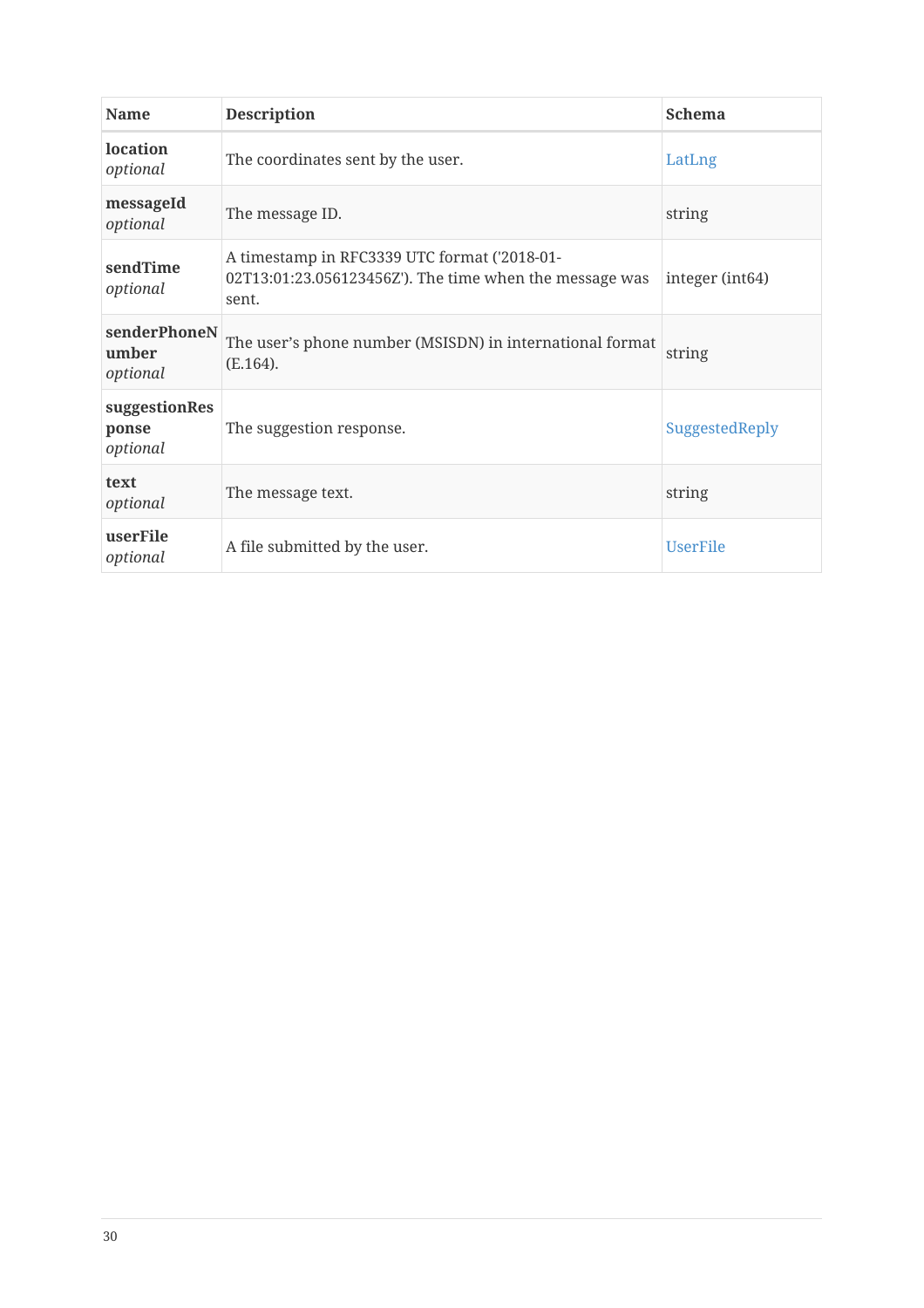# **Examples**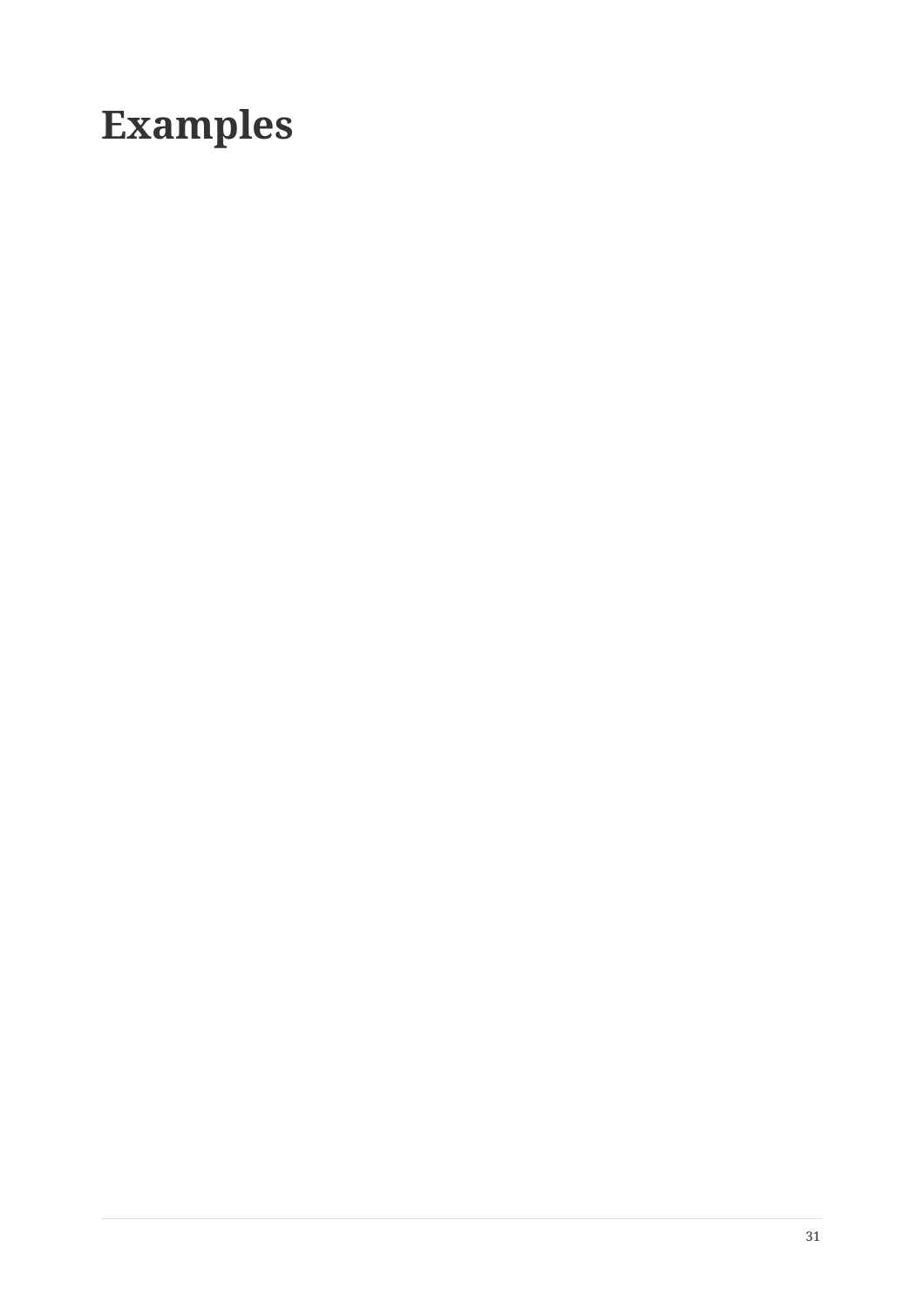# **Authentication**

POST /auth/oauth2/token HTTP/1.1 Host: auth.conversationalmessaging.com Content-Type: application/x-www-form-urlencoded grant\_type=urn%3Aietf%3Aparams%3Aoauth%3Agrant-type%3Ajwtbearer&assertion=eyJ0eXAiOiJKV1QiLCJhbGciOiJSUzI1NiJ9.eyJzY29wZSI6Imh0dHBzOi8vYXBpLmNv bnZlcnNhdGlvbmFsbWVzc2FnaW5nLmNvbS9nYXRld2F5IiwiaXNzIjoiZWFwWFhYWFgiLCJleHAiOjE1MzA3Nz gwMjEsImlhdCI6MTUzMDc3Nzk2MX0.emnxhV22- 6xu3bCIL7\_vwr4g5L2MpZJ7hDt2UAyrydduK3Es9CVzbtKmHahwEF9Gkk6CHaod5Y5k-TmpeMifiNUNaPb4zCJr-KqE8ukPoZz2J8EvpHFnYPhzYGv\_fbzvVH36S9gmMiYJfa7n3vBfqi1MrPwQJu2fCZ4PJR8RRUjA7owGfWBSAJFJAoaA KrChfClnJu81rckAbi9Raad3ALLrH3weSHATzvB-LalQFyLbmlq93EKHBnjUVT2Qqn1AdyAMbKl7sWBVnQx5JvzfggocC9k4i\_YwsiIGakalybcYEVaKqsekUTHZx8A40LvE3ge67FvDqytYoBgjzEQ

### **Parameter** grant\_type

The value is always **urn:ietf:params:oauth:grant-type:jwt-bearer** (has to be URL encoded).

### **Parameter** assertion

JSON Web Tokens consist of three parts separated by dots (.), which are:

- Header
- Payload
- Signature

The assertion parameter looks like as follows:

base64UrlEncode(header).base64UrlEncode(payload).base64UrlEncode(signature)

An example value:

eyJ0eXAiOiJKV1QiLCJhbGciOiJSUzI1NiJ9.eyJzY29wZSI6Imh0dHBzOi8vYXBpLmNvbnZlcnNhdGlvbmFsb WVzc2FnaW5nLmNvbS9nYXRld2F5IiwiaXNzIjoiZWFwWFhYWFgiLCJleHAiOjE1MzA3NzgwMjEsImlhdCI6MTU zMDc3Nzk2MX0.emnxhV22- 6xu3bCIL7\_vwr4g5L2MpZJ7hDt2UAyrydduK3Es9CVzbtKmHahwEF9Gkk6CHaod5Y5k-

TmpeMifiNUNaPb4zCJr-KqE8u-

kPoZz2J8EvpHFnYPhzYGv\_fbzvVH36S9gmMiYJfa7n3vBfqi1MrPwQJu2fCZ4PJR8RRUjA7owGfWBSAJFJAoaA KrChfClnJu81rckAbi9Raad3ALLrH3weSHATzvB-La-

lQFyLbmlq93EKHBnjUVT2Qqn1AdyAMbKl7sWBVnQx5Jv-

zfggocC9k4i\_YwsiIGakalybcYEVaKqsekUTHZx8A40LvE3ge67FvDqytYoBgjzEQ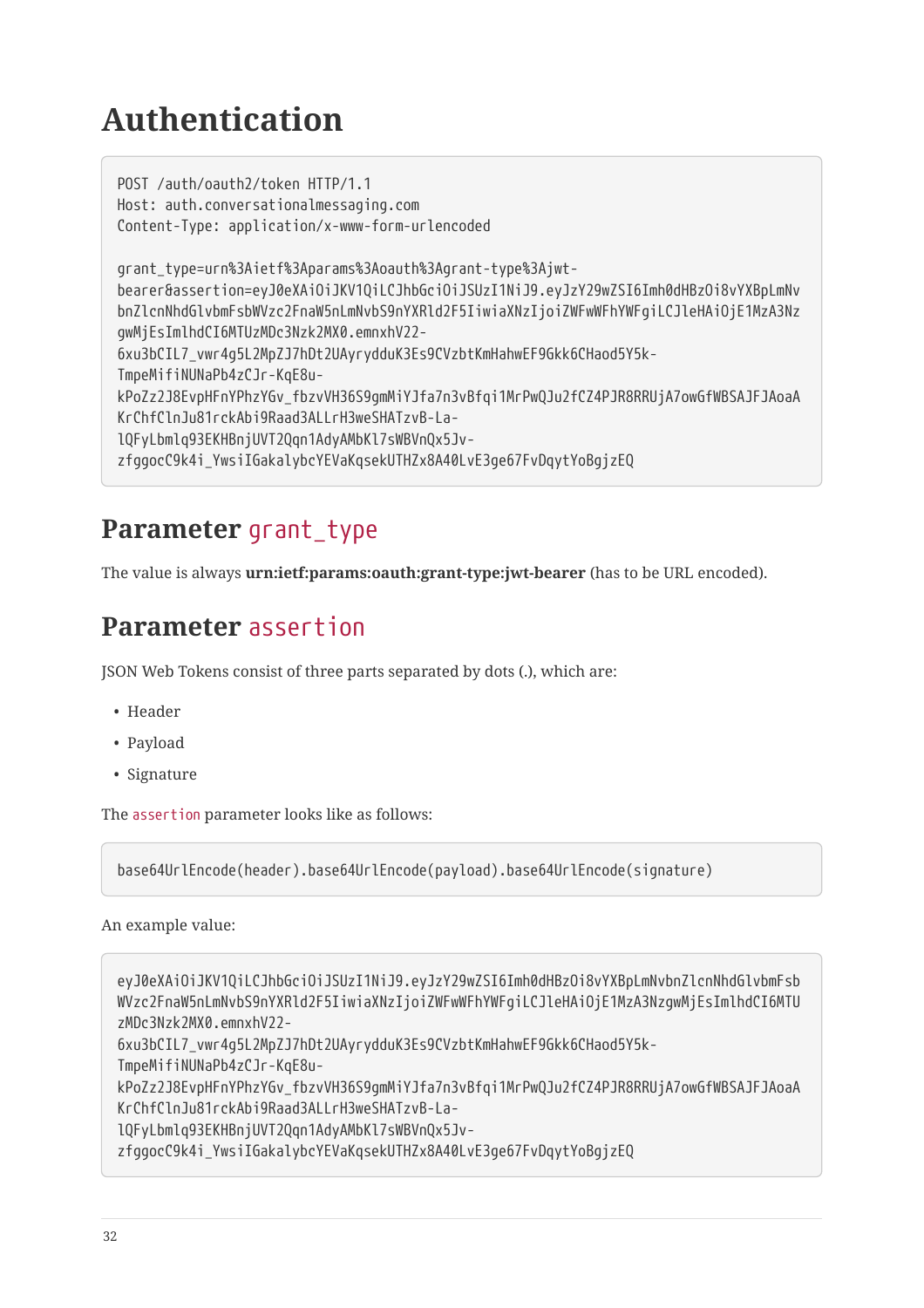There exist a lot of libraries which can generate this value for you. See [here](https://jwt.io/%23libraries-io) for an overview of those libraries.

### **Header**

Example value:

```
eyJ0eXAiOiJKV1QiLCJhbGciOiJSUzI1NiJ9
```
This is the Base64 encoded representation of the JSON *{"typ":"JWT","alg":"RS256"}*.

### **Payload**

The payload part contains the claims. Example value:

eyJzY29wZSI6Imh0dHBzOi8vYXBpLmNvbnZlcnNhdGlvbmFsbWVzc2FnaW5nLmNvbS9nYXRld2F5IiwiaXNzIj oiZWFwWFhYWFgiLCJleHAiOjE1MzA3NzgwMjEsImlhdCI6MTUzMDc3Nzk2MX0

The value is the Base64 encoded representation of the JSON string: *{"scope":"https://api.conversationalmessaging.com/gateway","iss":"eapXXXXX","exp":1530778021,"iat" :1530777961}*

- scope claim it is currently not checked so any value will be accepted.
- iss (issuer) claim this is your customer ID.
- iat (issued at) claim timestamp of the creation of the token request in seconds since 01.01.1970 00:00:00 GMT.
- exp (expiration time) claim expiration timestamp of the token request in seconds since 01.01.1970 00:00:00 GMT.

### **Signature**

Only the RSA256 signature algorithm is currently supported. The algorithm is provided in the header part in the alg header (see above).

The signature is the signed *base64UrlEncode(header).base64UrlEncode(payload)* string.

Example value:

emnxhV22-6xu3bCIL7\_vwr4g5L2MpZJ7hDt2UAyrydduK3Es9CVzbtKmHahwEF9Gkk6CHaod5Y5k-TmpeMifiNUNaPb4zCJr-KqE8ukPoZz2J8EvpHFnYPhzYGv\_fbzvVH36S9gmMiYJfa7n3vBfqi1MrPwQJu2fCZ4PJR8RRUjA7owGfWBSAJFJAoaA KrChfClnJu81rckAbi9Raad3ALLrH3weSHATzvB-LalQFyLbmlq93EKHBnjUVT2Qqn1AdyAMbKl7sWBVnQx5JvzfggocC9k4i\_YwsiIGakalybcYEVaKqsekUTHZx8A40LvE3ge67FvDqytYoBgjzEQ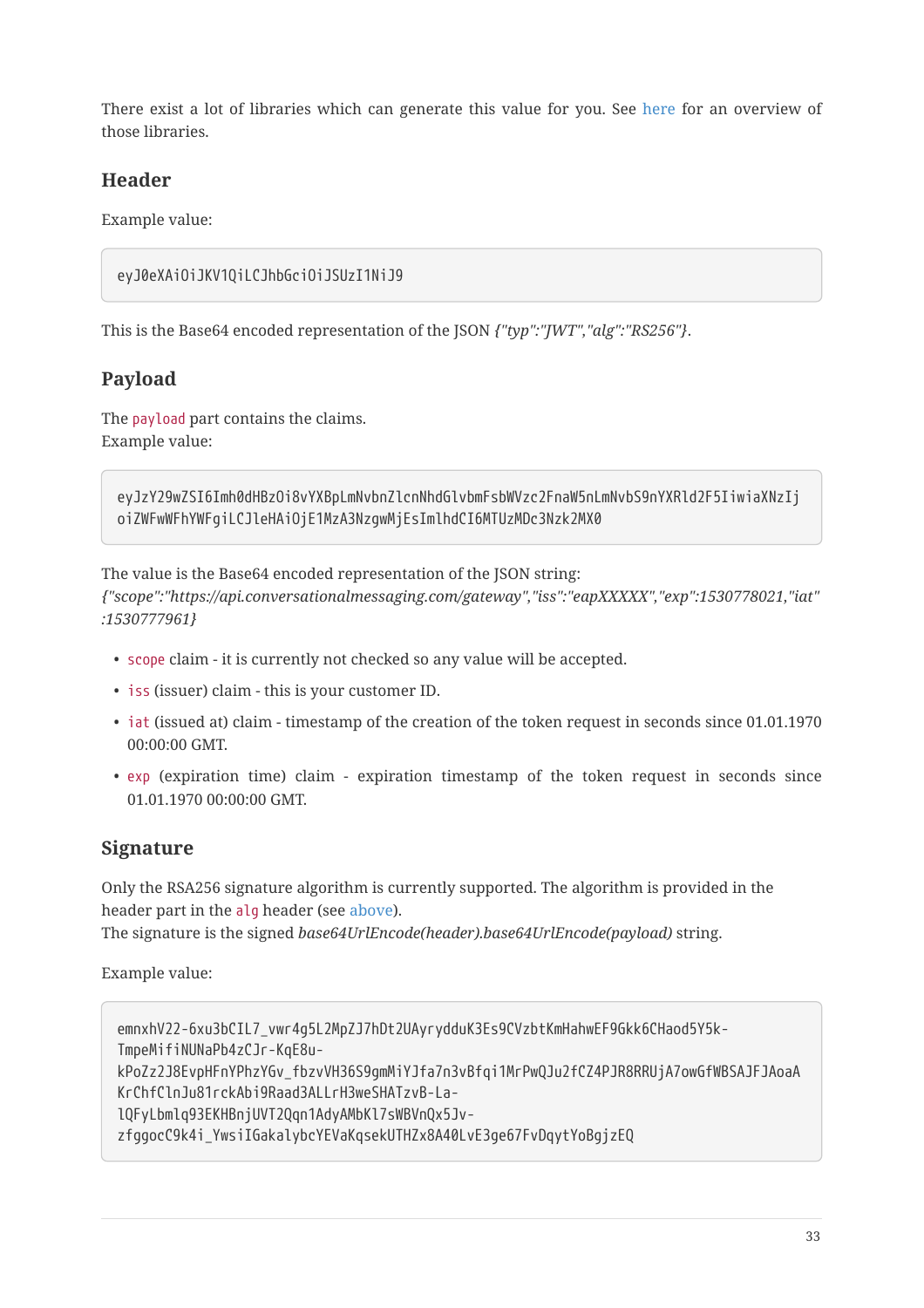As in the example above the signed string is

**eyJ0eXAiOiJKV1QiLCJhbGciOiJSUzI1NiJ9.eyJzY29wZSI6Imh0dHBzOi8vYXBpLmNvbnZlcnNhdGl vbmFsbWVzc2FnaW5nLmNvbS9nYXRld2F5IiwiaXNzIjoiZWFwWFhYWFgiLCJleHAiOjE1MzA3 NzgwMjEsImlhdCI6MTUzMDc3Nzk2MX0** which is the Base64 URL encoded string

*base64UrlEncode({"typ":"JWT","alg":"RS256"}).base64UrlEncode({"scope":"https://api.conversationalm essaging.com/gateway","iss":"eapXXXXX","exp":1530778021,"iat":1530777961})*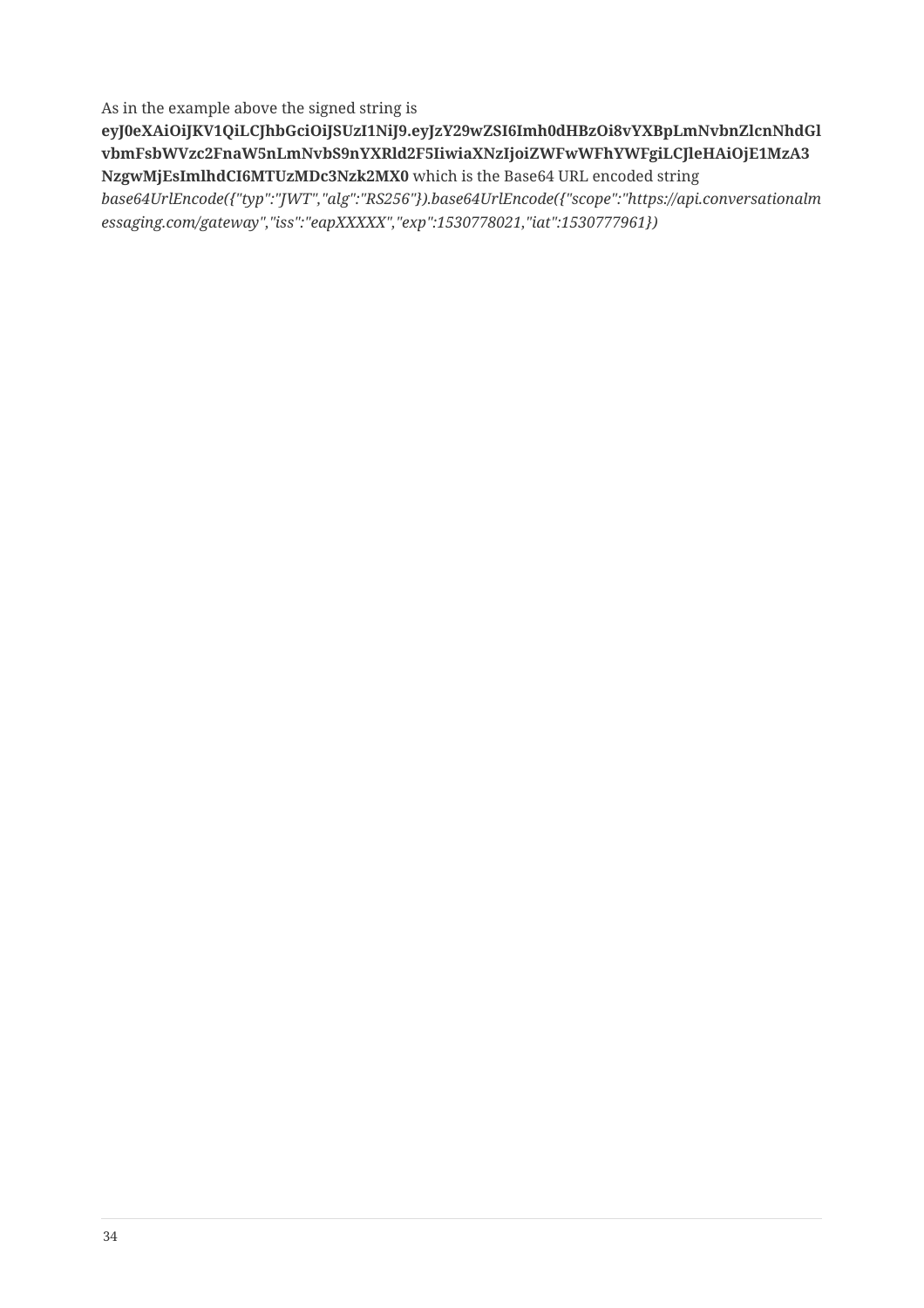# **Media File Registration**

# **RegisterFile**

### **Request**

```
POST /gateway/lmc/v1/registerFile HTTP/1.1
Host: api.conversationalmessaging.com
Authorization: Bearer your_jwt_token_goes_here
Content-Type: application/json
{
     "url": "https://www.linkmobility.com/wp-content/uploads/2017/11/linkmobility-
mobile-communications-l.jpg",
     "contentDescription": "Example description"
}
```

```
{
     "fileId": "ea2bdb89-c9f5-43bf-a3c1-ec56ed4afaec"
}
```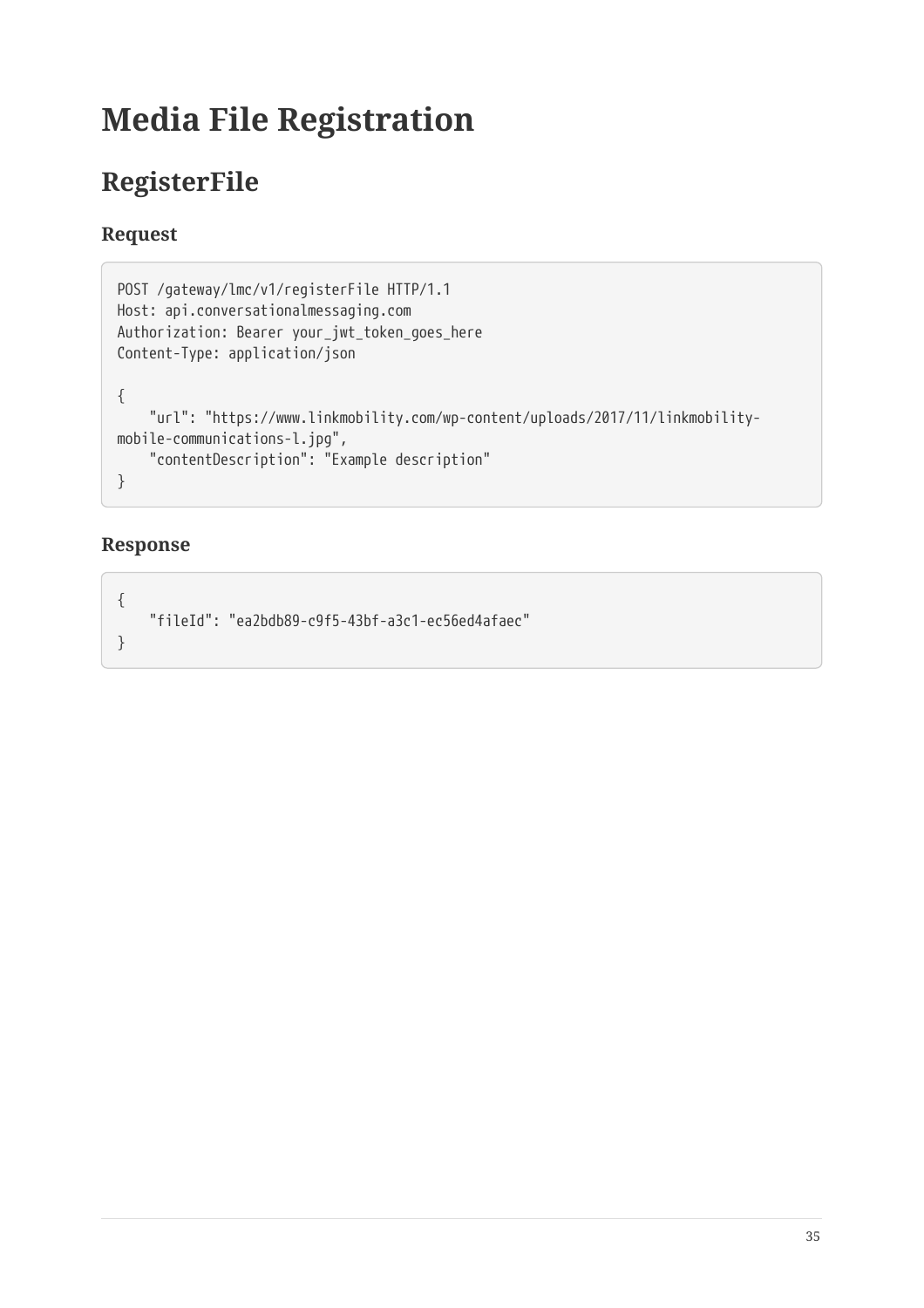### **RegisterFile request body with a thumbnail**

### **Request**

```
POST /gateway/lmc/v1/registerFile HTTP/1.1
Host: api.conversationalmessaging.com
Authorization: Bearer your_jwt_token_goes_here
Content-Type: application/json
{
     "url": "https://www.linkmobility.com/wp-content/uploads/2017/11/linkmobility-
mobile-communications-l.jpg",
     "thumbnailUrl": "https://www.linkmobility.com/wp-
content/uploads/2017/04/linkmobility-blue-e1445516907281_small.png",
     "contentDescription": "Example description"
}
```

```
{
     "fileId": "e4e72b0f-f27c-427f-a066-d542466e098c"
}
```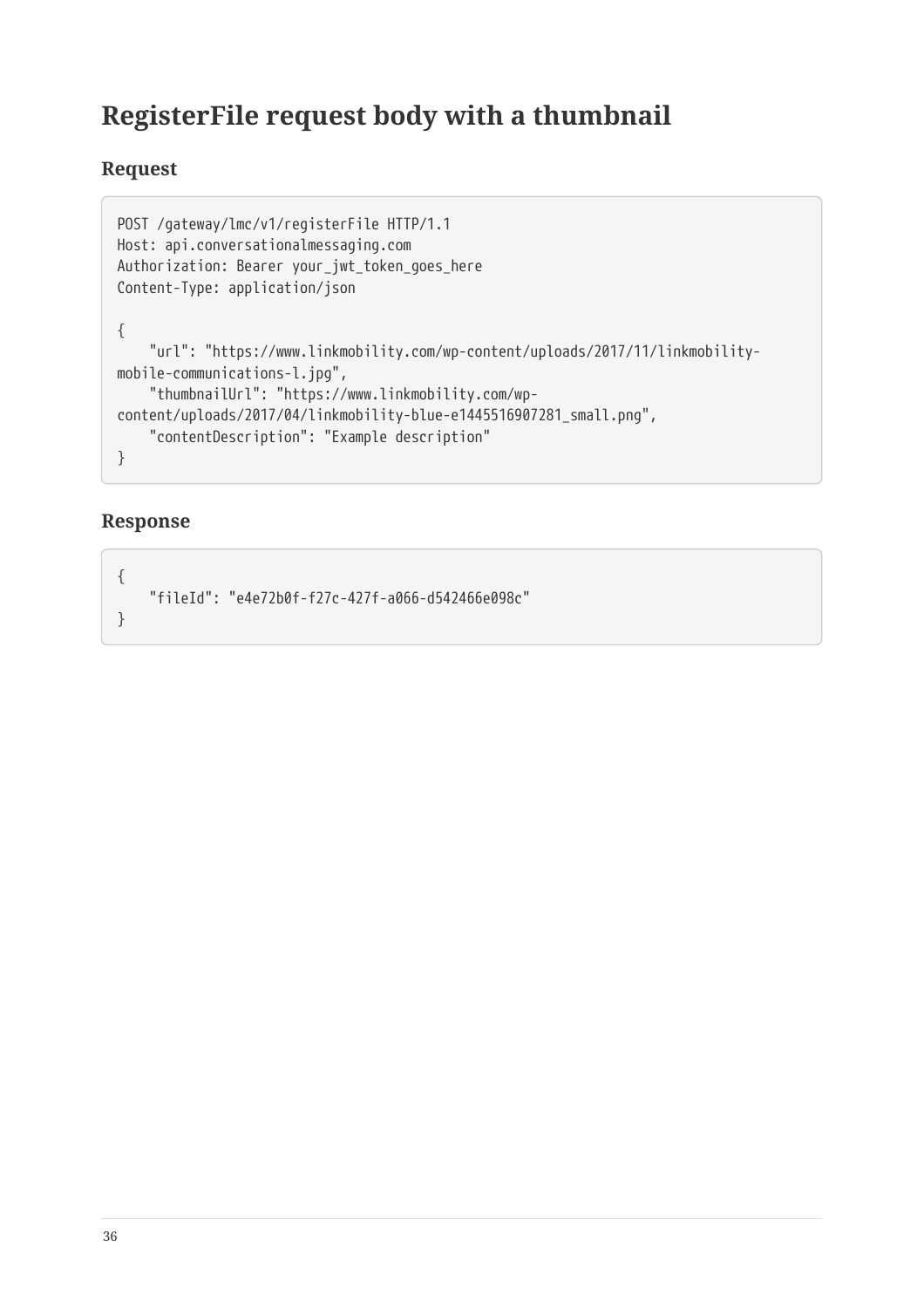# **Messages**

# **Simple text message**

### **Request**

```
POST /gateway/lmc/v1/phone/+491234567890/conversationMessage?messageId=610fddb9-6420-
49e6-9549-2842f4588411 HTTP/1.1
Host: api.conversationalmessaging.com
Content-Type: application/json
Authorization: Bearer your_jwt_token_goes_here
{
     "messageContent": {
         "text": "This is a simple text message!"
     }
}
```

```
{
     "sendTime": "2018-07-05T11:20:27.240Z",
     "messageContent": {
         "text": "This is a simple text message!"
     }
}
```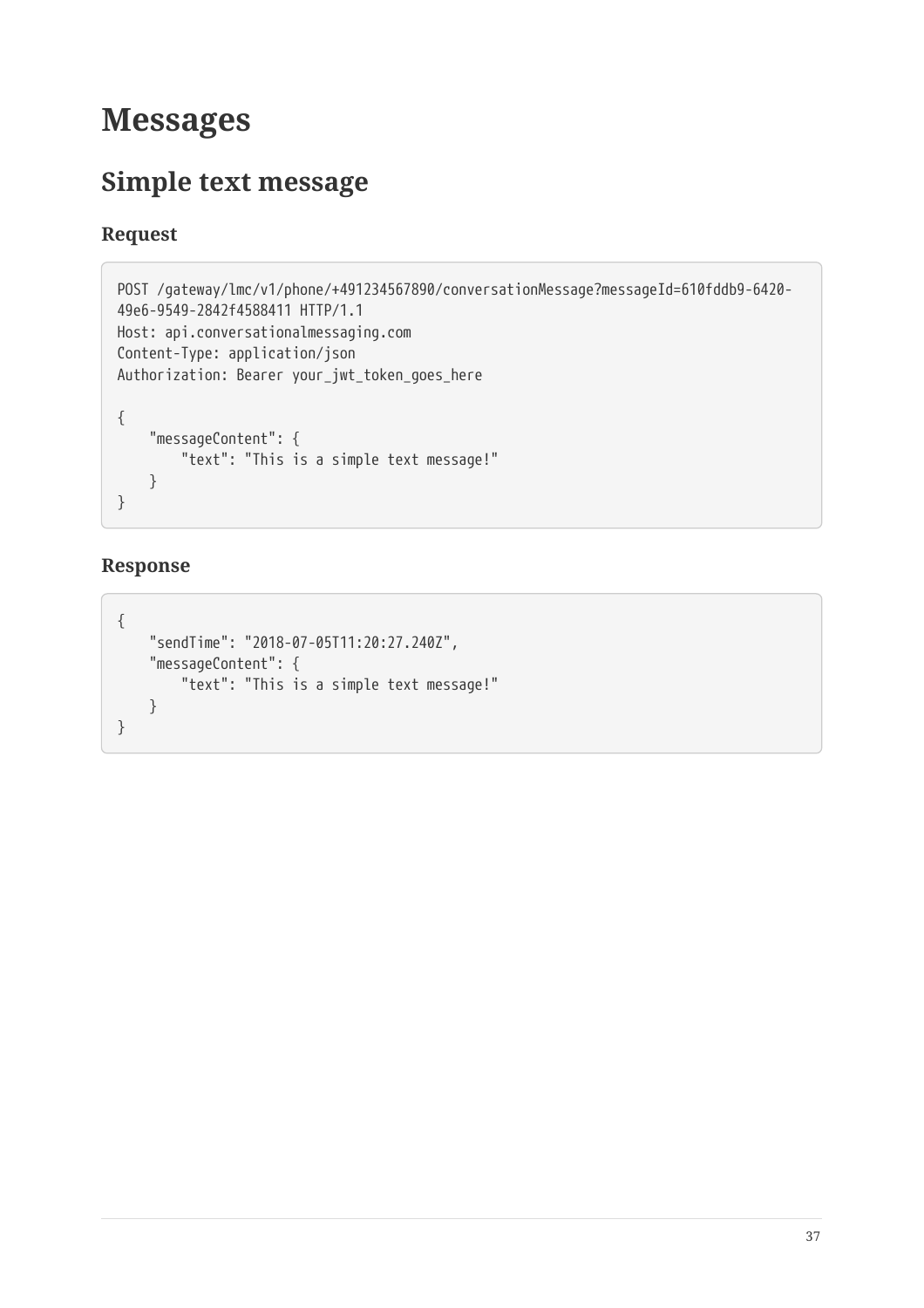### **Text message with suggestions**

### **Request**

```
POST /gateway/lmc/v1/phone/+491234567890/conversationMessage?messageId=33ac5cb2-b2ea-
4ba7-8ee6-1283caa1cf25 HTTP/1.1
Host: api.conversationalmessaging.com
Content-Type: application/json
Authorization: Bearer your_jwt_token_goes_here
{
     "messageContent": {
         "text": "Would you like to continue?",
         "suggestions": [
 \{ "text": "Yes",
                "callbackData": "rb947"
            },
 \{ "text": "No",
                "callbackData": "rb156"
  }
        ]
    }
}
```

```
{
    "sendTime": "2018-07-05T11:28:17.620Z",
    "messageContent": {
        "text": "Would you like to continue?",
        "suggestions": [
 \{ "text": "Yes",
                "callbackData": "rb947"
            },
 \{ "text": "No",
                "callbackData": "rb156"
  }
        ]
    }
}
```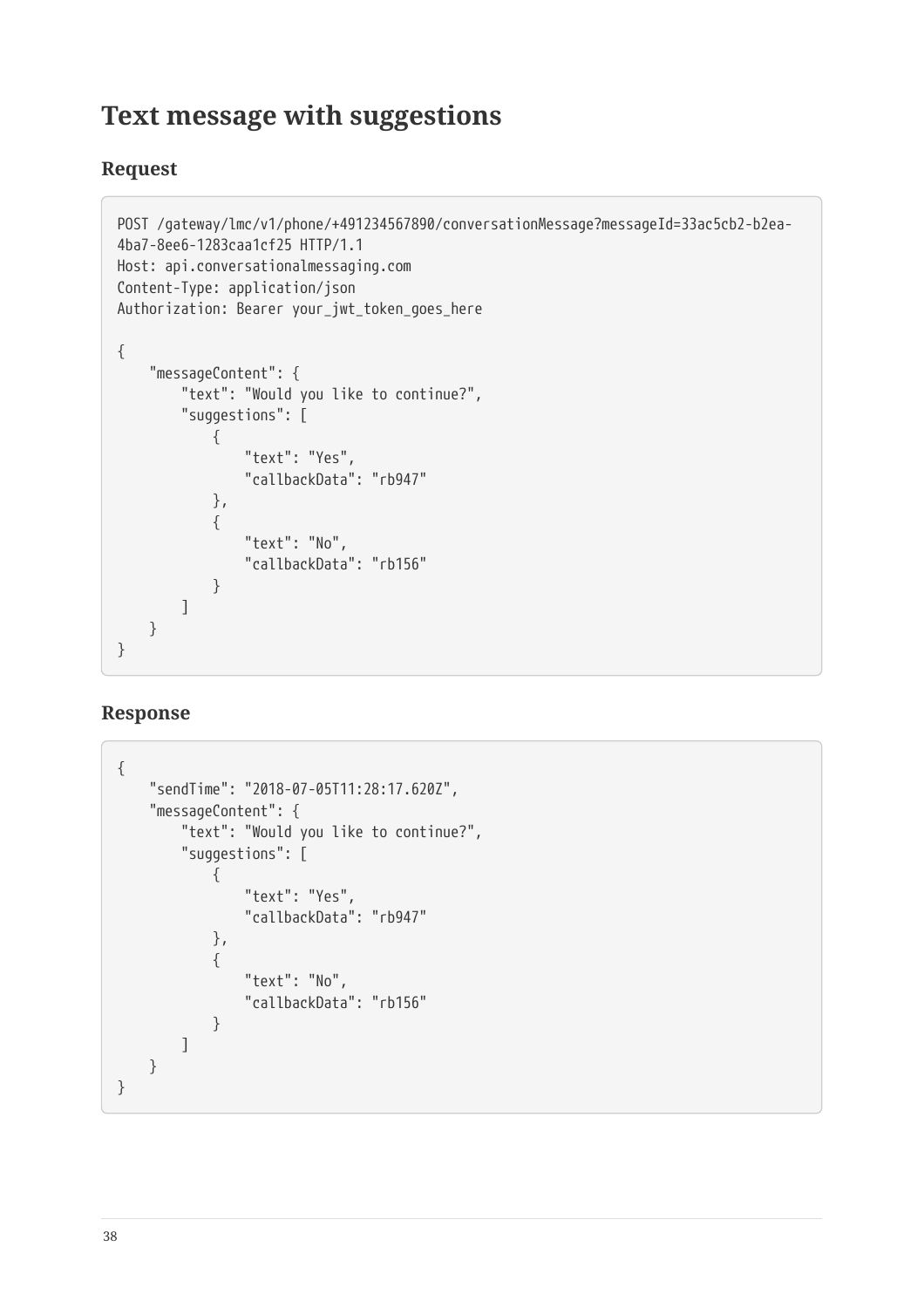### **Text message with actions**

```
POST /gateway/lmc/v1/phone/+491234567890/conversationMessage?messageId=a79deca0-af90-
47e1-bc57-822deb516f64 HTTP/1.1
Host: api.conversationalmessaging.com
Content-Type: application/json
Authorization: Bearer your_jwt_token_goes_here
{
    "messageContent": {
        "text": "These are actions:",
        "suggestions": [
 \{ "text": "Web site",
                "callbackData": "rb160",
                "openUrlAction": {
                   "url": "https://www.linkmobility.com"
  }
            },
 \{ "text": "Head Quarters",
                "callbackData": "rb50",
                "showLocationAction": {
                   "query": "Link Mobility AS, Langkaia, Oslo, Norwegen"
  }
           },
 \{ "text": "Head Quarters",
                "callbackData": "rb106",
                "showLocationAction": {
                   "coordinates": {
                       "latitude": 59.90765,
                       "longitude": 10.746597
  }
  }
            },
 \{ "text": "Call us",
               "callbackData": "rb769",
                "callAction": {
                   "msisdn": "+47 22 99 44 00"
  }
            },
 \{ "text": "Calendar",
                "callbackData": "rb923",
                "createCalendarEntryAction": {
                   "startTime": "2018-07-05T09:00:00Z",
```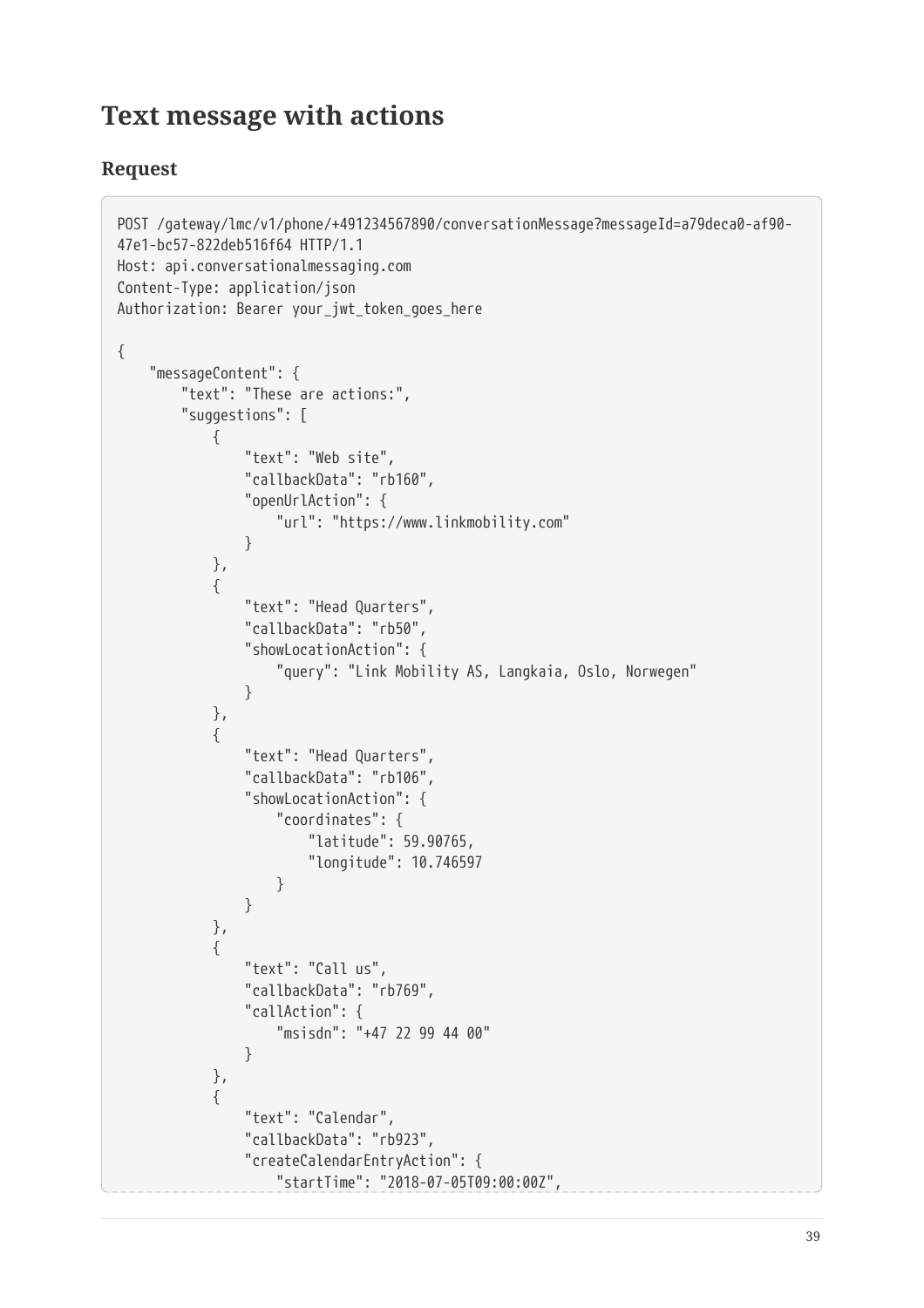```
 "endTime": "2018-07-05T10:00:00Z",
                    "title": "Sample event",
                    "description": "A sample description"
  }
            },
 \{ "text": "Share location",
                "callbackData": "rb529",
                "requestLocationAction": {}
            }
        ]
    }
}
```

```
{
    "sendTime": "2018-07-05T11:34:21.517Z",
    "messageContent": {
        "text": "These are actions:",
        "suggestions": [
            {
               "text": "Web site",
               "callbackData": "rb160",
               "openUrlAction": {
                   "url": "https://www.linkmobility.com"
  }
           },
 \{ "text": "Head Quarters",
               "callbackData": "rb50",
               "showLocationAction": {
                   "query": "Link Mobility AS, Langkaia, Oslo, Norwegen"
  }
           },
 \{ "text": "Head Quarters",
               "callbackData": "rb106",
              "showLocationAction": {
                   "coordinates": {
                       "latitude": 59.90765,
                       "longitude": 10.746597
  }
  }
           },
 \{ "text": "Call us",
               "callbackData": "rb769",
               "callAction": {
                   "msisdn": "+47 22 99 44 00"
```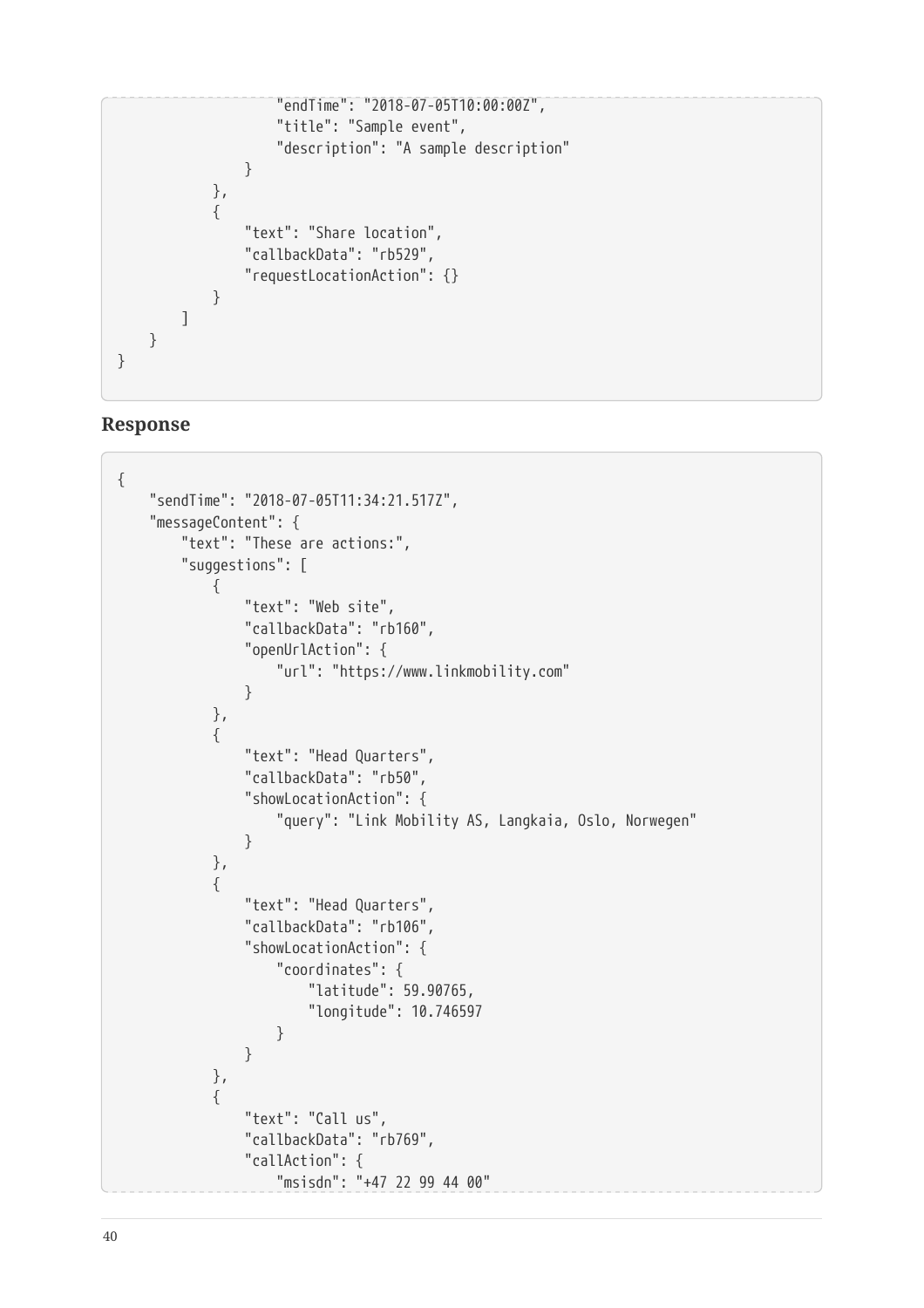```
 }
           },
 \{ "text": "Calendar",
               "callbackData": "rb923",
               "createCalendarEntryAction": {
                   "startTime": "2018-07-05T09:00:00Z",
                   "endTime": "2018-07-05T10:00:00Z",
                   "title": "Sample event",
                   "description": "A sample description"
  }
           },
 \{ "text": "Share location",
               "callbackData": "rb529",
               "requestLocationAction": {}
  }
        ]
    }
}
```
# **Simple media message**

The fileId field is provided in the response of an earlier RegisterFile request.

### **Request**

```
POST /gateway/lmc/v1/phone/+491234567890/conversationMessage?messageId=04b1839c-6719-
4cc9-b1d9-35b9cf9d4b91 HTTP/1.1
Host: api.conversationalmessaging.com
Content-Type: application/json
Authorization: Bearer your_jwt_token_goes_here
{
     "messageContent": {
         "fileId": "ea2bdb89-c9f5-43bf-a3c1-ec56ed4afaec"
     }
}
```

```
{
     "sendTime": "2018-07-05T11:49:51.548Z",
     "messageContent": {
         "fileId": "ea2bdb89-c9f5-43bf-a3c1-ec56ed4afaec"
     }
}
```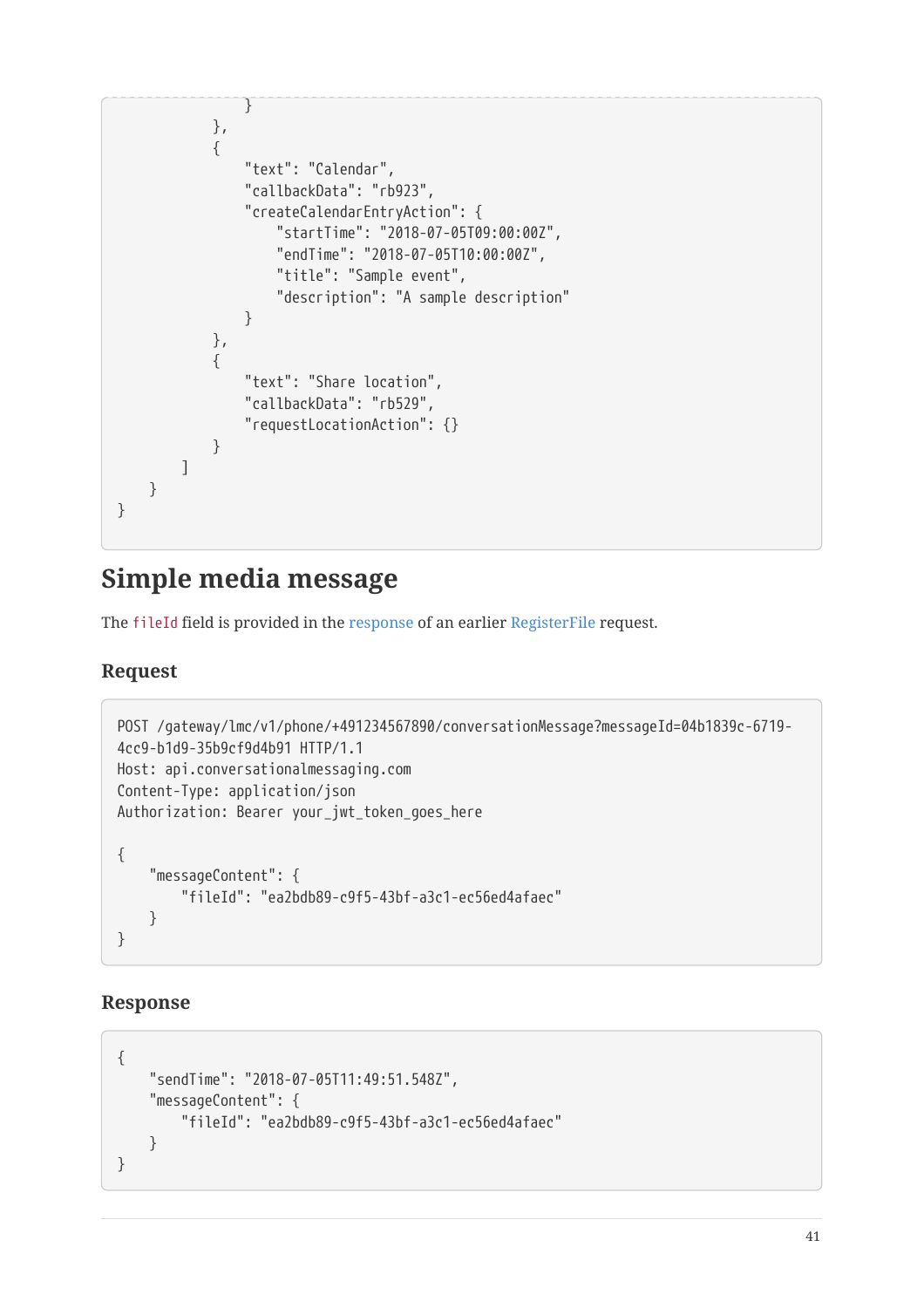## **Media message with suggestions**

The fileId field is provided in the response of an earlier RegisterFile request.

### **Request**

```
POST /gateway/lmc/v1/phone/+491234567890/conversationMessage?messageId=562e38f8-64e8-
4105-ace5-0ded4c6bb999 HTTP/1.1
Host: api.conversationalmessaging.com
Content-Type: application/json
Authorization: Bearer your_jwt_token_goes_here
{
     "messageContent": {
         "fileId": "ea2bdb89-c9f5-43bf-a3c1-ec56ed4afaec",
         "suggestions": [
             {
                 "text": "Great",
                 "callbackData": "rb208"
             },
 \{ "text": "Strange",
                 "callbackData": "rb726"
  }
        ]
    }
}
```

```
{
    "sendTime": "2018-07-05T11:56:11.080Z",
    "messageContent": {
        "fileId": "ea2bdb89-c9f5-43bf-a3c1-ec56ed4afaec",
        "suggestions": [
 \{ "text": "Great",
                "callbackData": "rb208"
            },
 \{ "text": "Strange",
                "callbackData": "rb726"
  }
        ]
    }
}
```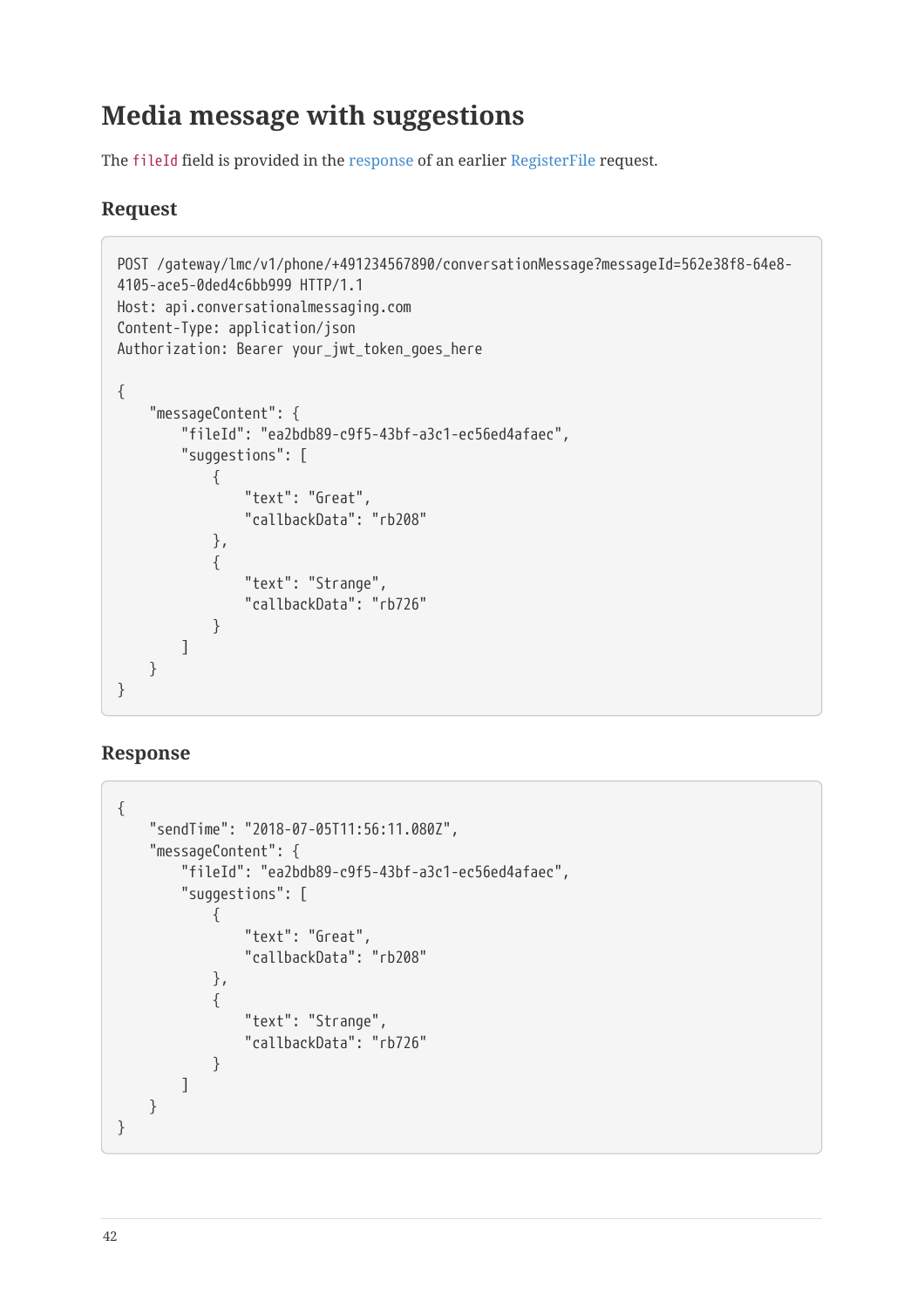# **Standalone card message without suggestions**

The fileId field is provided in the response of an earlier RegisterFile request.

```
POST /gateway/lmc/v1/phone/+491234567890/conversationMessage?messageId=c90b5059-0ce5-
489b-b563-b6d4018d5d73 HTTP/1.1
Host: api.conversationalmessaging.com
Content-Type: application/json
Authorization: Bearer your_jwt_token_goes_here
{
     "messageContent": {
         "conversationCard": {
             "standaloneCard": {
                 "cardOrientation": "HORIZONTAL",
                 "thumbnailAlignment": "LEFT",
                 "cardContent": {
                     "title": "LINK Mobility",
                     "description": "Mobilizing your business!",
                     "cardMedia": {
                         "fileId": "ea2bdb89-c9f5-43bf-a3c1-ec56ed4afaec",
                        "cardHeight": "SHORT"
  }
  }
            }
        }
    }
}
```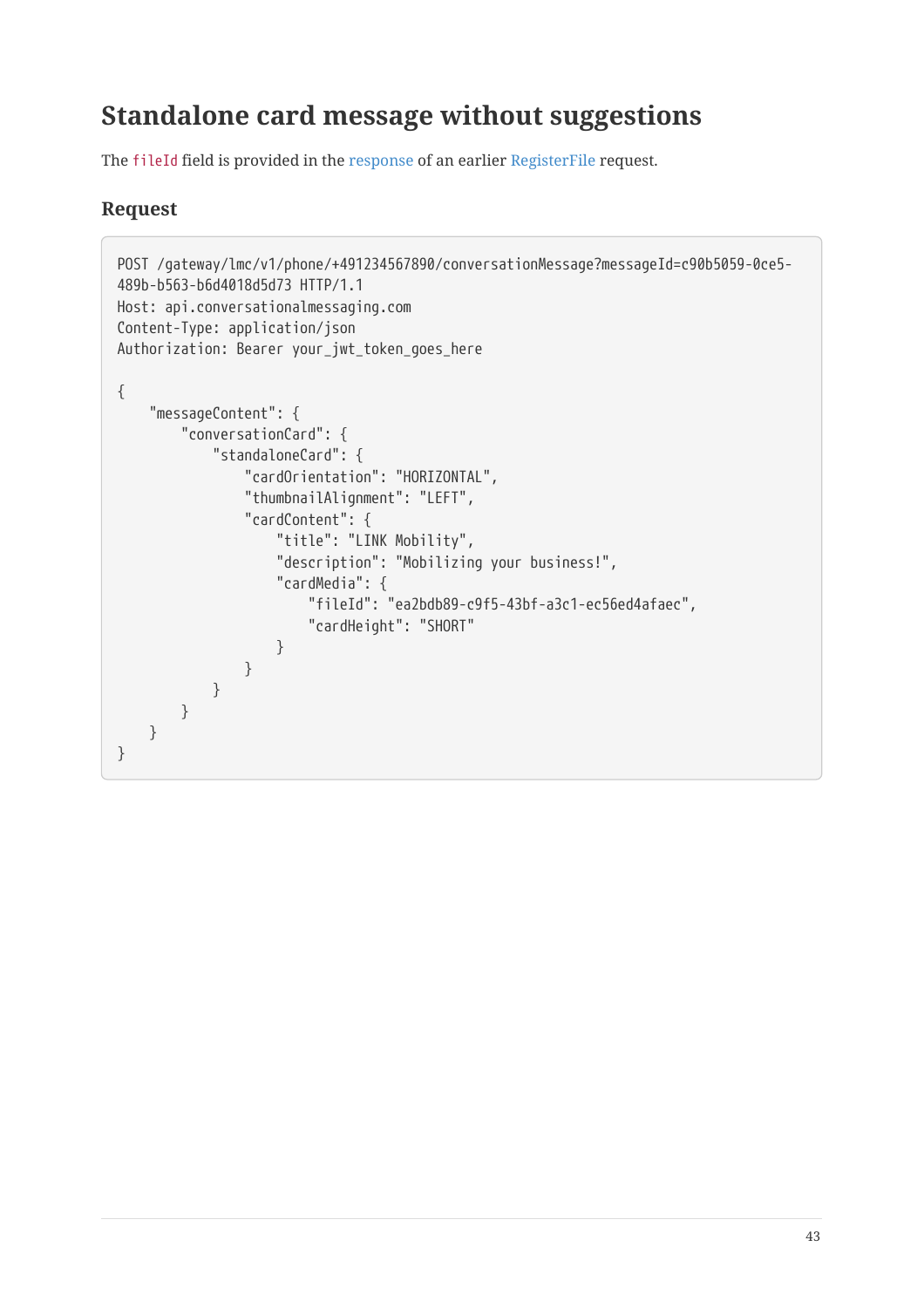```
{
     "sendTime": "2018-07-05T11:59:31.336Z",
    "messageContent": {
         "conversationCard": {
            "standaloneCard": {
                "cardOrientation": "HORIZONTAL",
                "thumbnailAlignment": "LEFT",
                "cardContent": {
                    "title": "LINK Mobility",
                    "description": "Mobilizing your business!",
                    "cardMedia": {
                        "fileId": "ea2bdb89-c9f5-43bf-a3c1-ec56ed4afaec",
                        "cardHeight": "SHORT"
  }
  }
           }
       }
    }
}
```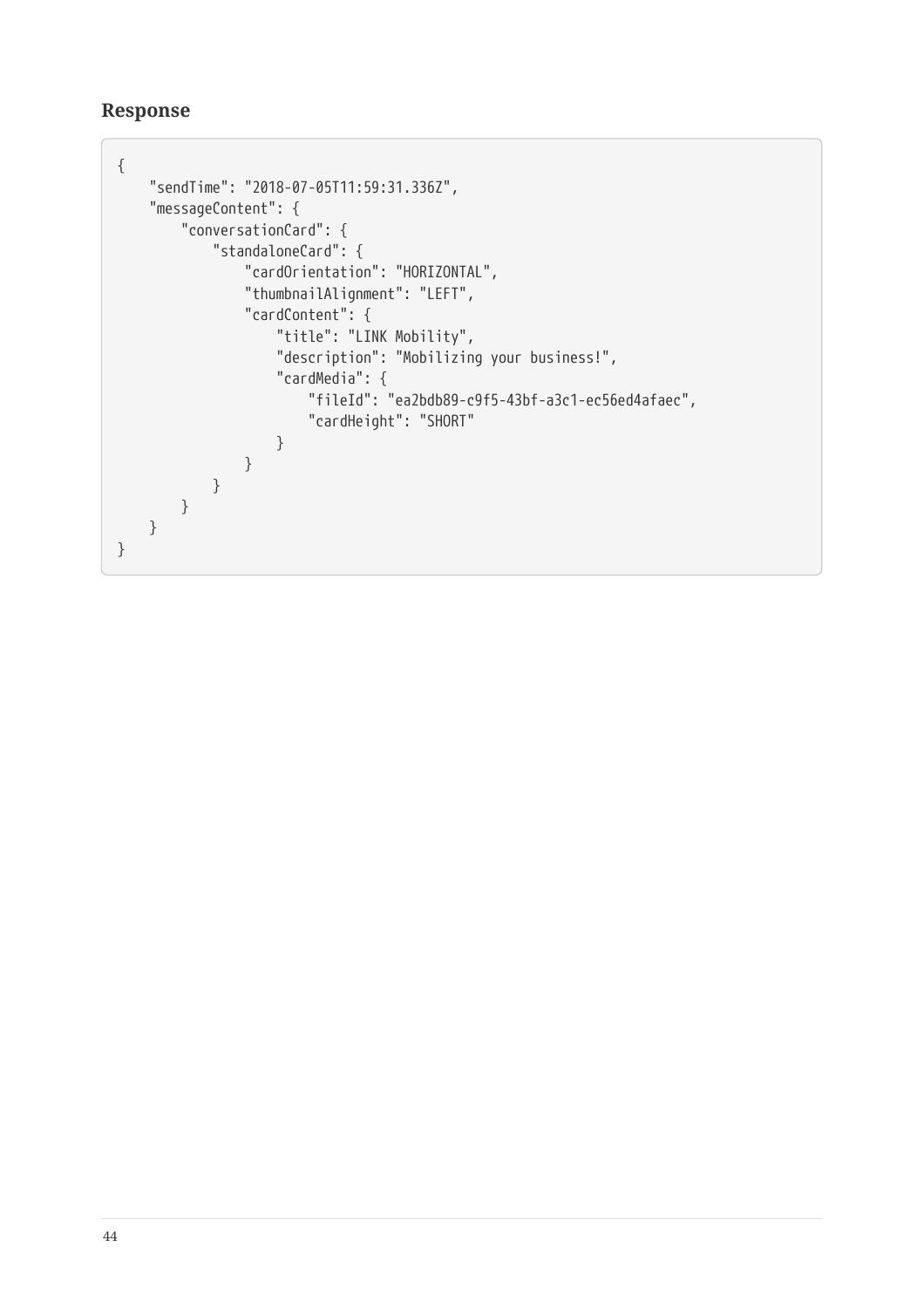# **Standalone card message with suggestions**

The fileId field is provided in the response of an earlier RegisterFile request.

```
POST /gateway/lmc/v1/phone/+491234567890/conversationMessage?messageId=fa7ecdce-2d61-
4884-a36e-ef4fb5122826 HTTP/1.1
Host: api.conversationalmessaging.com
Content-Type: application/json
Authorization: Bearer your jwt token goes here
{
    "messageContent": {
        "conversationCard": {
           "standaloneCard": {
               "cardOrientation": "HORIZONTAL",
               "thumbnailAlignment": "LEFT",
               "cardContent": {
                   "title": "LINK Mobility",
                   "description": "Mobilizing your business!",
                   "cardMedia": {
                       "fileId": "ea2bdb89-c9f5-43bf-a3c1-ec56ed4afaec",
                      "cardHeight": "SHORT"
 , and the state \} , and the state \} ,
                   "suggestions": [
 {1 \over 2} "text": "Home page",
                          "callbackData": "rb114",
                          "openUrlAction": {
                              "url": "https://www.linkmobility.com"
  }
 \}, \{{1 \over 2} "text": "Office",
                          "callbackData": "rb436",
                          "showLocationAction": {
                              "query": "Link Mobility AS, Langkaia, Oslo, Norwegen"
  }
  }
  ]
  }
           }
       }
    }
}
```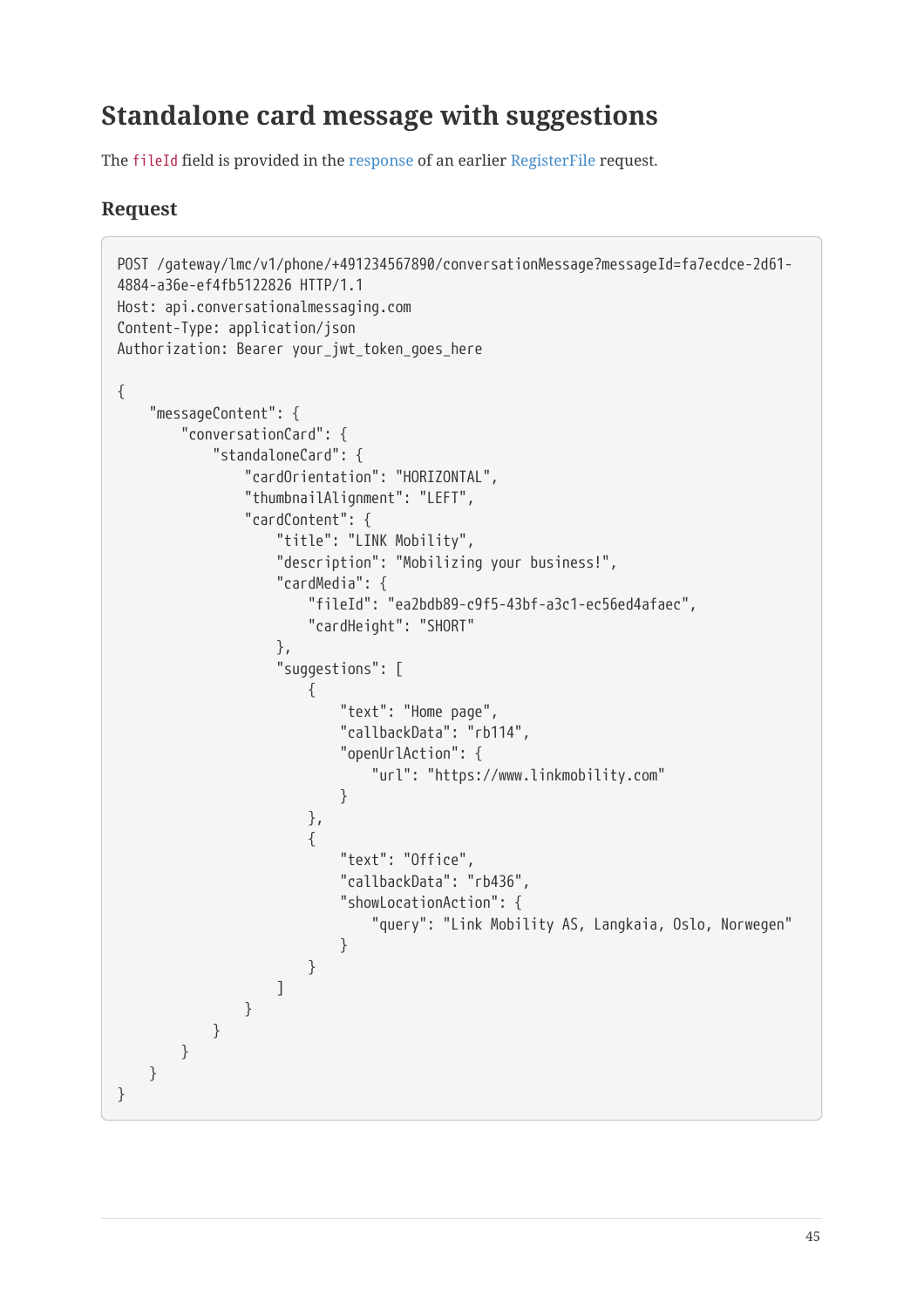```
Response
```

```
{
    "sendTime": "2018-07-05T12:03:50.477Z",
    "messageContent": {
        "conversationCard": {
           "standaloneCard": {
               "cardOrientation": "HORIZONTAL",
               "thumbnailAlignment": "LEFT",
               "cardContent": {
                  "title": "LINK Mobility",
                  "description": "Mobilizing your business!",
                  "cardMedia": {
                     "fileId": "ea2bdb89-c9f5-43bf-a3c1-ec56ed4afaec",
                     "cardHeight": "SHORT"
                  },
                  "suggestions": [
 {1 \over 2} "text": "Home page",
                         "callbackData": "rb114",
                         "openUrlAction": {
                            "url": "https://www.linkmobility.com"
  }
 \}, \{{1 \over 2} "text": "Office",
                         "callbackData": "rb436",
                         "showLocationAction": {
                            "query": "Link Mobility AS, Langkaia, Oslo, Norwegen"
  }
  }
  ]
              }
          }
       }
   }
}
```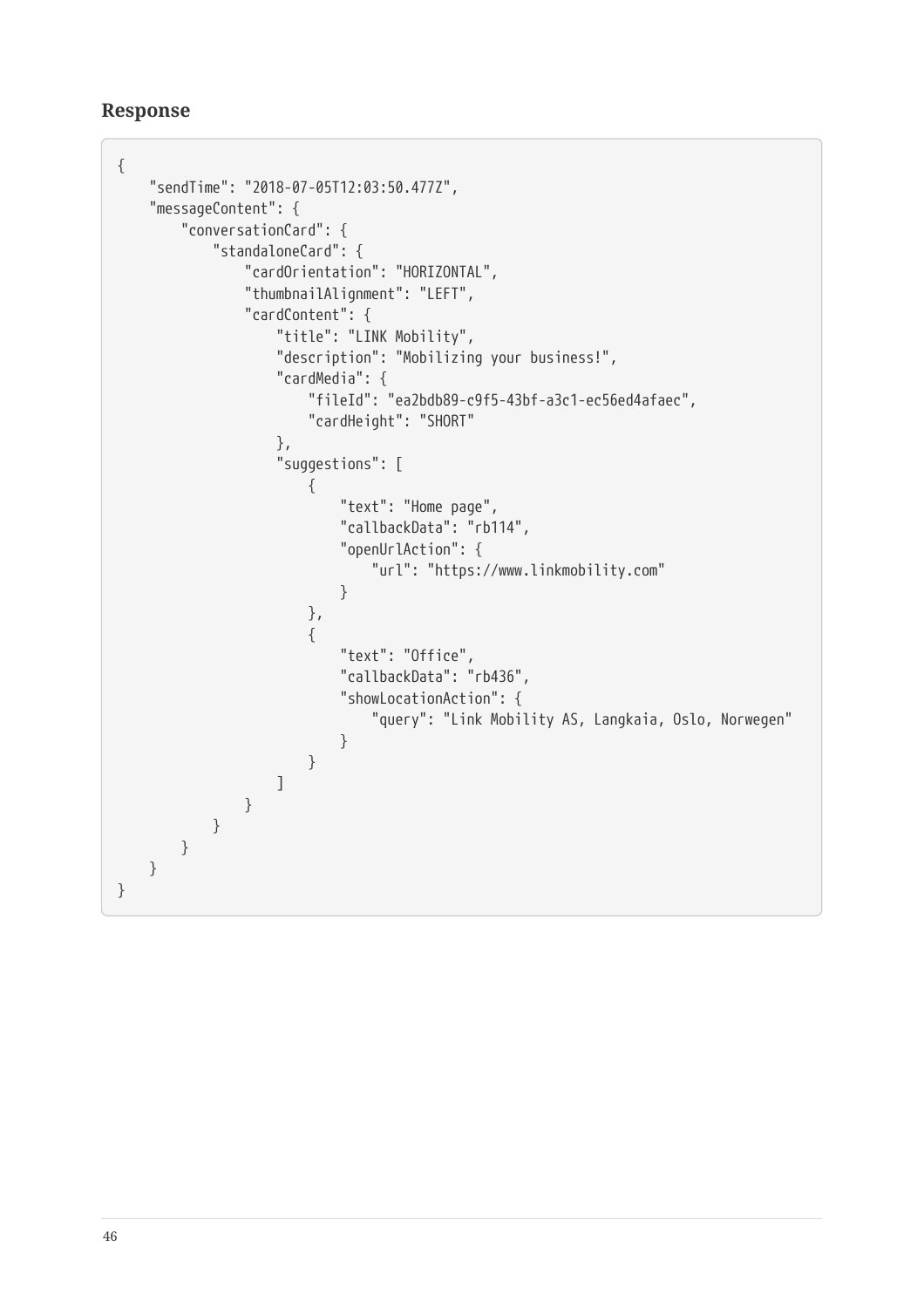# **Carousel card message with 3 cards**

The fileId field is provided in the response of an earlier RegisterFile request.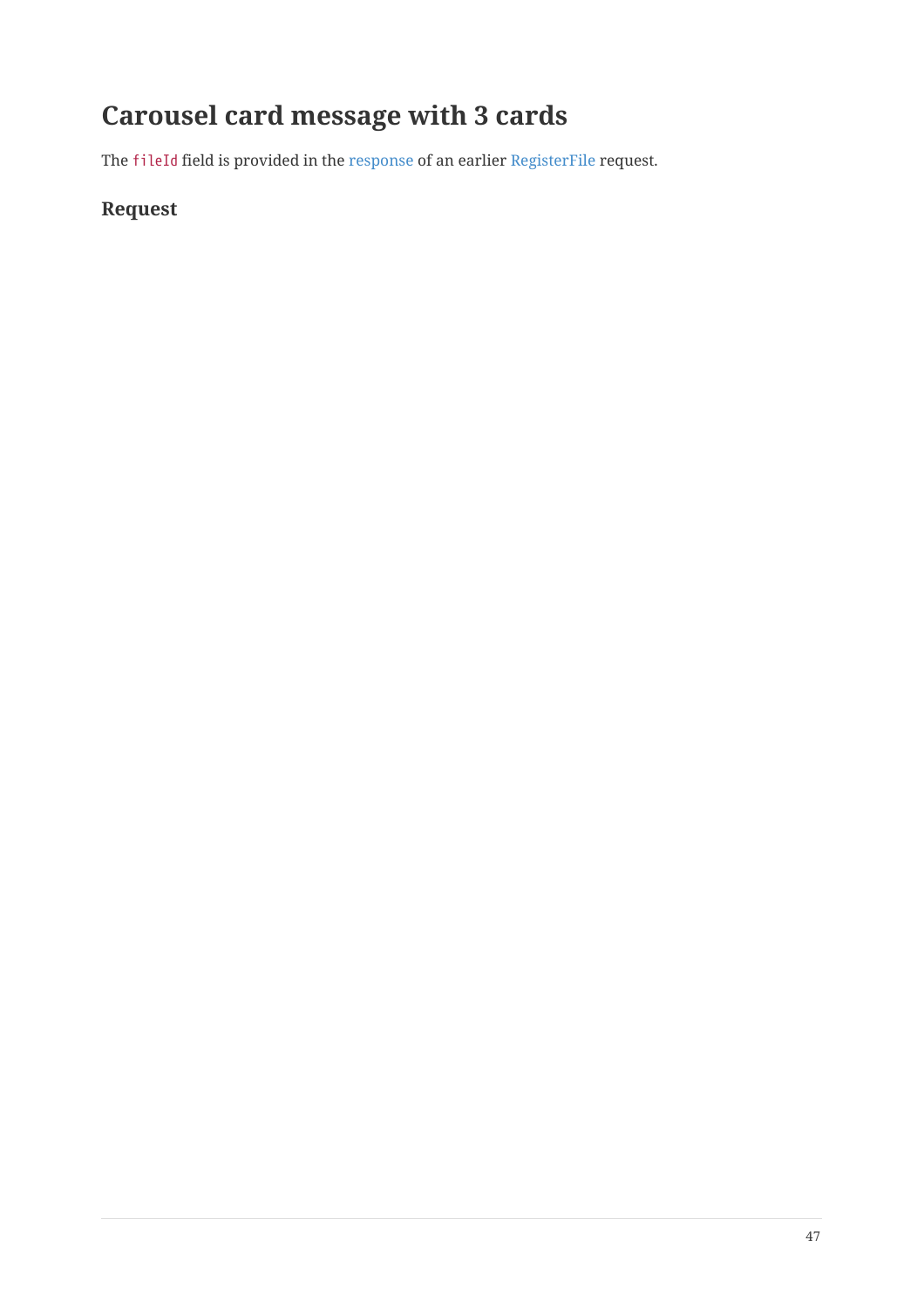```
POST /gateway/lmc/v1/phone/+491234567890/conversationMessage?messageId=78fe0cfa-cd2d-
4ab0-8fea-ebfef8c6775e HTTP/1.1
Host: api.conversationalmessaging.com
Content-Type: application/json
Authorization: Bearer your_jwt_token_goes_here
{
    "messageContent": {
       "conversationCard": {
          "carouselCard": {
              "cardWidth": "SMALL",
              "cardContents": [
 \{ "title": "A Title",
                    "description": "An example description",
                    "cardMedia": {
                        "fileId": "0745d045-cf27-4879-80b4-69ef940eaf36",
                        "cardHeight": "SHORT"
  }
                 },
 \{ "title": "Yet another Title",
                    "description": "A different description"
                 },
 \{ "title": "A Third One",
                    "description": "With suggestions but no media",
                    "suggestions": [
 \{ "text": "Press me",
                           "callbackData": "rb895"
 , and the contract of \} ,
 \{ "text": "Call us",
                           "callbackData": "rb638",
                           "callAction": {
                              "msisdn": "+49408888080"
  }
  }
  ]
  }
  ]
          }
       }
    }
}
```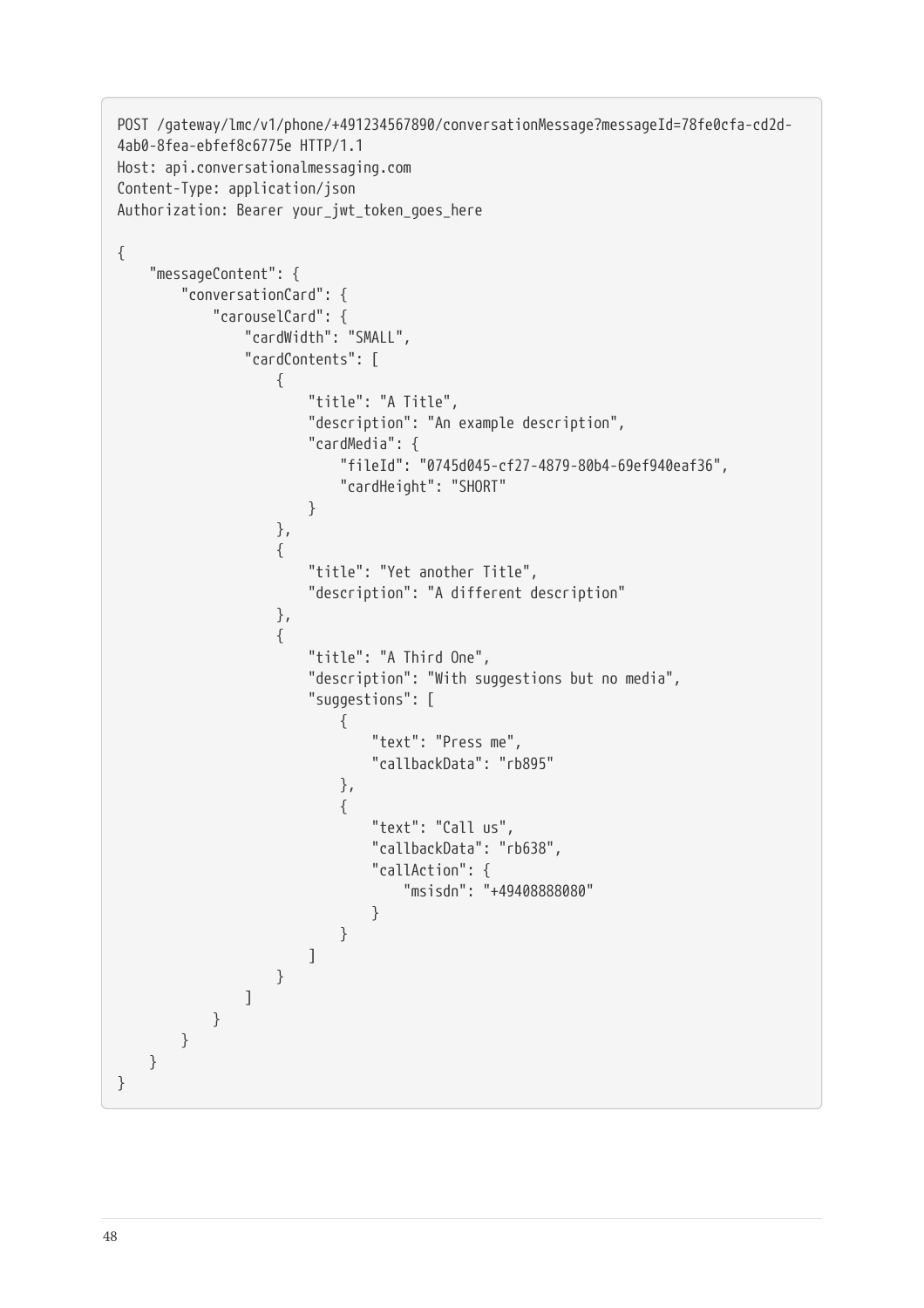```
Response
```

```
{
    "sendTime": "2018-08-10T09:10:52.279Z",
    "messageContent": {
       "conversationCard": {
           "carouselCard": {
              "cardWidth": "SMALL",
              "cardContents": [
 \{ "title": "A Title",
                     "description": "An example description",
                     "cardMedia": {
                        "fileId": "0745d045-cf27-4879-80b4-69ef940eaf36",
                        "cardHeight": "SHORT"
  }
                 },
 \{ "title": "Yet another Title",
                     "description": "A different description"
                 },
 \{ "title": "A Third One",
                     "description": "With suggestions but no media",
                     "suggestions": [
 \{ "text": "Press me",
                           "callbackData": "rb895"
 , and the contract of \{ \} , \{ \}\{ "text": "Call us",
                           "callbackData": "rb638",
                           "callAction": {
                               "msisdn": "+49408888080"
  }
  }
 \sim 100 \sim 100 \sim 100 \sim 100 \sim 100 \sim 100 \sim }
  ]
          }
      }
   }
}
```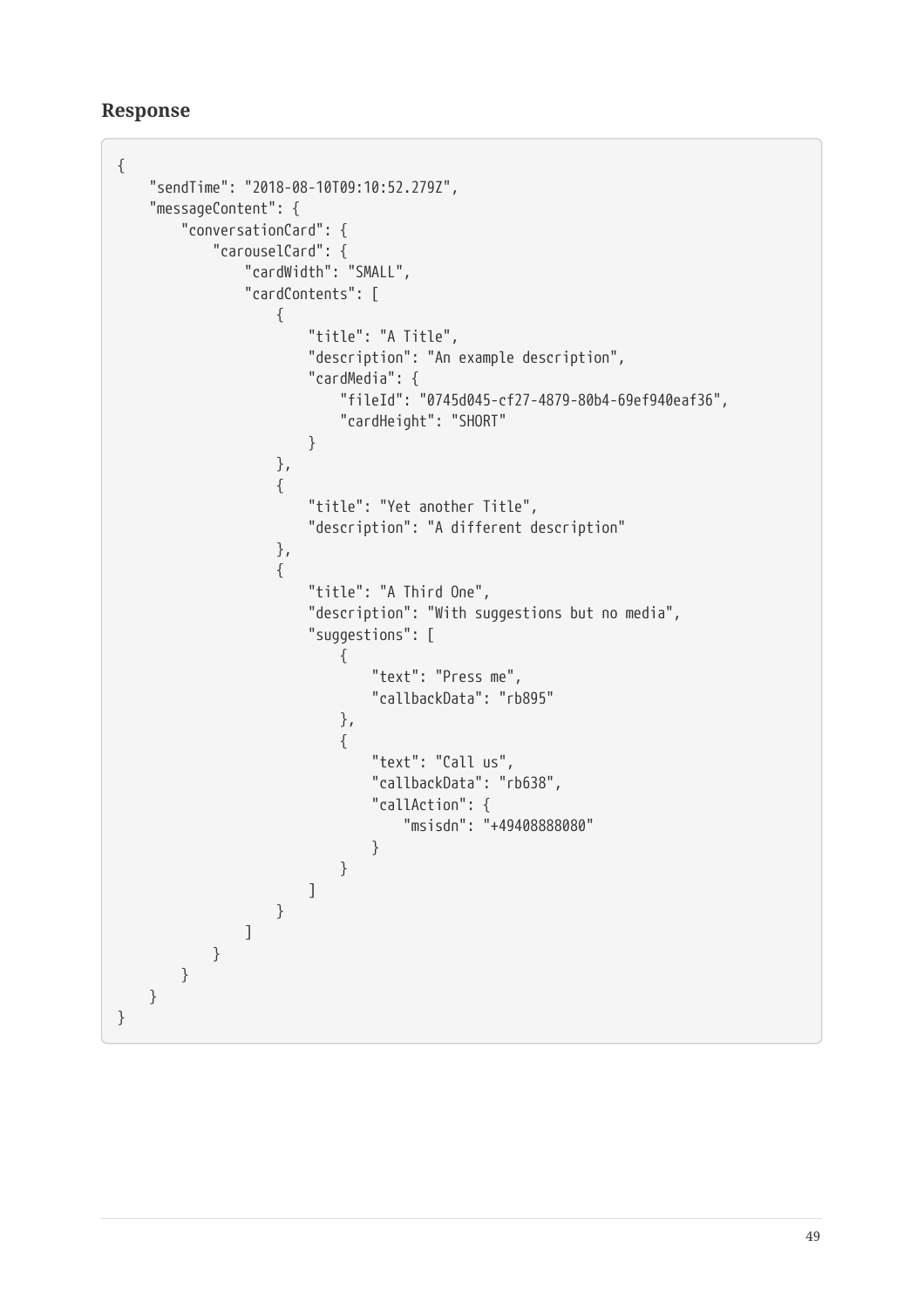# **Carousel card message with 2 cards**

The fileId field is provided in the response of an earlier RegisterFile request.

```
POST /gateway/lmc/v1/phone/+491234567890/conversationMessage?messageId=9c3b49a5-2fe6-
4b55-ba59-f0c370e6cdf6 HTTP/1.1
Host: api.conversationalmessaging.com
Content-Type: application/json
Authorization: Bearer your jwt token goes here
{
     "messageContent": {
         "conversationCard": {
             "carouselCard": {
                 "cardWidth": "MEDIUM",
                 "cardContents": [
 \{ "title": "A Title",
                         "description": "An example description",
                         "cardMedia": {
                             "fileId": "0745d045-cf27-4879-80b4-69ef940eaf36",
                             "cardHeight": "SHORT"
 \}, \{, \}, \{, \}, \{, \}, \{, \}, \{, \}, \{, \}, \{, \}, \{, \}, \{, \}, \{, \}, \{, \}, \{, \}, \{, \}, \{, \}, \{, \}, \{, \}, \{, \}, \{, \},
                         "suggestions": [
 \{ "text": "Web site",
                                 "callbackData": "rb159",
                                 "openUrlAction": {
                                     "url": "https://www.linkmobility.com/"
  }
 , and the contract of \} ,
 \{ "text": "Office",
                                 "callbackData": "rb269",
                                 "showLocationAction": {
                                     "coordinates": null,
                                     "label": "",
                                     "query": "LINK Mobility AS, Langkaia, Oslo,
Norwegen"
  }
 , and the contract of \{ \} , \{ \}\{ "text": "Calendar",
                                 "callbackData": "rb299",
                                 "createCalendarEntryAction": {
                                     "startTime": "2018-08-11T10:00:00Z",
                                     "endTime": "2018-08-11T11:00:00Z",
                                     "title": "An event",
```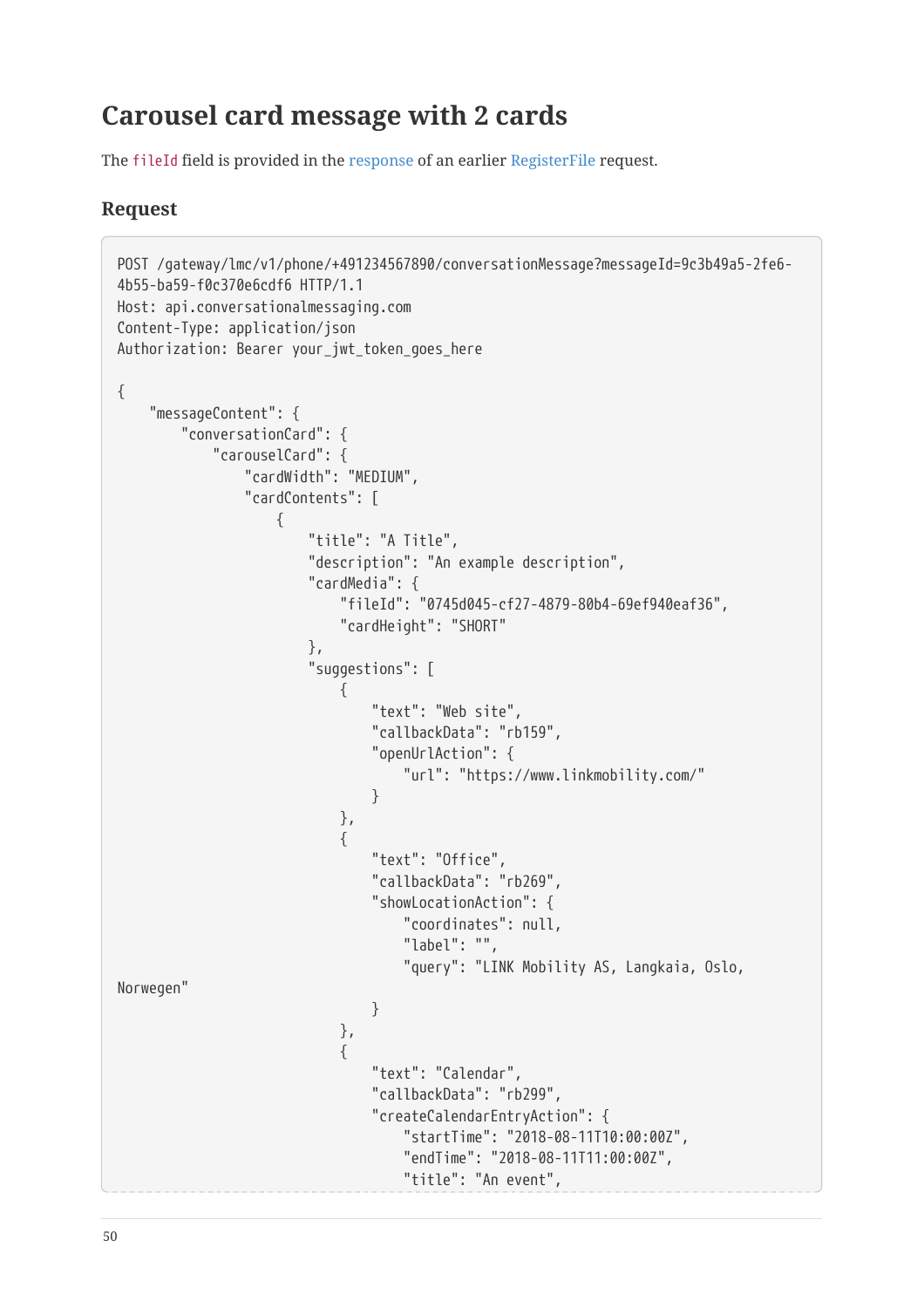"description": "A description" } } ] },  $\{$  "title": "Yet another Title", "description": "A different description", "suggestions": [  $\{$  "text": "Press me", "callbackData": "rb899" , and the contract of  $\}$  ,  $\{$  "text": "Call us", "callbackData": "rb639", "callAction": { "msisdn": "+49408888080" } } ] } ] } } } }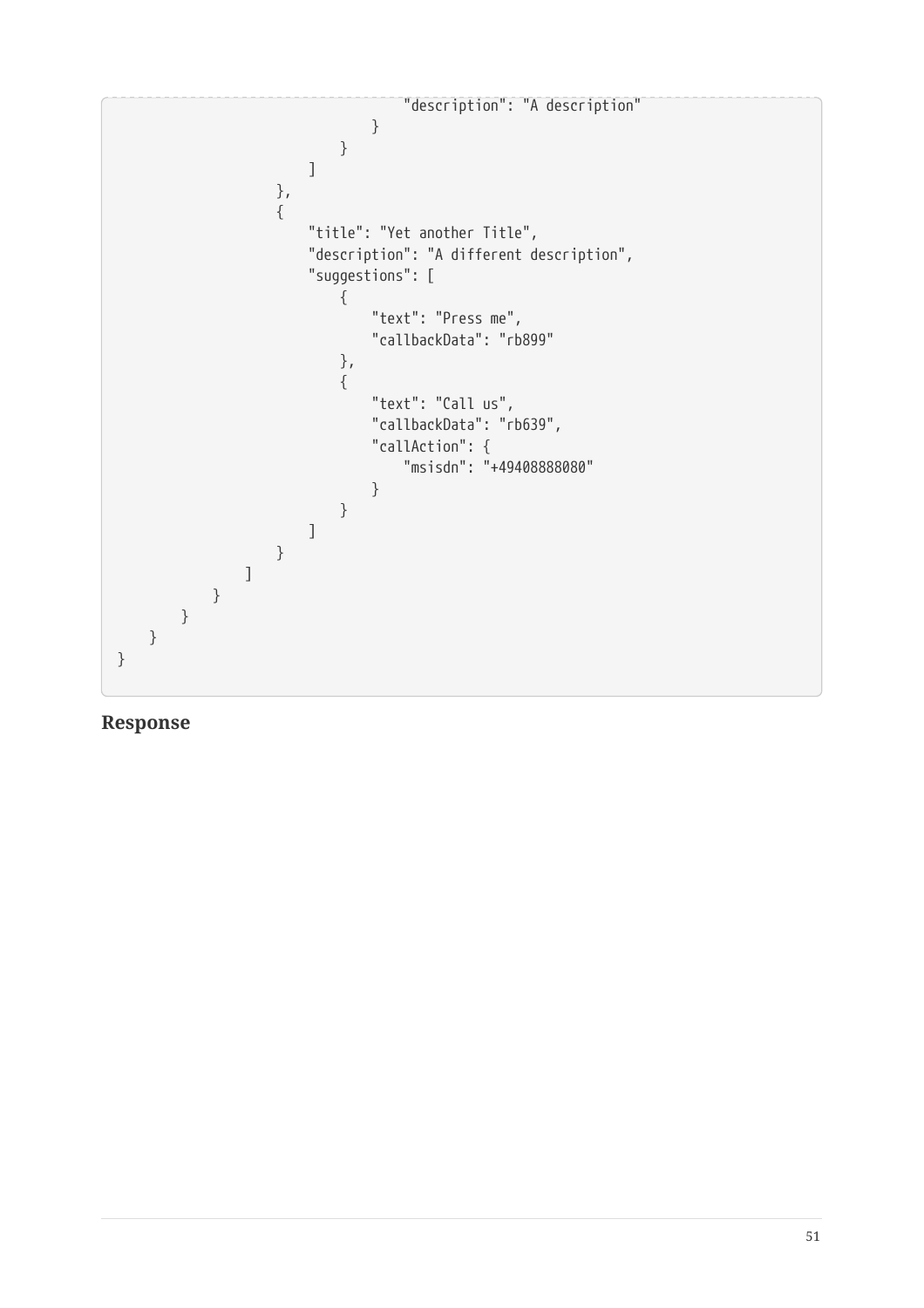```
{
    "sendTime": "2018-08-10T09:10:52.279Z",
    "messageContent": {
       "conversationCard": {
          "carouselCard": {
             "cardWidth": "SMALL",
             "cardContents": [
 \{ "title": "A Title",
                   "description": "An example description",
                   "cardMedia": {
                       "fileId": "0745d045-cf27-4879-80b4-69ef940eaf36",
                       "cardHeight": "SHORT"
  }
                },
 \{ "title": "Yet another Title",
                   "description": "A different description"
                },
 \{ "title": "A Third One",
                   "description": "With suggestions but no media",
                   "suggestions": [
 \{ "text": "Press me",
                          "callbackData": "rb895"
 , and the contract of \} ,
 \{ "text": "Call us",
                          "callbackData": "rb638",
                          "callAction": {
                             "msisdn": "+49408888080"
  }
  }
  ]
  }
             ]
         }
      }
   }
}
```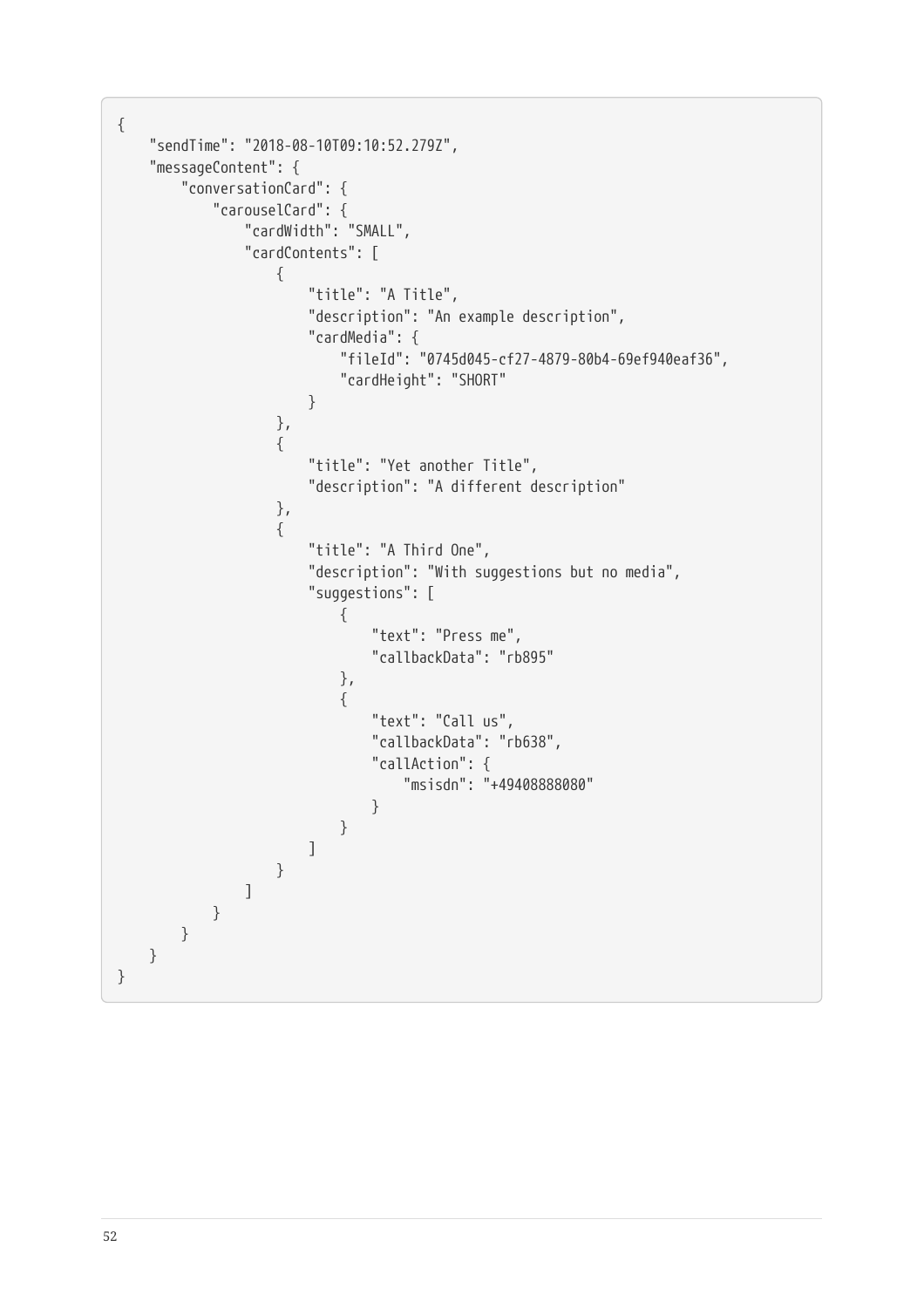# **Callbacks**

### **End user read notification**

When the end user reads the agent message, then the body of the callback message will look like:

```
{
    "message":{
"data":"eyJzZW5kZXJQaG9uZU51bWJlciI6IiszNTk4NzYwOTYwMjUiLCJldmVudFR5cGUiOiJSRUFEIiwic2
VuZFRpbWUiOiIyMDE5LTEwLTA5VDExOjI0OjEwLjQ3MDcwMFoiLCJtZXNzYWdlSWQiOiIyMTEzNTA2OC1jZDhi
LTQ3NjctYmQ4Ny0xNGMwODg4MWEzNGMifQ==",
       "attributes":{
          "type":"event",
          "event_type":"READ"
       },
       "messageId":"1570620250471",
       "message_id":"1570620250471",
       "publishTime":"2019-10-09T11:24:10.470700Z",
       "publish_time":"2019-10-09T11:24:10.470700Z"
    },
    "subscription":"projects/customerId/subscription/customerId-callback-subscription"
}
```
### **End user sends a text message**

When the end user sends the simple text message "Hey, there!", then the body of the callback message will look like:

```
{
     "message": {
         "data":
"eyJzZW5kZXJQaG9uZU51bWJlciI6Iis0OTEyMzQ1Njc4OTAiLCJtZXNzYWdlSWQiOiI2ODc2NWYzYS05ZWY4L
TQ5NGYtOTg2ZS0xZDZjNTI1ZDFhOGYiLCJzZW5kVGltZSI6IjIwMTgtMDctMDVUMTI6NDA6MTcuMDA3WiIsInR
leHQiOiJIZXksIHRoZXJlISJ9",
         "attributes": {
             "type": "message",
             "message_type": "TEXT"
         },
         "messageId": "1530794417057",
         "publishTime": "2018-07-05T12:40:17.007Z",
     },
     "subscription": "projects/customerId/subscription/customerId-callback-
subscription"
}
```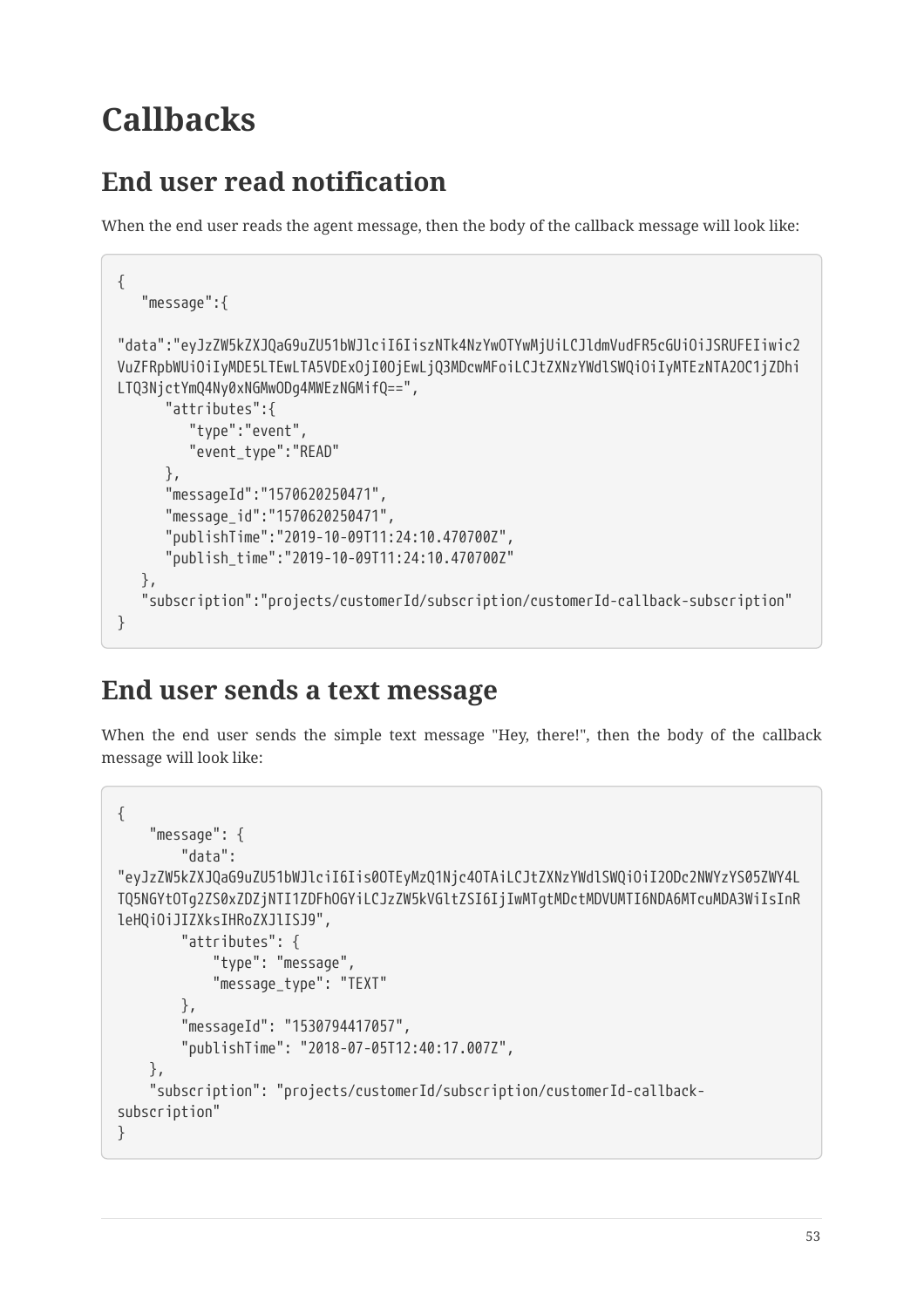```
{
     "senderPhoneNumber": "+491234567890",
     "messageId": "68765f3a-9ef8-494f-986e-1d6c525d1a8f",
     "sendTime": "2018-07-05T12:40:17.007Z",
    "text": "Hey, there!"
}
```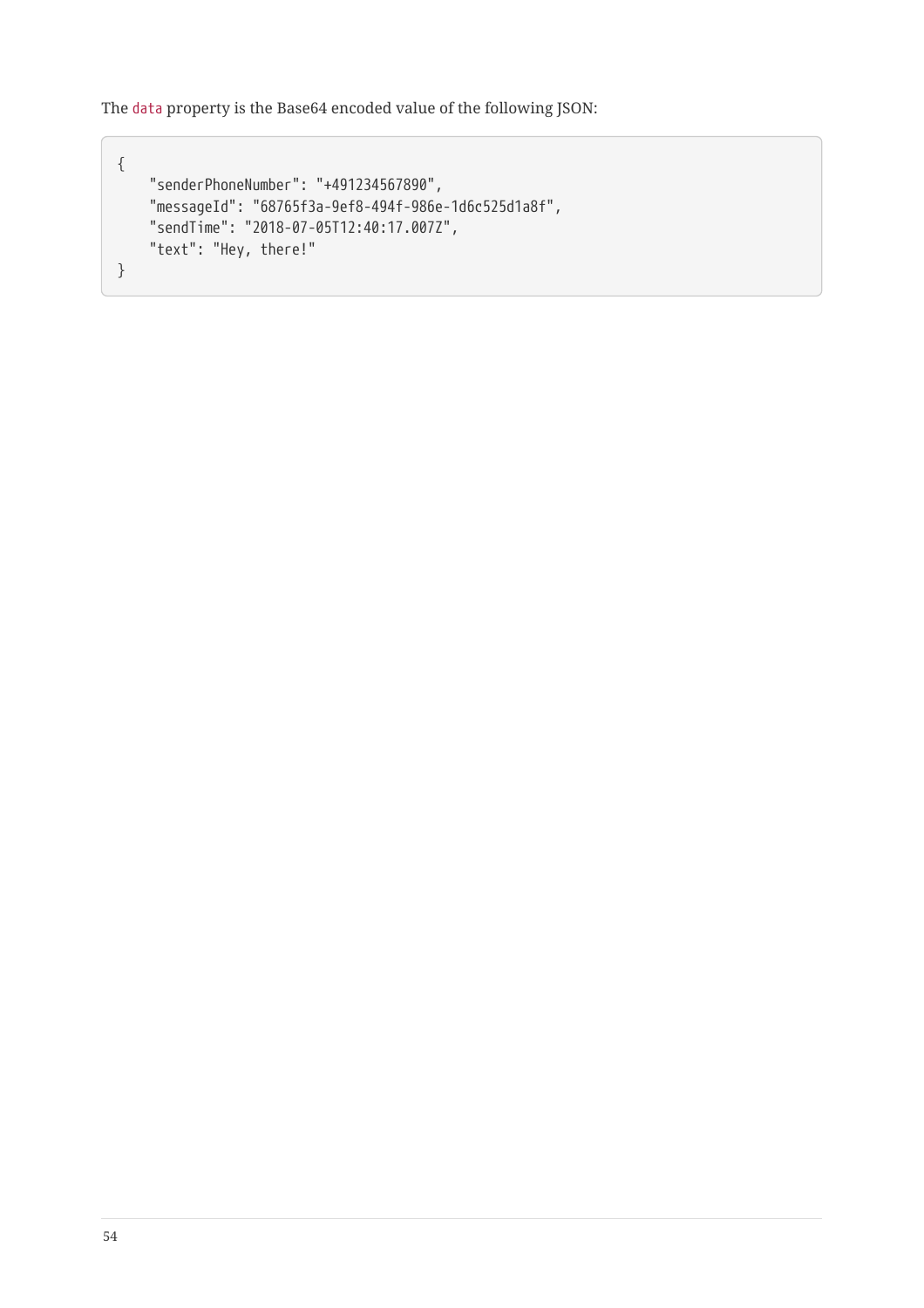### **End user clicks a suggestion**

Consider that the following text message with two suggestions was sent to the end user:

```
{
    "messageContent": {
        "text": "Would you like to continue?",
        "suggestions": [
 \{ "text": "Yes",
                "callbackData": "rb947"
            },
 \{ "text": "No",
                "callbackData": "rb156"
  }
        ]
    }
}
```
when the user chooses (clicks) the "Yes" option, the following callback will be generated:

```
{
     "message": {
         "data":
"eyJzZW5kZXJQaG9uZU51bWJlciI6Iis0OTEyMzQ1Njc4OTAiLCJtZXNzYWdlSWQiOiI0ZmUzY2Y4My01N2QwL
TcwNzQtMWZjYS1kNGYyM2Y5NDNlMjkiLCJzZW5kVGltZSI6IjIwMTgtMDctMDZUMDc6MzE6MjQuMDMxWiIsInN
1Z2dlc3Rpb25SZXNwb25zZSI6eyJ0ZXh0IjoiWWVzIiwicG9zdGJhY2tEYXRhIjoicmI5NDcifX0=",
         "attributes": {
             "type": "message",
             "message_type": "SUGGESTION_RESPONSE"
         },
         "messageId": "1530862284058",
         "publishTime": "2018-07-06T07:31:24.031Z",
     },
     "subscription": "projects/customerId/subscription/customerId-callback-
subscription"
}
```
The data property is the Base64 encoded value of the following JSON: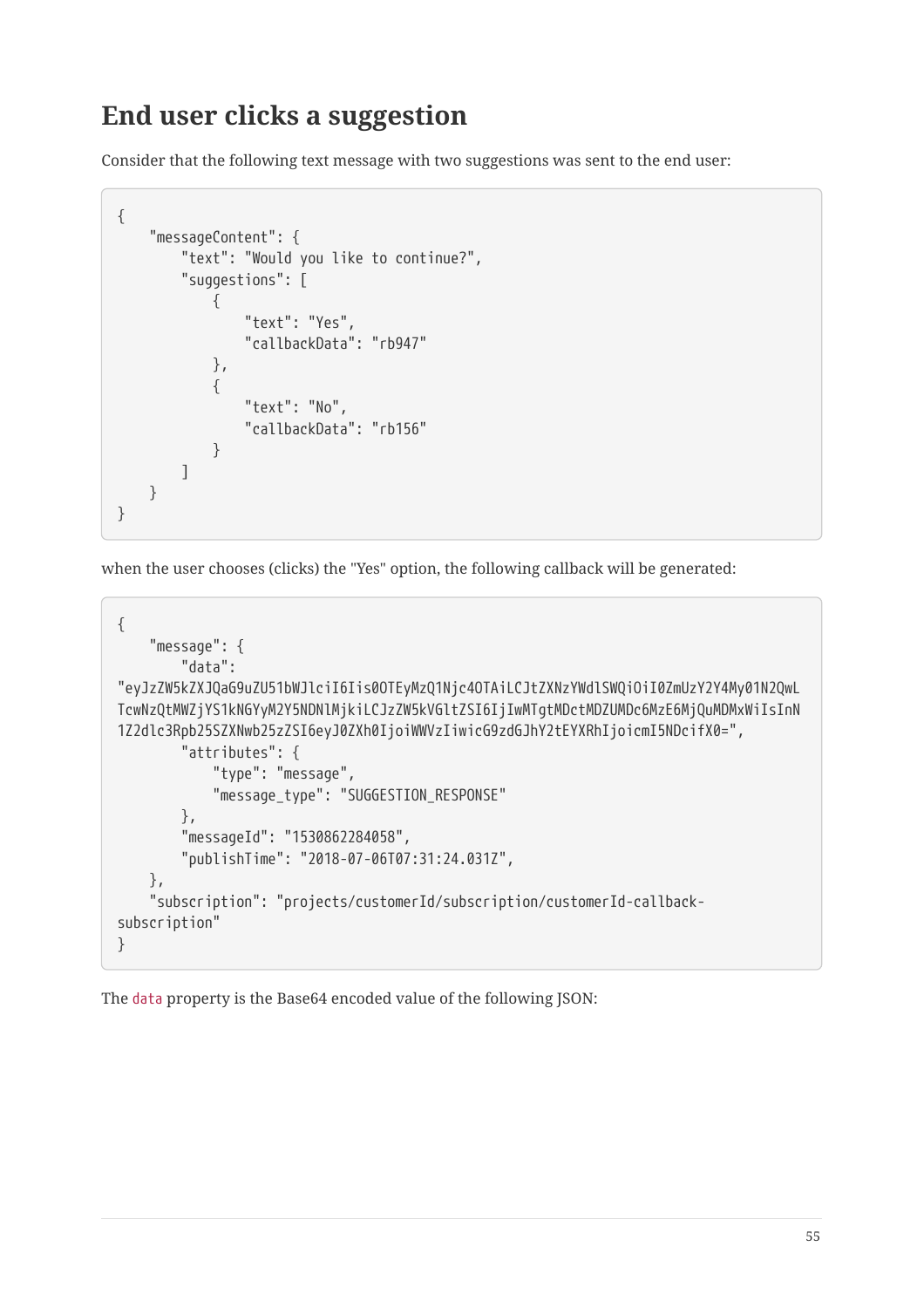```
{
     "senderPhoneNumber": "+491234567890",
     "messageId": "4fe3cf83-57d0-7074-1fca-d4f23f943e29",
     "sendTime": "2018-07-06T07:31:24.031Z",
     "suggestionResponse": {
         "text": "Yes",
         "postbackData": "rb947"
     }
}
```
### **End user clicks a suggestion action**

Consider that the following text message with suggested actions was sent to the end user:

```
{
    "sendTime": "2018-07-05T11:34:21.517Z",
    "messageContent": {
        "text": "These are actions:",
        "suggestions": [
 \{ "text": "Web site",
               "callbackData": "rb160",
                "openUrlAction": {
                   "url": "https://www.linkmobility.com"
  }
           },
 \{ "text": "Head Quarters",
               "callbackData": "rb50",
                "showLocationAction": {
                   "query": "Link Mobility AS, Langkaia, Oslo, Norwegen"
  }
            },
 \{ "text": "Call us",
               "callbackData": "rb769",
                "callAction": {
                   "msisdn": "+47 22 99 44 00"
  }
            }
        ]
    }
}
```
when the user clicks on the "Call us" action, the following callback will be generated: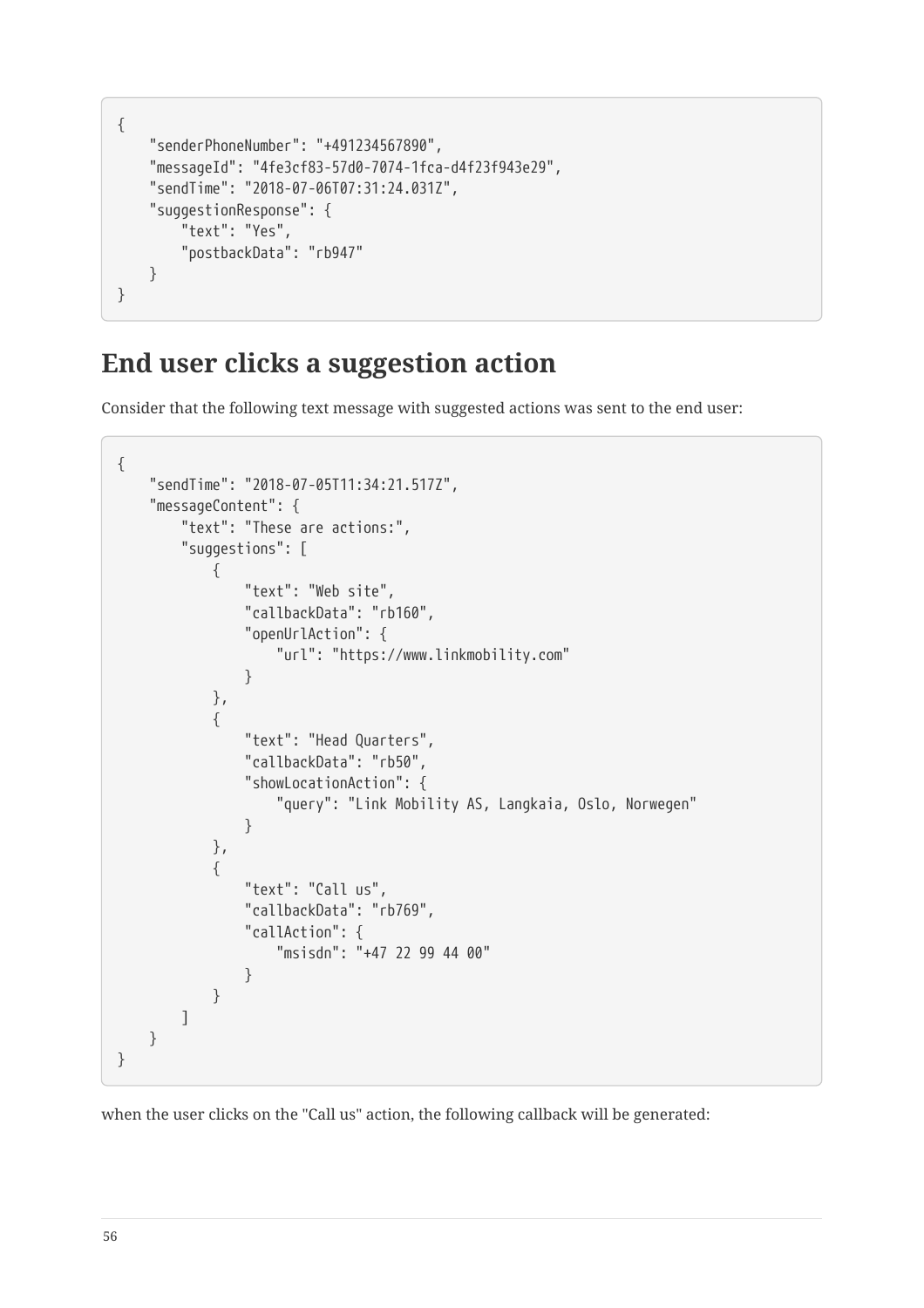```
{
     "message": {
         "data":
"eyJzZW5kZXJQaG9uZU51bWJlciI6Iis0OTEyMzQ1Njc4OTAiLCJtZXNzYWdlSWQiOiJiNTk2OTE0OC1mZjUyL
TIzOWEtNWNkYy05YzFiNjBkNDAwYjUiLCJzZW5kVGltZSI6IjIwMTgtMDctMDZUMDc6NTE6MDYuMDM3WiIsInN
1Z2dlc3Rpb25SZXNwb25zZSI6eyJ0ZXh0IjoiQ2FsbCB1cyIsInBvc3RiYWNrRGF0YSI6InJiNzY5In19",
         "attributes": {
             "type": "message",
             "message_type": "SUGGESTION_RESPONSE"
         },
         "messageId": "1530863466056",
         "publishTime": "2018-07-06T07:51:06.037Z",
     },
     "subscription": "projects/customerId/subscription/customerId-callback-
subscription"
}
```

```
{
     "senderPhoneNumber": "+491234567890",
     "messageId": "b5969148-ff52-239a-5cdc-9c1b60d400b5",
     "sendTime": "2018-07-06T07:51:06.037Z",
     "suggestionResponse": {
         "text": "Call us",
         "postbackData": "rb769"
     }
}
```
when the user clicks on the "Head Quarters" action, the following callback will be generated: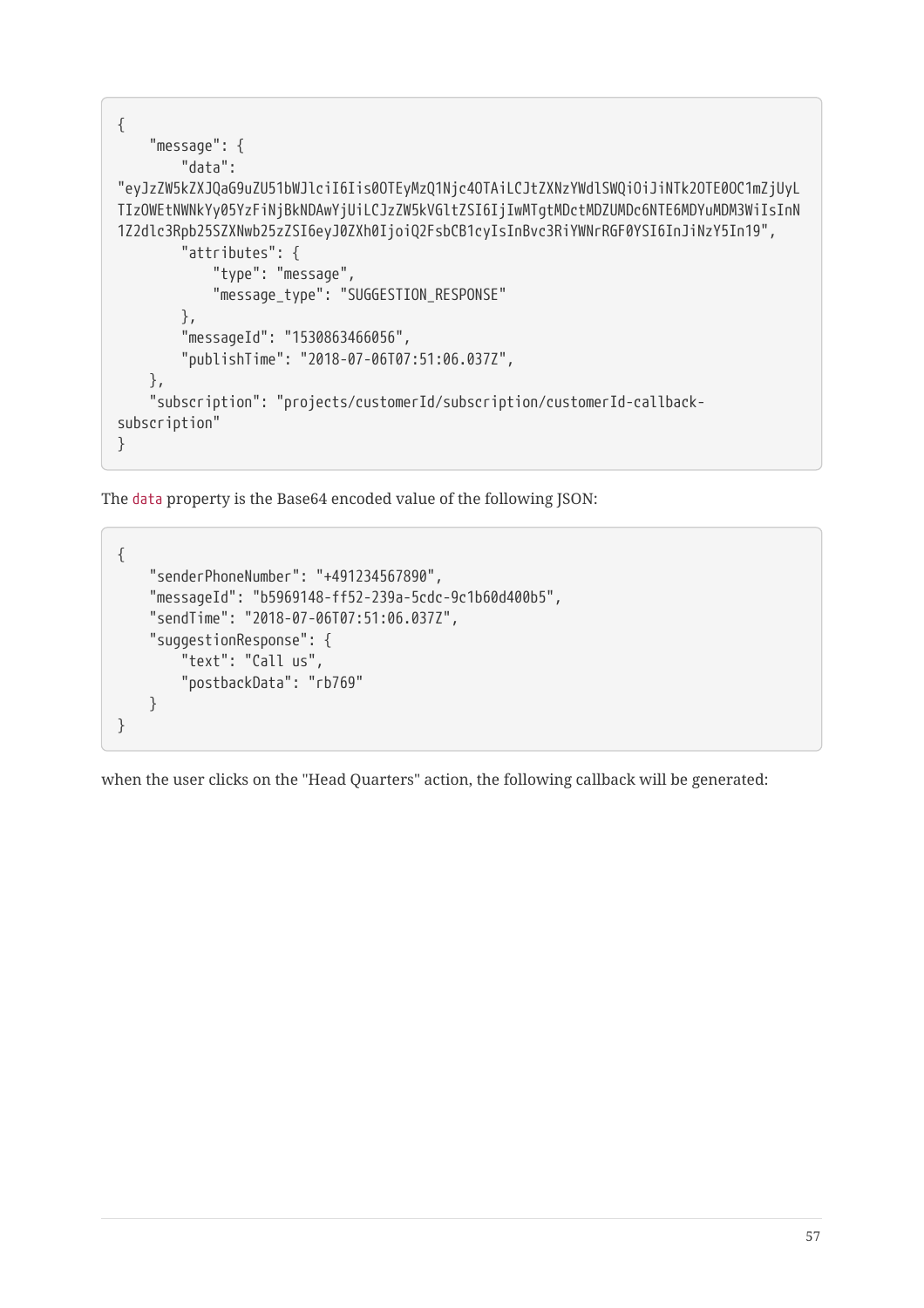```
{
     "message": {
         "data":
"eyJzZW5kZXJQaG9uZU51bWJlciI6Iis0OTEyMzQ1Njc4OTAiLCJtZXNzYWdlSWQiOiJkOTc1MWExNi1mYjU5L
TIyMzktOTMwNS03MGJhMjhjNTM3ZjciLCJzZW5kVGltZSI6IjIwMTgtMDctMDZUMDc6NDQ6MzkuNjY3WiIsInN
1Z2dlc3Rpb25SZXNwb25zZSI6eyJ0ZXh0IjoiSGVhZCBRdWFydGVycyIsInBvc3RiYWNrRGF0YSI6InJiNTAif
X0 = " "attributes": {
             "type": "message",
             "message_type": "SUGGESTION_RESPONSE"
         },
         "messageId": "1530863079685",
         "publishTime": "2018-07-06T07:44:39.667Z",
     },
     "subscription": "projects/customerId/subscription/customerId-callback-
subscription"
}
```

```
{
     "senderPhoneNumber": "+491234567890",
     "messageId": "d9751a16-fb59-2239-9305-70ba28c537f7",
     "sendTime": "2018-07-06T07:44:39.667Z",
     "suggestionResponse": {
         "text": "Head Quarters",
         "postbackData": "rb50"
     }
}
```
### **End user sends a file**

When the end user sends a file, then you will receive a request with content-type 'multipart/formdata' which consists of the following parts:

- The callback message with all required meta data, sent with content-type 'application/json'
- The file itself as input stream, sent with content-type 'application/octet-stream'

Currently supported file mime-types are:

- For images: image/jpeg, image/jpg, image/gif, image/png
- For videos: video/h263, video/m4v, video/mp4, video/mpeg, video/mpeg4, video/webm

The body of the callback message will look like: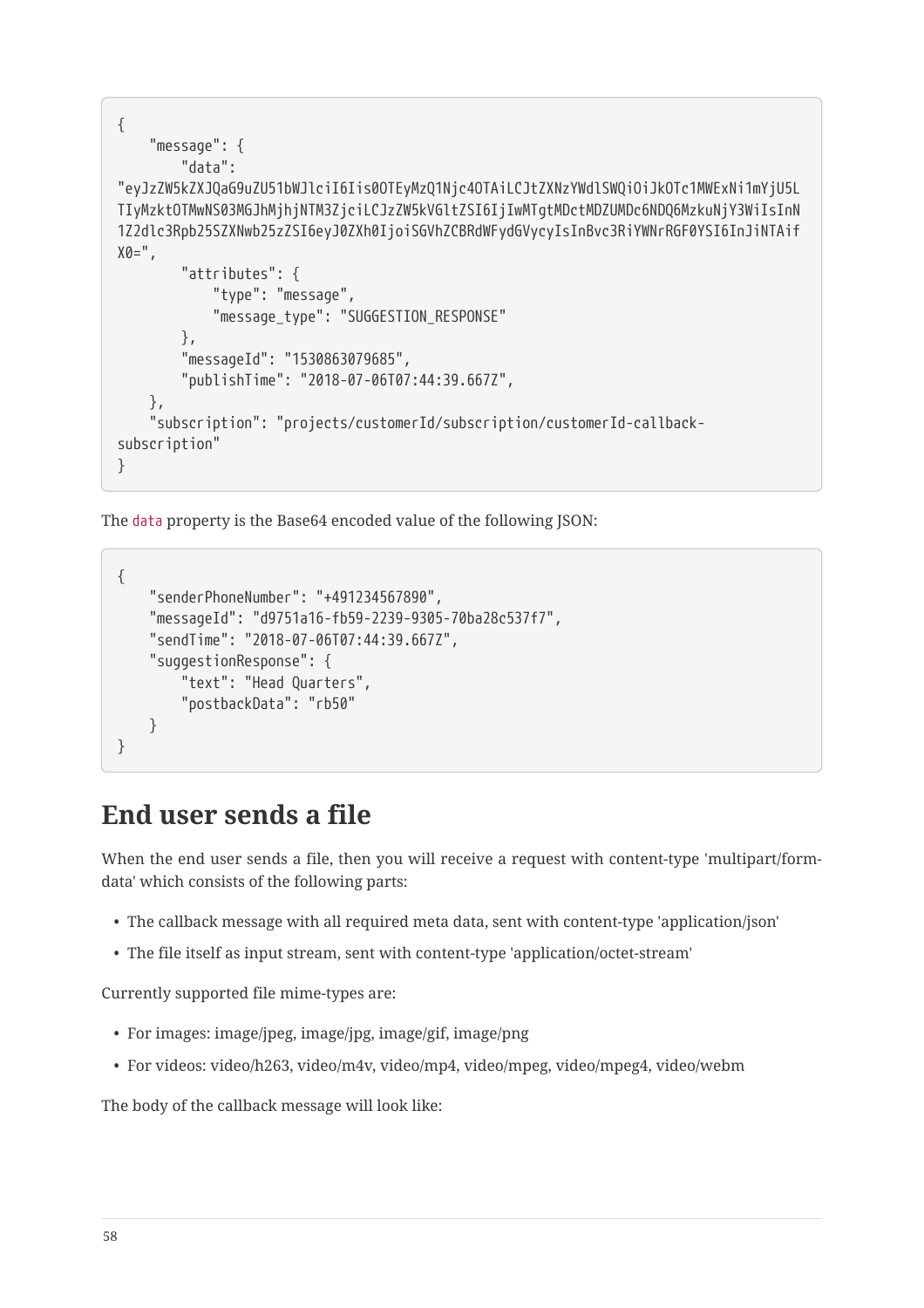```
{
     "message": {
         "data":
"eyJzZW5kZXJQaG9uZU51bWJlciI6Iis0OTEyMzQ1Njc4OTAiLCJtZXNzYWdlSWQiOiI2ODc2NWYzYS05ZWY4L
TQ5NGYtOTg2ZS0xZDZjNTI1ZDFhOGYiLCJzZW5kVGltZSI6IjIwMTgtMDctMDVUMTI6NDA6MTcuMDA3WiIsInR
leHQiOiJIZXksIHRoZXJlISJ9",
         "attributes": {
             "type": "message",
             "message_type": "USER_FILE"
         },
         "messageId": "1530794417057",
         "publishTime": "2018-07-05T12:40:17.007Z",
     },
     "subscription": "projects/customerId/subscription/customerId-callback-
subscription"
}
```

```
{
     "senderPhoneNumber": "+491234567890",
     "messageId": "68765f3a-9ef8-494f-986e-1d6c525d1a8f",
     "sendTime": "2018-07-05T12:40:17.007Z",
     "userFile": {
         "category": "IMAGE",
         "payload": {
             "mimeType": "image/png",
             "fileSizeBytes": "64023",
             "fileName": "original-filename.png"
         }
     }
}
```
In case that the file cannot be successfully forwarded to you, you will receive a request with content-type 'application/json' that contains a callback message with the following body: